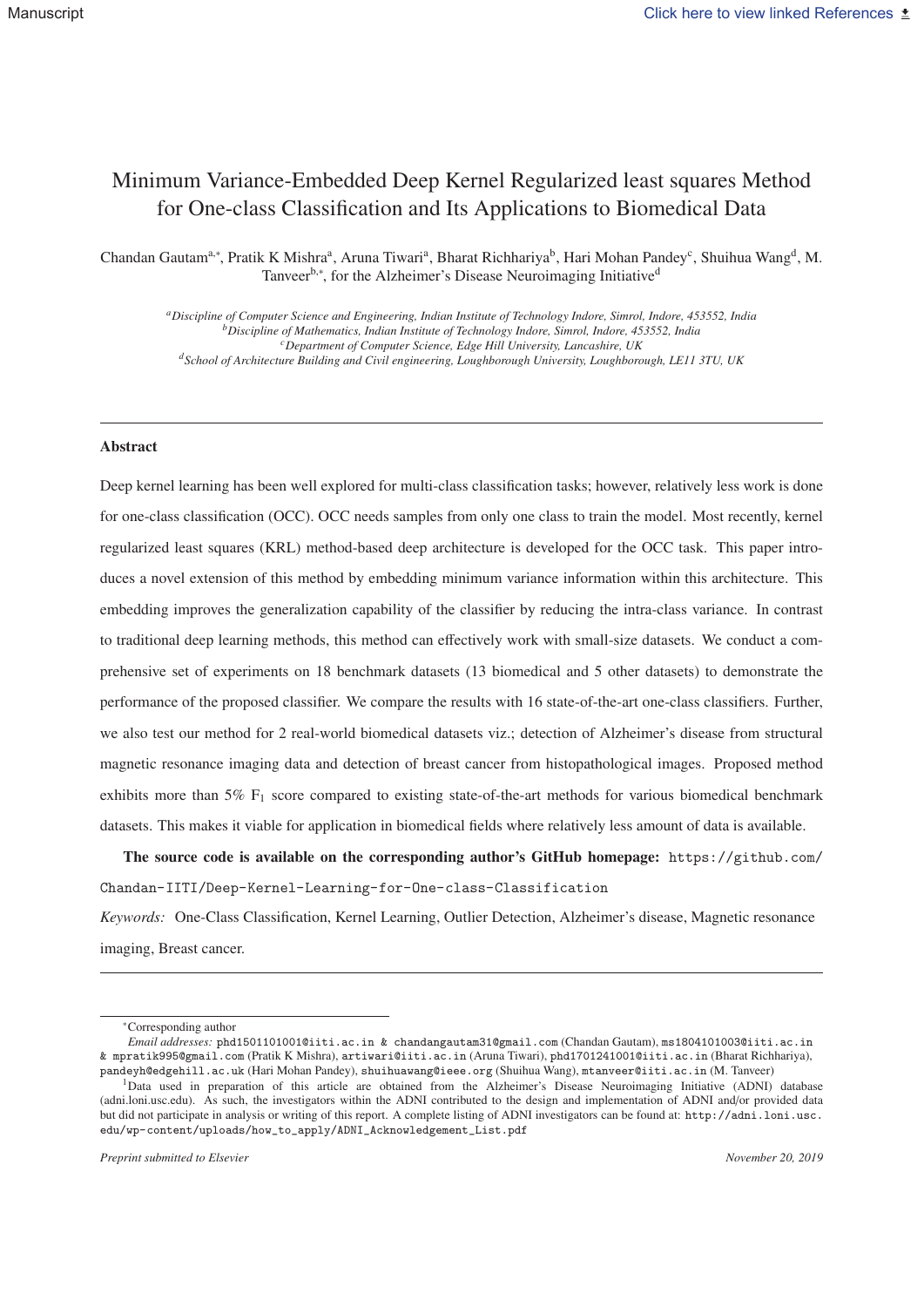# 1. Introduction

In recent years, one-class classification (OCC) has been an area of extensive research for outlier detection or anomaly detection. While conventional classification techniques aim to classify a data object into one of the many available classes, OCC aims merely to tell whether a data instance belongs to a particular class or not. A one-class classifier trains the model using samples from only one-class. This class is termed as target class. Samples, which do not belong to the target class, are treated as outliers. The one-class classifier is useful in those cases where samples from other classes are not available, or very few samples are available. Samples may not be available due to various reasons, like the difficulty of collection, high computational cost, infrequent event, etc. Coming to realworld scenarios like patient classification based on fMRI response [1], fault detection [2], document classification [3], disease detection [4], video surveillance [5, 6] where collecting data for outlier class is much more difficult and expensive, OCC is much apter than traditional multi-class classification. Further, this section is divided into three parts. The first part provides a brief survey on one-class classifiers. The second part provides a brief survey of the application of one-class classifiers in the field of biomedical data analysis. The third part gives a brief survey of deep kernel learning, an introduction of the proposed method, and its key advantages over existing one-class classifiers.

Tax [7] broadly divided one-class classifiers into three categories viz., (i) density-based classifiers (ii) boundarybased classifiers (iii) reconstruction-based classifiers. In density-based classifiers, classification is performed by estimating the density of the training data and applying a threshold on this density. It requires a large number of training samples to overcome the curse of dimensionality. This approach is very advantageous when a good probability model is assumed and the sample size is sufficient. Different density methods were applied in the past, namely, the Gaussian density method, the mixture of Gaussians, and the Parzen density [8]. Parzen density estimation [9], which is among the early works on OCC, tried to estimate the probability density of the target using the training data. It rejected the samples whose estimated probability is lower than a certain threshold. The issue with this method is that it requires a large number of training samples. The boundary-based classifiers try to obtain an optimal closed boundary around the target class. The advantage of boundary-based methods is that the number of samples needed is less in comparison to density-based methods. However, as they heavily rely on the separation between objects, they tend to be sensitive to the relative distance between the features. Boundary-based classifiers can be divided into two types viz., non-kernel and kernel-based. k-centers method [10] and k-nearest neighbors [11] are non-kernel-based classifiers. Kernel-based methods were developed by considering support vector machine (SVM) as a base classifier. Scholkopf [12] developed a boundary-based classifier that uses a hyperplane which is at a maximum distance from the origin and separates the region that contains no data. This method is referred to as one-class support vector machine (OCSVM). Tax and Duin [13] proposed another SVM-based approach where instead of a hyperplane, they used a hypersphere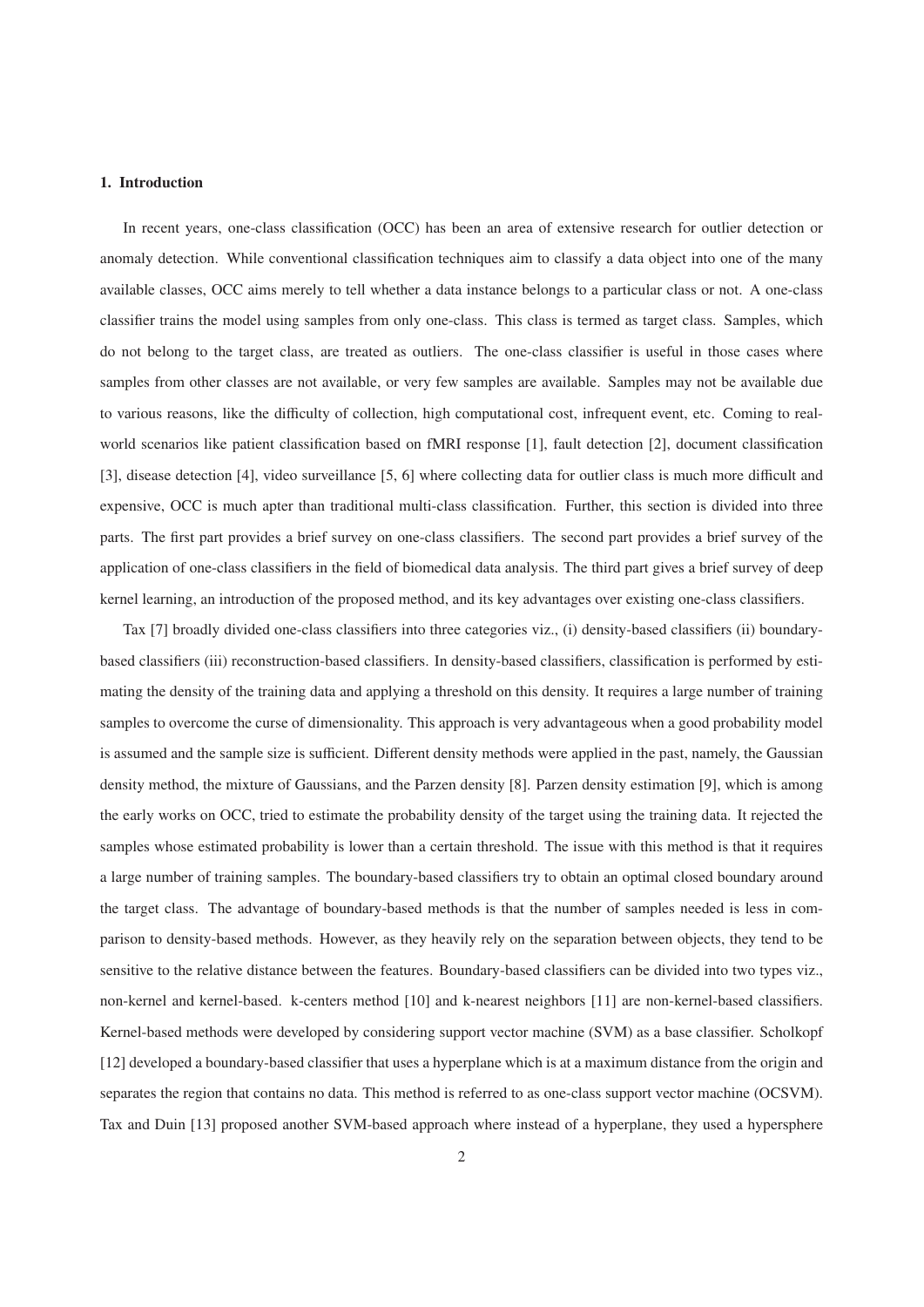to include maximum training data with minimum radius. It is referred to as support vector data description (SVDD). In reconstruction-based methods, prior knowledge of the data is used to choose a model and make assumptions about the generating process. The model is then fit to data. Here, it is assumed that the outlier objects do not satisfy the assumptions about target distribution and their reconstruction error should be high. Various one-class classifiers were developed by taking various methods as base classifiers in reconstruction-based methods. Jiang et al. [14] developed a k-means clustering-based one-class classifier. Carpenter et al. [15] developed a Learning Vector Quantization (LVQ) based one-class classifier. Bishop et al. [16] developed a Principal component analysis (PCA) based one-class classifier. Auto-Encoder or Multi-layer Perceptron (MLP) [17] and diabolo networks [18, 19] are neural network-based methods that learn to represent the input pattern at the output layer while minimizing the reconstruction error. A linear programming one-class classifier was proposed [20] that reduces the volume of the prism, imposing constraints on dissimilarity representations. Ensemble-based classifiers are another type of classifier where the main idea is to integrate multiple classifiers to obtain one that outperforms every single one of them. One such ensemble-based one-class classifier is One Class Random Forests (OCRF) [21], which combines several weak classifiers known to be accurate. It increases the generalization performance over single classifiers. It subsamples the training dataset in order to generate outliers efficiently. For a more detailed review of the OCC methods refer to the survey papers [22, 23, 24, 25, 26].

| Classifier                | Type            | Characteristics                                                                                               |
|---------------------------|-----------------|---------------------------------------------------------------------------------------------------------------|
| <b>OCRF</b> [21]          | Ensemble-based  | It combines a diverse ensemble of weak and unstable classifiers known to be accurate and increases            |
|                           |                 | the generalization performance over single classifiers. It subsamples the training dataset, in order to       |
|                           |                 | efficiently generate outliers.                                                                                |
| Naive Parzen [27]         | Density-based   | The estimated density is a mixture of, most often, gaussian kernels centered on the individual training       |
|                           |                 | objects. It requires a large number of training samples.                                                      |
| k-means $[14]$            | Reconstruction- | It assumes that the data is clustered and can be characterized by a few prototype objects. Here, the          |
|                           | based           | target objects are represented by the nearest prototype vector measured by the euclidean distance.            |
| $k-NN$ [11]               | Boundary-based  | It avoids explicit density estimation and only uses distances to the first nearest neighbor. A test object    |
|                           |                 | is accepted when its local density is larger or equal to the local density of its (first) nearest neighbor in |
|                           |                 | the training set.                                                                                             |
| Auto-Encoder (or MLP) [7] | Reconstruction- | It is a neural network-based approach to learn a representation of the data. The difference between the       |
|                           | based           | input and output pattern is used as a characterization of the target class.                                   |
| <b>PCA</b> [16]           | Reconstruction- | It describes the target data by a linear subspace. The reconstruction error is calculated to check if a       |
|                           | based           | new object fits the target subspace.                                                                          |
| <b>MST</b> [28]           | Boundary-based  | A minimum spanning tree is fitted on the training data. The distance to the edges is used as a similarity     |
|                           |                 | metric to the target class.                                                                                   |
| k-centers [29]            | Boundary-based  | It covers the dataset with k small balls of equal radii. The method is sensitive to the outliers in the       |
|                           |                 | training set. The number of balls k and the maximum number of retries needs to be given.                      |
| <b>MPM [30]</b>           | Boundary-based  | It tries to find a linear classifier that separates the data from the origin, rejecting maximally a specific  |
|                           |                 | fraction of the target data.                                                                                  |
| $L$ PDD $[20]$            | Boundary-based  | It describes the target objects which are represented in terms of distances to other objects.                 |
| OCSVM [12]                | Boundary-based  | It uses a hyperplane which is at a maximum distance from the origin and separates the region that             |
|                           |                 | contains no data.                                                                                             |
| <b>SVDD</b> [13]          | Boundary-based  | A hypersphere is used to include maximum training data with minimum radius.                                   |
| OCKELM [31]               | Boundary based  | A non-iterative kernel-based single-layer method where training involves optimizing output weight.            |
| VOCKELM [32]              | Boundary based  | A non-iterative minimum variance embedded kernel-based single-layer method where training in-                 |
|                           |                 | volves optimizing output weight.                                                                              |
| ML-OCKELM [33]            | Reconstruction+ | A non-iterative kernel-based multi-layer method where the final layer performs OCC. The layers pre-           |
|                           | Boundary based  | ceding the final layer are responsible for extracting meaningful features from input data.                    |

Table 1: Description of state-of-the-art classifiers used for comparison.

One-class classifiers are often used in the field of biomedical data analysis [34]. Early works include the use of Parzen density estimation for identification of masses in mammograms [8]. In literature [26], kernel-based one-class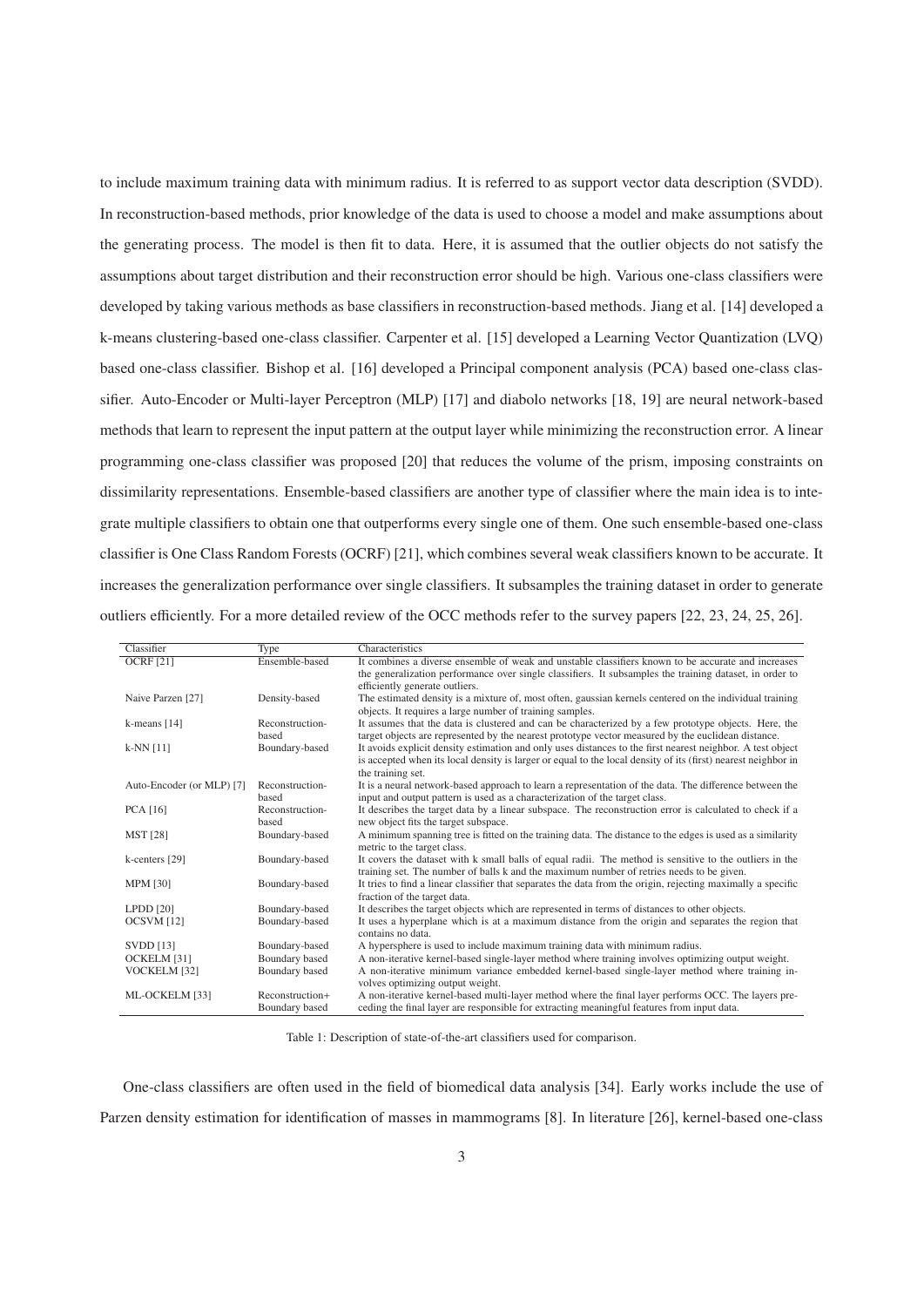classifiers (OCSVM and SVDD) show sheer dominance compared to non-kernel based one-class classifiers. OCSVM has been applied as an outlier detector for identification of disease in the past [1, 35, 36, 37, 38, 39]. OCSVM has been used for tumor segmentation from magnetic resonance imaging (MRI) [38, 39] and detection of tuberculosis [40]. In Mourao-Miranda et al. [1], OCSVM was used for detection of depression using fMRI images of the brain. OCSVM was used to detect amyloid plaques [36], which are responsible for Alzheimer's disease. Graph-based semi-supervised OCSVM [37] was used to detect abnormal lung sounds. OCSVM has been used to detect nocturnal hypermotor seizures [41]. Recently, ELM based OCC classifiers were used for drug-drug interactions discovery [42].

Apart from the good performance of SVM-based one-class classifiers, they lack in terms of computational complexity. These classifiers consume more time due to the iterative approach to learning. Leng at al. [31] addresses this issue. They developed a kernel regularized least squares (KRL)<sup>2</sup> based one-classifier, which follows a non-iterative approach to learning. Over the past few years, various single-layer KRL-based one-class classifiers were developed by the researchers [31, 32]. Most recently, a deep KRL-based method is developed for OCC [33, 43]. In this paper, a minimum variance-embedded deep KRL-based one-class classifier (DKRLVOC) is proposed. It makes use of the idea of minimizing the variance of samples to achieve better classification results. DKRLVOC is made of multiple KRL-based Auto-Encoders (AEs), and a final OCC layer. These AEs are responsible for better feature learning. A novel minimum variance-embedded KRL-based AE is developed which minimizes the intra-class variance, the norm of the weight, and the reconstruction error to extract meaningful features. These features are passed to the final OCC layer which classifies a sample into the target class or outlier class. The key advantages of the proposed model include,

- Less computational time due to the non-iterative approach to learning.
- Minimizing the intra-class variance between the samples to improve the generalization performance.
- Better classification accuracy by the help of representation learning. It provides a better feature representation by stacking different types of AEs in a hierarchical manner.
- More effective for small-size datasets and also in the case where obtaining data for each class is very costly or not possible.

We compare the performance of the proposed method with 16 state-of-the-art one-class classifiers based on  $F_1$  score. Table 1 describes the state-of-the-art one-class classifiers that we have used in our paper for comparison of results against our proposed model. As 1-NN is a specific case of k-NN, we have only described k-NN method in Table 1.

<sup>2</sup>Leng et al. developed a kernel-based one-class classifier by taking kernel extreme learning machine (KELM) as a base classifier. KELM belongs to the family of KRL. Since KRL is a more generic name, we have used the name KRL instead of KELM in our paper for the proposed method. However, we have used the same naming convention as used in the paper for KELM-based existing methods.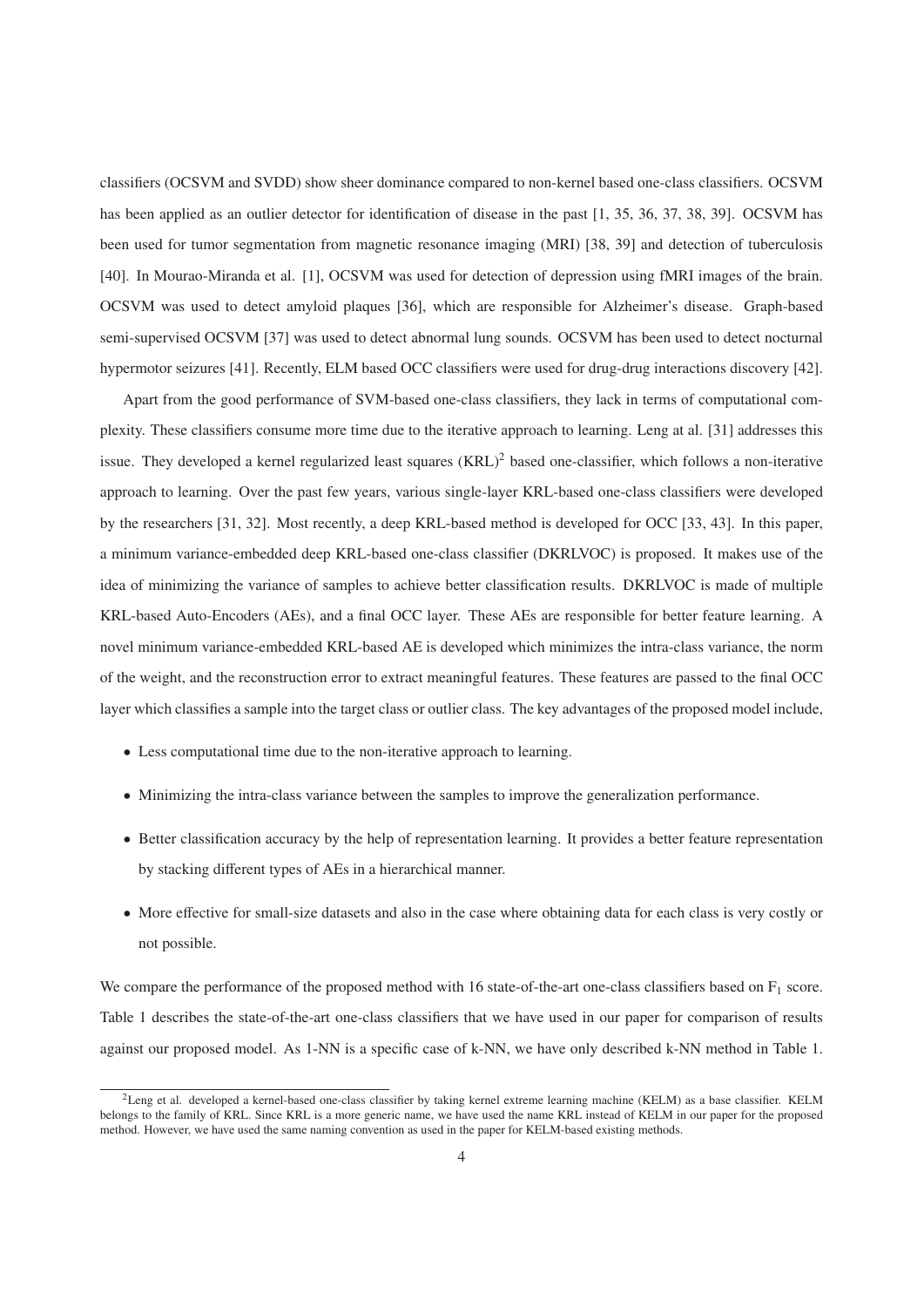The motivation behind choosing these classifiers is based upon the fact that they were frequently used as benchmark classifiers in the past [20, 21, 28, 30, 33]. The advantages and disadvantages of the methods were discussed above based on density, boundary or reconstruction. To show the applicability of our proposed method on biomedical datasets, we perform tests on 13 UCI benchmark biomedical datasets. We also present an application for the diagnosis of Alzheimer's disease (AD) based on 3-D MRI image dataset. AD is a neurodegenerative disorder which primarily affects the elderly population. According to World Alzheimer's Report-2018 [44], around 50 million people are affected by this disease worldwide. Various machine learning and deep learning-based methods [45, 46, 47, 48] are employed for the detection of AD. These methods perform multi-class classification task on AD data; however, this paper focuses on OCC task. The advantage of our one-class method is that the method can be trained on MRI images of healthy subjects only. This is helpful in real-world scenarios since the availability of healthy subjects' MRI images are very high as compared to Alzheimer's subjects' MRI images. Therefore, the Alzheimer's MRI images will be treated as outliers by one-class based methods. Generally, all deep learning methods need a huge volume of data for better performance. However, it is challenging to collect a huge volume of data for AD. Therefore, a novel deep learning method is required which can be trained on a small number of samples. Various experiments were performed in this work using volume and thickness measures of brain regions for the diagnosis of Alzheimer's disease. Moreover, to show the generalization performance of our proposed model on other medical problems, we perform the detection of breast cancer from histopathological images.

The rest of the paper is organized as follows. Section 2 discusses OCSVM, SVDD and the prerequisite KRLbased one-class classifiers. Section 3 describes our proposed method. Section 4 discusses the experimental setup and performance evaluations. Finally, we conclude our paper in section 5.

### 2. Preliminaries

This section briefly discusses a few state-of-the-art one-class classifiers, namely, SVM, and KRL/KELM based one-class classifiers. The SVM-based classifiers are *OCSVM* and *SVDD*, discussed in sections 2.1 and 2.2, respectively. *OCSVM* uses a hyperplane, while *SVDD* uses a hypersphere to separate the outliers. The KRL/KELM<sup>2</sup> is a least squares-based method. The least squares method-based one-class classifiers are *OCKELM*, *VOCKELM*, and *ML-OCKELM* and these are discussed in sections 2.3, 2.4, and 2.5, respectively.

### *2.1. One-class SVM: OCSVM*

OCSVM was proposed by Scholkopf et al. [49] to utilize the advantages offered by SVM for OCC. Given training samples,  $\{x_i | x_i \in R^d, i = 1, 2, ..., N\}$ , where  $x_i$  is a training vector, all belonging to the same target class. In OCSVM,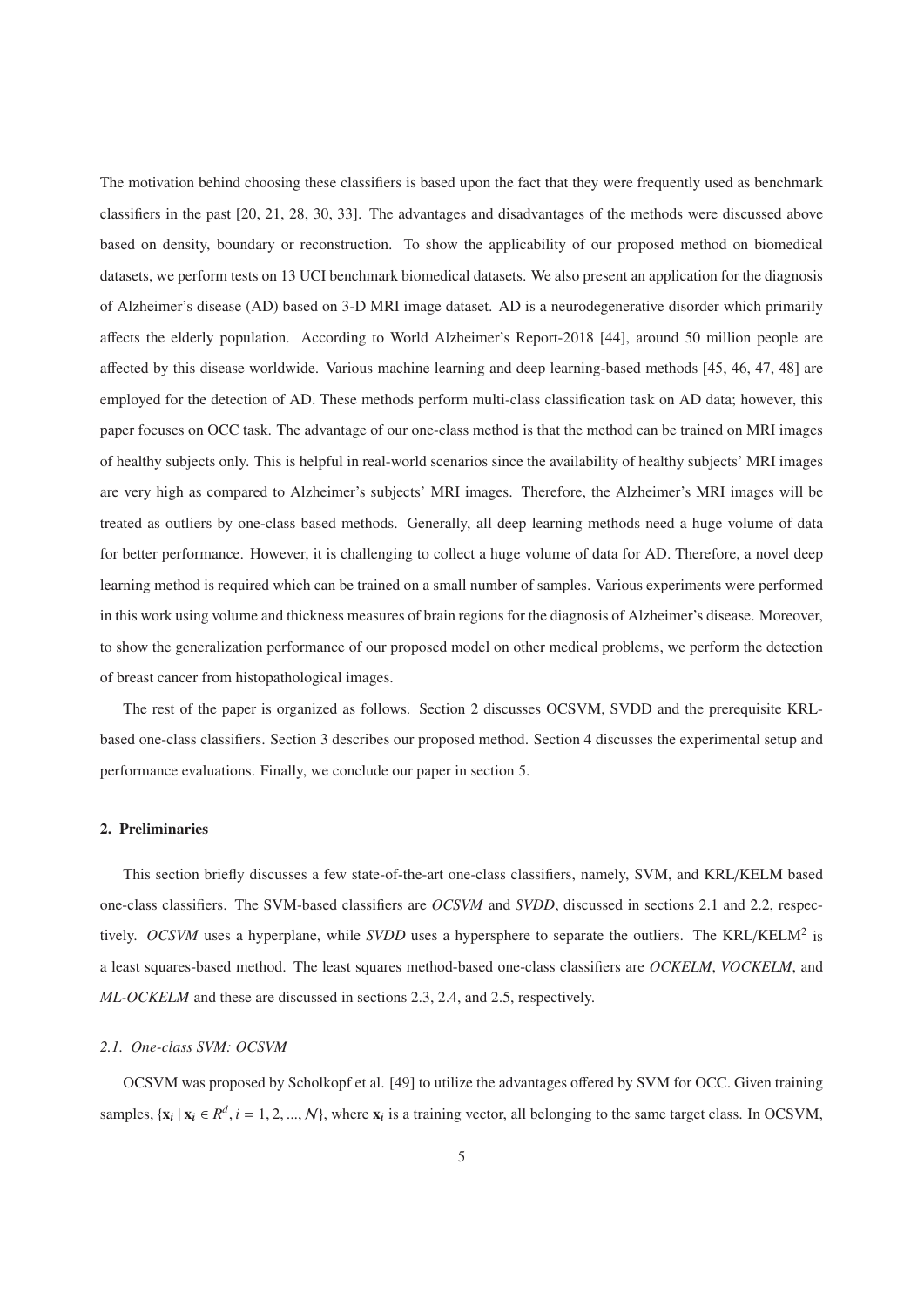a hyperplane is constructed that separates all the target class sample points from the origin. The distance of this hyperplane from the origin is maximized. The model is formulated in the following optimization problem:

$$
\min_{\omega, \xi, \rho} \frac{1}{2} \omega^T \omega - \rho + \frac{1}{\nu N} \sum_{i=1}^N \xi_i
$$
\n
$$
\text{s.t.} \quad \omega^T \phi(\mathbf{x}_i) \ge \rho - \xi_i \quad i = 1, \dots, N,
$$
\n
$$
\xi_i \ge 0, \qquad i = 1, \dots, N,
$$
\n(1)

where,  $\phi(.)$  is the mapping in the feature space, N is the number of training samples,  $\omega$  is the weight coefficients,  $\nu$ is used to decide the fraction of target samples rejected,  $\rho$  is the bias term, and  $\xi = {\xi_i}$ , where  $i = 1, 2, ..., N$ , is the error with respect to the *i*<sup>th</sup> sample. The dual of above equation is expressed as,

$$
\min_{\alpha} \quad \frac{1}{2} \alpha^T Q \alpha
$$
\n
$$
\text{s.t.} \quad 0 \le \alpha_i \le \frac{1}{\sqrt{N}} \quad i = 1, \dots, N,
$$
\n
$$
\sum_{i=1}^N \alpha_i = 1,
$$
\n
$$
(2)
$$

where,  $Q_{ij} = K(\mathbf{x}_i, \mathbf{x}_j) = \phi(\mathbf{x}_i)^T \phi(\mathbf{x}_j)$ , K is the kernel matrix,  $Q_{ij}$  is the kernel matrix generated between *i*<sup>th</sup> and  $j<sup>th</sup>$  sample, and  $\alpha_i$  is the Lagrange multiplier. The decision function  $f(\mathbf{x})$ , thus obtained from above minimization problem is as follows:

$$
f(\mathbf{x}) = sign\left(\sum_{i=1}^{N} \alpha_i \mathbf{K}(\mathbf{x}_i, \mathbf{x}) - \rho\right)
$$
  
= 
$$
\begin{cases} 1, & \text{ belongs to target class} \\ -1, & \text{ belongs to outlier class.} \end{cases}
$$
 (3)

# *2.2. Support Vector Data Description: SVDD*

Tax et al. [13] proposed SVDD for OCC. Here, we provide an overview of SVDD and discuss its primal, dual, and decision function formulation. Given training samples,  $\{x_i | x_i \in R^d, i = 1, 2, ..., N\}$ , where  $x_i$  is a training vector, all belonging to the same target class. In SVDD, a hypersphere with no superfluous space is constructed, that consists of only target class samples. The classifier can be written as the following optimization problem [13]: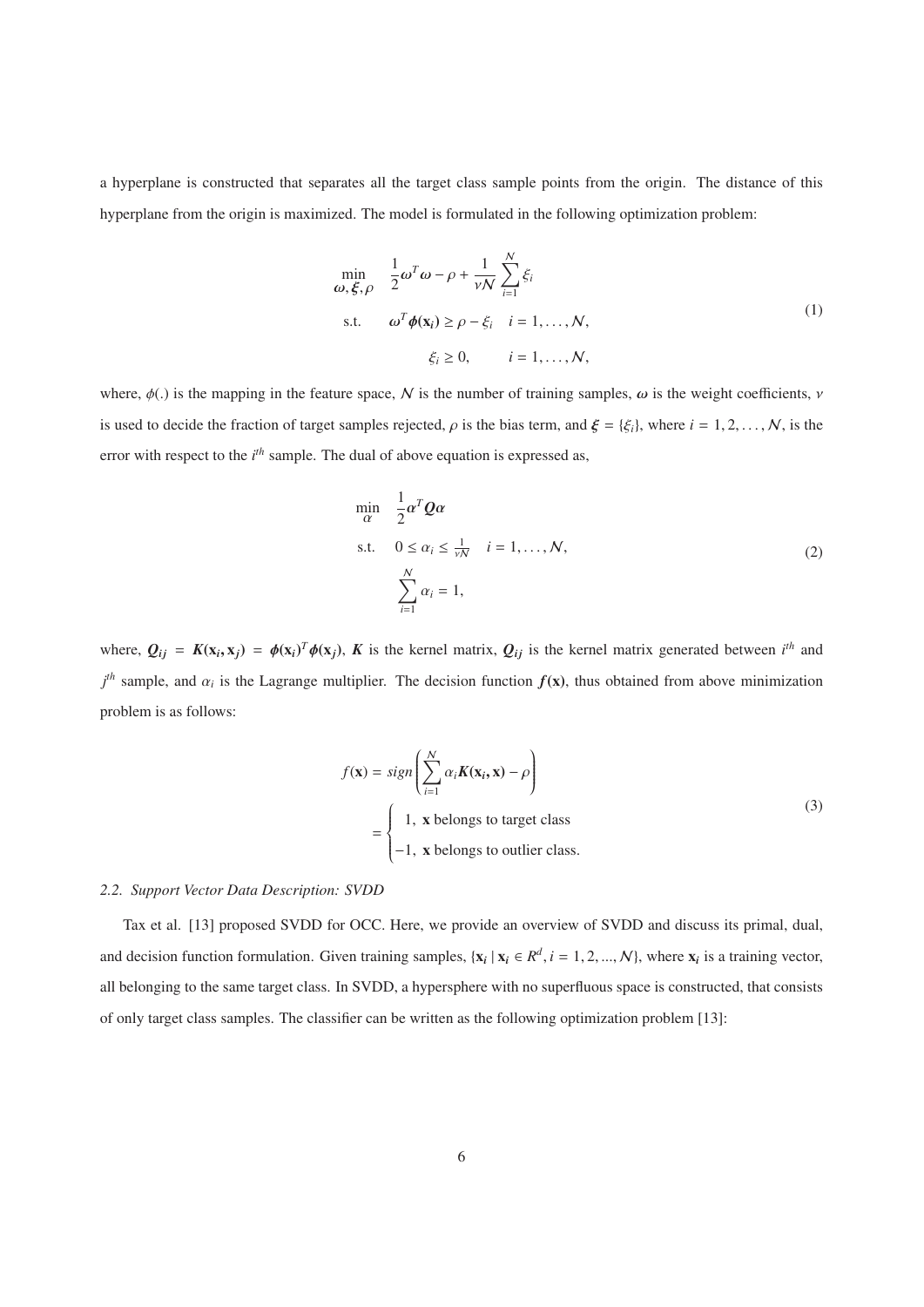$$
\min_{R, \mathbf{a}, \xi} R^{2} + C \sum_{i=1}^{N} \xi_{i}
$$
\n
$$
\text{s.t.} \quad ||\phi(\mathbf{x}_{i}) - \mathbf{a}||^{2} \leq R^{2} + \xi_{i} \quad i = 1, ..., N,
$$
\n
$$
\xi_{i} \geq 0, \quad i = 1, ..., N,
$$
\n(4)

where,  $\phi(.)$  is a mapping to the higher dimensional feature space, N is the number of training samples,  $\boldsymbol{a}$  is the center, and *R* is the radius of the hypersphere.  $R^2$  is the distance between the center of hypersphere and any of the support vectors on the boundary. The above equation can be written as the following dual,

max α -N *i*=1 <sup>α</sup>*iQii* <sup>−</sup> <sup>α</sup>*<sup>T</sup>Q*<sup>α</sup> s.t. 0 ≤ α*<sup>i</sup>* ≤ *C i* = 1,..., N, -N *i*=1 α*<sup>i</sup>* = 1, (5)

where,  $Q_{ij} = K(\mathbf{x}_i, \mathbf{x}_j) = \phi(\mathbf{x}_i)^T \phi(\mathbf{x}_j)$ , K is the kernel matrix, and  $\alpha_i$  is the Lagrange multiplier. A test sample can be classified as a target or an outlier based on the following decision function,

$$
f(\mathbf{x}) = sign(||\boldsymbol{\phi}(\mathbf{x}) - \boldsymbol{\alpha}||^2 - R^2)
$$
  
= 
$$
\begin{cases} -1, & \text{belongs to target class} \\ 1, & \text{belongs to outlier class.} \end{cases}
$$
 (6)

# *2.3. OCKELM*

Taking a training input  $X = \{x_i \mid x_i \in R^d, i = 1, 2, ..., N\}$  and output vector  $\mathbf{r} = [r, ..., r]^T \in R^N$ , where  $x_i$  is the input vector and  $r$  is the corresponding target label, which is a real number.  $N$  is the number of training samples. Algorithm 1 provides a concise presentation of the OCKELM [31] model. The training involves calculating optimum output weight,  $\beta$ , by solving the following optimization problem,

$$
\min_{\beta, e_i} \frac{1}{2} ||\beta||_2^2 + \frac{1}{2}C \sum_{i=1}^N ||e_i||_2^2
$$
\n  
\ns.t.  $\beta^T h(\mathbf{x}_i) = r - e_i, \ i = 1, 2, ..., N,$ \n
$$
(7)
$$

where,  $e_i$  is the training error, and  $h(x_i)$  is the non-linear feature mapping for a sample  $x_i$ . *C* acts as the trade-off between minimizing the output weight norm and the training error. Solving equation (7), the output weight can be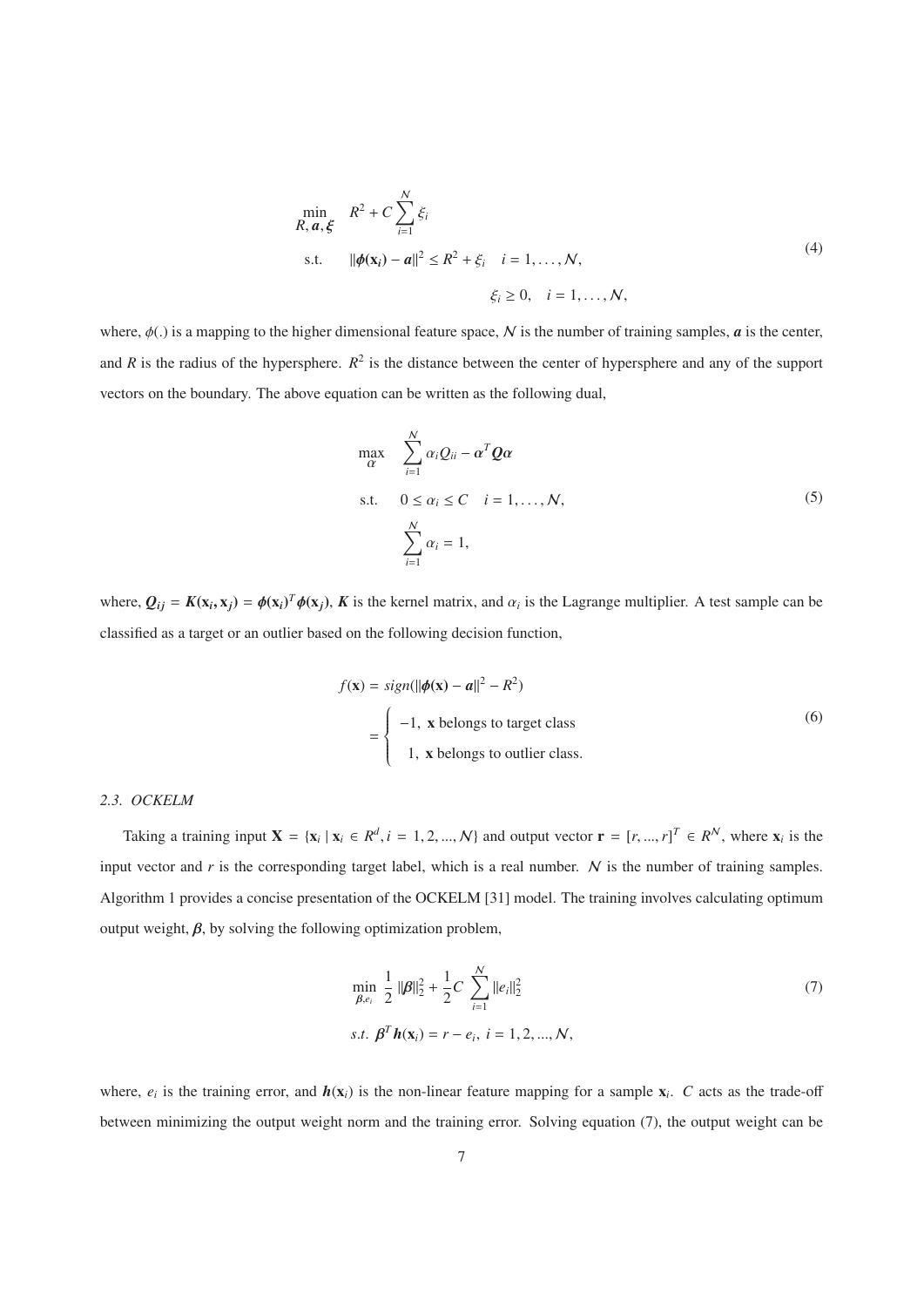obtained as,

$$
\mathbf{\beta} = \mathbb{H}^T \left( \frac{1}{C} \mathbb{I} + \mathbb{H} \mathbb{H}^T \right)^{-1} \mathbf{r},\tag{8}
$$

where,  $H = [h(x_1), h(x_2), ..., h(x_N)]$ , and I is an identity matrix. Using equation (8), the network output can be expressed as, *O*-

$$
\widehat{O} = h(\mathbf{x}) \beta = h(\mathbf{x}) \mathbb{H}^T \left( \frac{1}{C} \mathbb{I} + \mathbb{H} \mathbb{H}^T \right)^{-1} \mathbf{r}.
$$
\n(9)

By making use of Mercer's conditions,  $\Omega$  is defined as a kernel matrix in ELM as  $\Omega = \text{HH}^T$ , where  $\Omega_{j,k}$  $h(\mathbf{x}_j)h(\mathbf{x}_k) = K(\mathbf{x}_j, \mathbf{x}_k)$ ,  $j, k = 1, ..., N$  and *K* is a kernel function. Finally after replacing  $\mathbb{H} \mathbb{H}^T$  in equation (9) with  $\Omega$ , the output weight  $\beta$  is calculated as,

$$
\beta = \left(\frac{1}{C}\mathbb{I} + \Omega\right)^{-1} \mathbf{r}.\tag{10}
$$

 $\beta = \left(\frac{1}{C}\mathbb{I} + \right)$ <br>The network output  $\widehat{O}$  of OCKELM is further calculated as,

$$
\widehat{O} = \begin{bmatrix} K(\mathbf{x}, \mathbf{x}_1) \\ \vdots \\ K(\mathbf{x}, \mathbf{x}_N) \end{bmatrix}^T \left( \frac{1}{C} \mathbb{I} + \Omega \right)^{-1} \mathbf{r}.
$$
\n(11)

The distances of the network outputs to the target class is then determined as,  $s = |\hat{\mathbf{O}} - \mathbf{r}|$ . Larger the value of  $s_i$ , *O*more deviant is the training sample  $x_i$  from target class. Denoting the sorted vector  $s$  as  $\tilde{s}$ , the threshold ( $\theta$ ) is then calculated as,

$$
\theta = \tilde{s}([\delta * \mathcal{N}]),\tag{12}
$$

 $\theta = \tilde{s}([\delta * \mathcal{N}]),$ <br>where,  $\delta$  is the percentage of dismissal. For a *t*<sup>*th*</sup> test sample  $\mathbf{x}_t$ , the network output  $\widehat{\mathbf{O}}_t$  is determined as,

$$
\widehat{O}_t = \begin{bmatrix} K(\mathbf{x}_t, \mathbf{x}_1) \\ \vdots \\ K(\mathbf{x}_t, \mathbf{x}_N) \end{bmatrix}^T \boldsymbol{\beta}.
$$
 (13)

 $[K(\mathbf{x}_t, \mathbf{x}_N)]$ <br>The error between the network output  $\widehat{\mathbf{O}}_t$  and target class **r** is determined as  $\mathbf{s}_t = |\widehat{\mathbf{O}}_t - \mathbf{r}|$ . Finally classification is done *O*using following rule,

$$
sign(\theta - s_t) = 1, \quad \mathbf{x}_t \text{ belongs to target class.}
$$
\n
$$
-1, \quad \mathbf{x}_t \text{ belongs to outlier class.}
$$
\n
$$
(14)
$$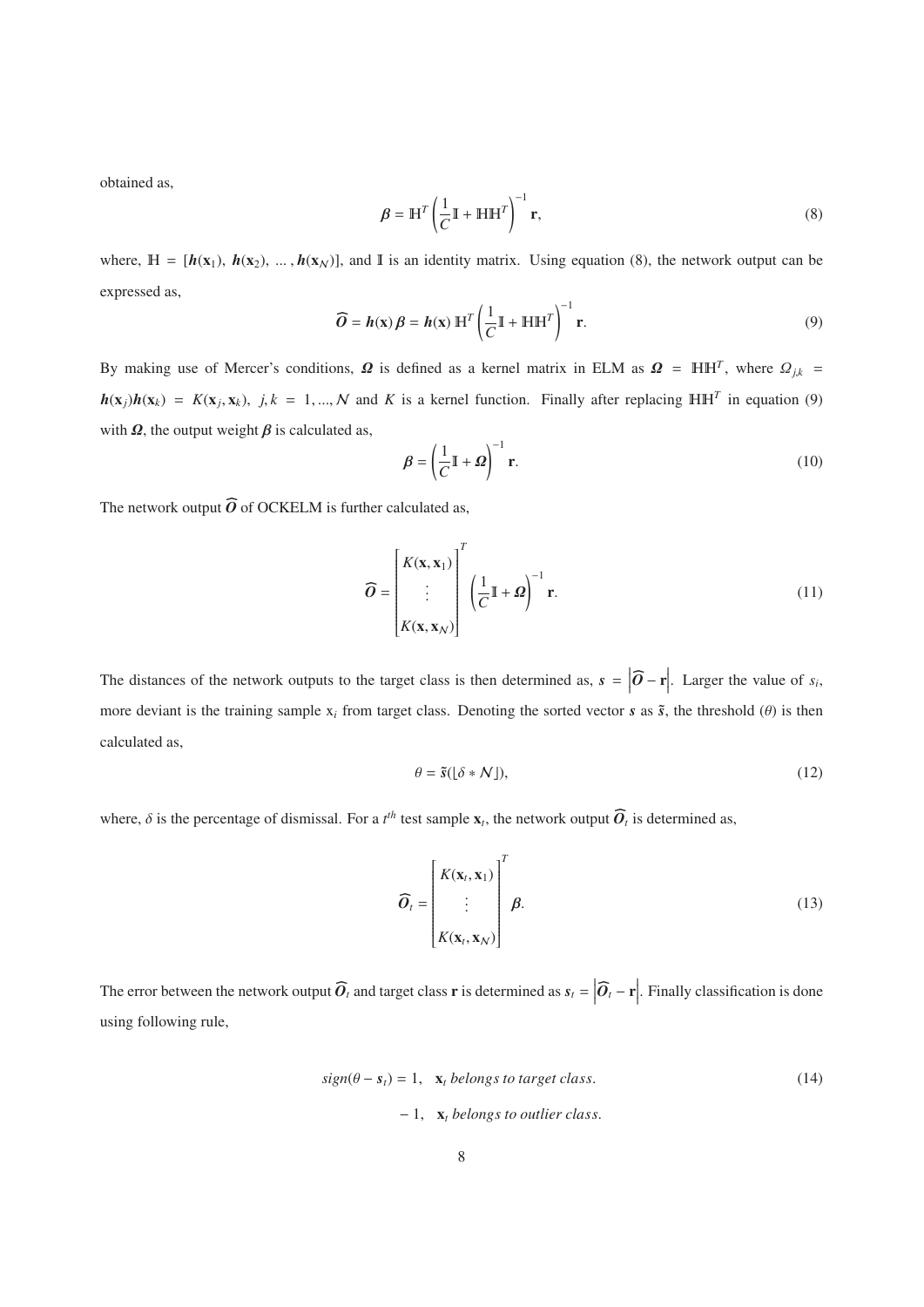### Algorithm 1 OCKELM

#### Given:

Training dataset: X, Regularization parameter: C. Training: raining dataset: **X**, Regularizat<br> **raining:**<br>
1: Calculate kernel matrix **Ω** a<br>
2: Calculate network output  $\widehat{O}$ 

- 1: Calculate kernel matrix  $\Omega$  and output weight  $\beta$  using (10).
- 2: Calculate network output  $\widehat{O}$  using (11).
- 3: Calculate threshold  $\theta$  using (12).

#### Testing:

- 1: Calculate threshold  $\theta$  using (12).<br> **Exting:**<br>
1: For a  $t^h$  test sample  $\mathbf{x}_t$ , calculate network output  $\widehat{\mathbf{O}}_t$  using (13).
- 2: Classify  $\mathbf{x}_t$  using (14).

#### *2.4. VOCKELM*

Minimum Variance One-Class KELM [32] reduces the training error and intra-class variance to improve the performance of OCC. The subclasses are determined using the k-means method. Algorithm 2 provides a concise presentation of the VOCKELM model. The training model becomes minimizing the data dispersion as well as the training error using the following optimization problem,

$$
\min_{\beta, e_i} \frac{1}{2} \left\| \boldsymbol{\beta}^T (\mathbf{V}_C + \lambda \mathbf{I}) \boldsymbol{\beta} \right\|_2^2 + \frac{C}{2} \sum_{i=1}^N ||e_i||_2^2
$$
\ns.t.  $\boldsymbol{\beta}^T \boldsymbol{h}(\mathbf{x}_i) = r - e_i, \ i = 1, 2, ..., N,$ \n(15)

where,  $e_i$  is the training error, and  $h(\mathbf{x}_i)$  is the non-linear feature mapping for a sample  $\mathbf{x}_i$ .  $\beta$  is the output weight, and C acts as the trade-off between the norm of output weight and the training error.  $r$  is the target class, and  $\mathbb{I}$  is an identity matrix.  $\lambda$  is a regularization parameter adopted to avoid singularity issues with the scatter matrix  $V_c$ , which is calculated as follows,

$$
\mathbf{V}_C = \frac{1}{N} \sum_{i=1}^N \left( \boldsymbol{h}(\mathbf{x}_i) - \overline{\mathbf{H}} \right) \left( \boldsymbol{h}(\mathbf{x}_i) - \overline{\mathbf{H}} \right)^T
$$
  
=  $\frac{1}{N} \mathbf{H} \left( \mathbf{I} - \frac{1}{N} \mathbf{u} \mathbf{u}^T \right) \mathbf{H}^T$ ,  
=  $\mathbf{H} \mathbf{\mathcal{M}} \mathbf{H}^T$ , (16)

where, **u** is a vector of ones and  $\mathbb{H} = [\boldsymbol{h}(\mathbf{x}_1), \boldsymbol{h}(\mathbf{x}_2), \dots, \boldsymbol{h}(\mathbf{x}_N)]$ .  $\overline{\mathbb{H}} = \frac{1}{N} \sum_{i=1}^{N} \boldsymbol{h}(\mathbf{x}_i)$  is the mean vector of the samples in the non-linear feature space and  $M$  represents any Laplacian matrix. Replacing  $V_C$  in equation (15) with the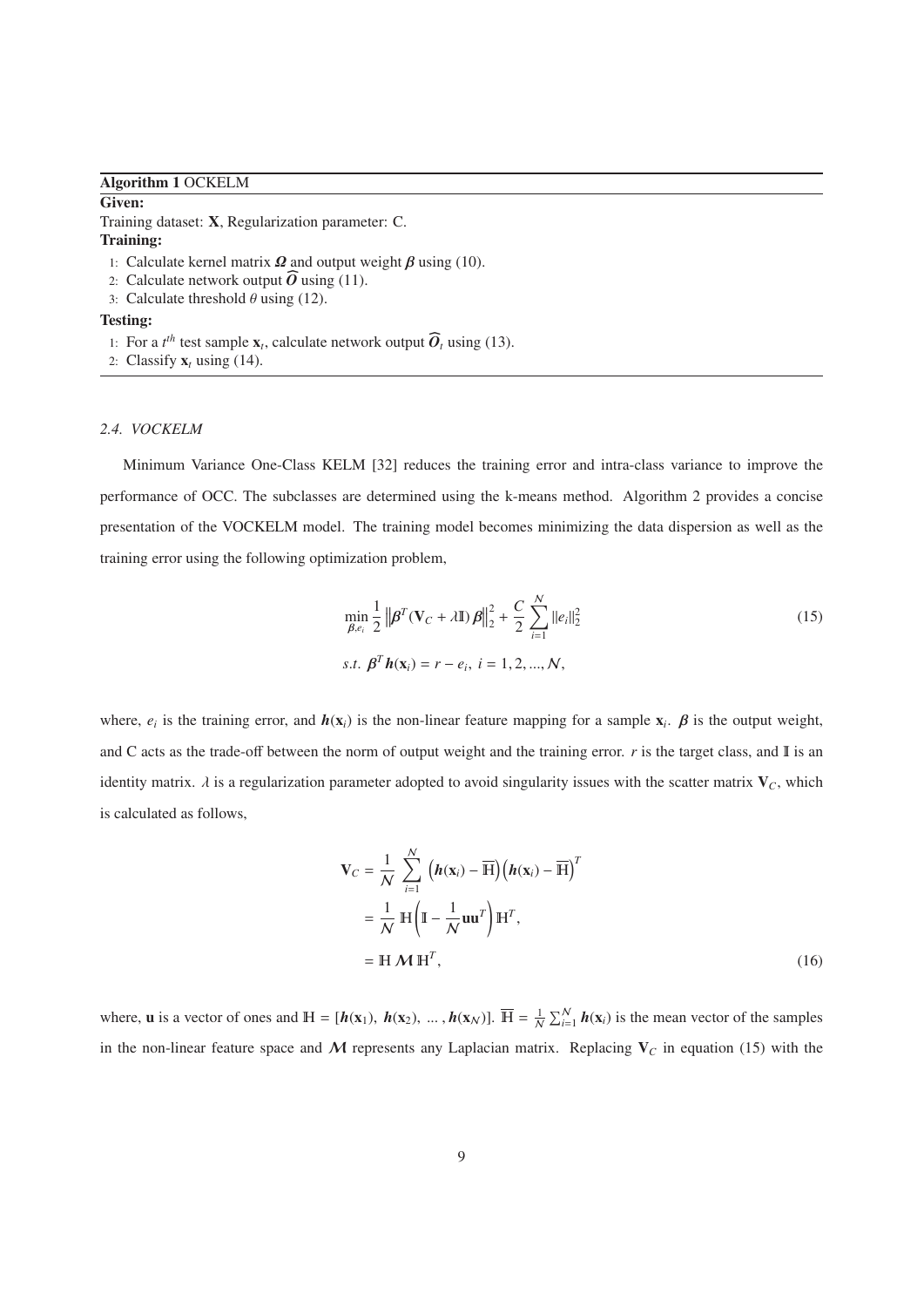expression in equation (16) and solving the resulting optimization problem, the output weight  $\beta$  is derived as,

$$
\beta = \mathbb{H}^T \left( \mathbb{H} \mathbb{H}^T + \frac{1}{C} \mathcal{M} \mathbb{H} \mathbb{H}^T + \frac{\lambda}{C} \mathbb{I} \right)^{-1} \mathbf{r},\tag{17}
$$

 $\beta = H' \left( H H' + \frac{1}{C} M H H' + \frac{1}{C} \right)$  **r**, (17)<br>where, **r** =  $[r, ..., r]^T \in R^N$  is a vector of target label *r*. The network output is expressed as  $\widehat{O} = h(x) \beta$ . Applying kernelized feature mapping and defining kernel matrix  $\Omega$  in ELM as  $\Omega = \mathbb{H} \mathbb{H}^T$ , where  $\Omega_{j,k} = h(\mathbf{x}_j)h(\mathbf{x}_k)$  $K(\mathbf{x}_i, \mathbf{x}_k)$ ,  $j, k = 1, ..., N$  and *K* is a kernel function, the output weight  $\beta$  is calculated as,

$$
\beta = \left(\mathbf{\Omega} + \frac{1}{C}\mathbf{\mathcal{M}}\mathbf{\Omega} + \frac{\lambda}{C}\mathbf{I}\right)^{-1}\mathbf{r}.\tag{18}
$$

The network output  $\widehat{O}$  is then calculated as,

$$
\widehat{O} = \begin{bmatrix} K(\mathbf{x}, \mathbf{x}_1) \\ \vdots \\ K(\mathbf{x}, \mathbf{x}_N) \end{bmatrix}^T \left( \mathbf{\Omega} + \frac{1}{C} \mathbf{M} \mathbf{\Omega} + \frac{\lambda}{C} \mathbb{I} \right)^{-1} \mathbf{r}, \tag{19}
$$

where, I is an identity matrix. During training, a threshold  $\theta$  is determined as  $\theta = \delta \overline{\mathbf{O}}$ , where  $\overline{\mathbf{O}}$  is the mean network output of training samples and  $\delta$  is the percentage of dismissal. During testing, the network output for the  $t^{th}$  test sample  $x_t$  is determined by,

$$
\widehat{O}_t = \begin{bmatrix} K(\mathbf{x}_t, \mathbf{x}_1) \\ \vdots \\ K(\mathbf{x}_t, \mathbf{x}_N) \end{bmatrix}^T \boldsymbol{\beta}.
$$
 (20)

 $x_t$  then belongs to the target class if it satisfies the following condition,

allowing condition,

\n
$$
\left(\widehat{\boldsymbol{O}}_{t} - \mathbf{r}\right)^{2} \leq \theta. \tag{21}
$$

### *2.5. ML-OCKELM*

The multi-layer one-class KELM [33] employs multiple Auto-Encoders (AEs) for feature learning and a final classification layer. Algorithm 3 provides a concise presentation of the ML-OCKELM model. Assuming *Q* AEs are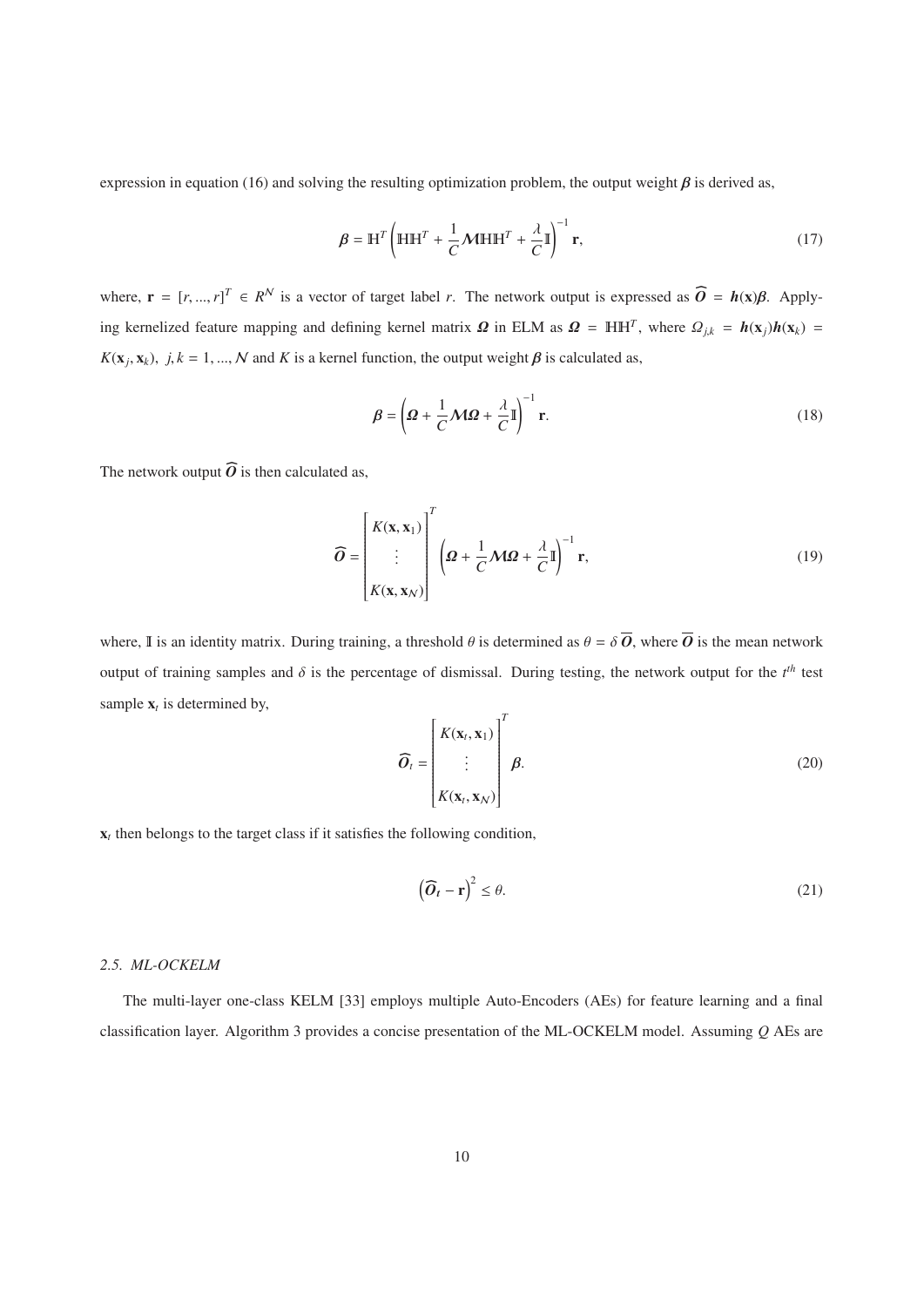Algorithm 2 VOCKELM

### Given:

Training dataset: **X**, Regularization parameter: C, Graph regularization parameter:  $\lambda$ raining dataset: **X**, Regularizat<br> **raining:**<br>
1: Calculate kernel matrix **Ω** a<br>
2: Calculate network output  $\widehat{O}$ 

# Training:

1: Calculate kernel matrix  $\Omega$  and output weight  $\beta$  using (18).

- 2: Calculate network output  $\widehat{O}$  using (19).
- 3: Calculate threshold  $\theta$  as  $\theta = \delta \overline{\theta}$ .

Testing:

- 1: Calculate threshold  $\theta$  as  $\theta = \delta \overline{O}$ .<br> **the threshold**  $\theta$  as  $\theta = \delta \overline{O}$ .<br> **the threshold**  $\theta$  as  $\theta = \delta \overline{O}$ .<br> **the threshold**  $\theta$ <sub>*i*</sub> as  $\theta$ <sub>*i*</sub> as the sample **x**<sub>*t*</sub>, calculate network output  $\overline{O$
- 2: Classify  $\mathbf{x}_t$  using (21).

used for feature extraction, learning of features is done by optimizing the output weight  $\beta^{(q)}$  of the  $q^{th}$  AE,

$$
\min_{\beta^{(q)}, \mathbf{e}_i^{(q)}} \frac{1}{2} \left\| \beta^{(q)} \right\|_F^2 + \frac{1}{2} C^{(q)} \sum_{i=1}^N \left\| \mathbf{e}_i^{(q)} \right\|_2^2
$$
\ns.t. 
$$
\left( \beta^{(q)} \right)^T \mathbf{h} \left( \mathbf{x}_i^{(q)} \right) = \mathbf{x}_i^{(q)} - \mathbf{e}_i^{(q)}, \ i = 1, 2, ..., N, \ q = 1, 2, ..., Q,
$$
\n(22)

where,  $h(x_i^{(q)})$  is the non-linear feature mapping and  $e_i^{(q)}$  is the reconstruction error for the input  $x_i^{(q)}$  of the  $q^{th}$  AE.  $C^{(q)}$  is the regularization parameter of the  $q^{th}$  AE and  $|| \cdot ||$  refers to frobenius norm. From equation (22), the optimal  $\beta^{(q)}$  is derived as,

$$
\boldsymbol{\beta}^{(q)} = \left(\mathbb{H}^{(q)}\right)^T \left(\frac{1}{C^{(q)}} \mathbb{I} + \mathbb{H}^{(q)} \left(\mathbb{H}^{(q)}\right)^T\right)^{-1} \mathbf{X}^{(q)},\tag{23}
$$

where,  $\mathbf{X}^{(q)}$  denotes the input data of the  $q^{th}$  AE and  $\mathbb{H}^{(q)} = \left[ h\left(\mathbf{x}_1^{(q)}\right), h\left(\mathbf{x}_2^{(q)}\right), \dots, h\left(\mathbf{x}_N^{(q)}\right) \right]$ . With the use of Mercer's conditions, kernel matrix  $\Omega^{(q)}$  is defined as  $\Omega^{(q)} = \mathbb{H}^{(q)} (\mathbb{H}^{(q)})^T$ , where  $\Omega_{j,k}^{(q)} = h(\mathbf{x}_j^{(q)})h(\mathbf{x}_k^{(q)}) = K(\mathbf{x}_j^{(q)}, \mathbf{x}_k^{(q)})$ ,  $j, k =$ 1, ..., N and K is a kernel function. With this, the output weight for the  $q^{th}$  AE can be expressed as,

$$
\boldsymbol{\beta}^{(q)} = \left(\frac{1}{C^{(q)}}\mathbb{I} + \boldsymbol{\Omega}^{(q)}\right)^{-1} \mathbf{X}^{(q)}.
$$
\n(24)

The encoded feature that becomes the input of the  $(q + 1)$ <sup>th</sup> AE for feature learning, is expressed as,

$$
\mathbf{X}^{(q+1)} = \begin{bmatrix} K(\mathbf{x}^{(q)}, \mathbf{x}_1) \\ \vdots \\ K(\mathbf{x}^{(q)}, \mathbf{x}_N) \end{bmatrix}^T \left( \frac{1}{C^{(q)}} \mathbb{I} + \mathbf{\Omega}^{(q)} \right)^{-1} \mathbf{X}^{(q)} \quad q = 1, ..., Q,
$$
 (25)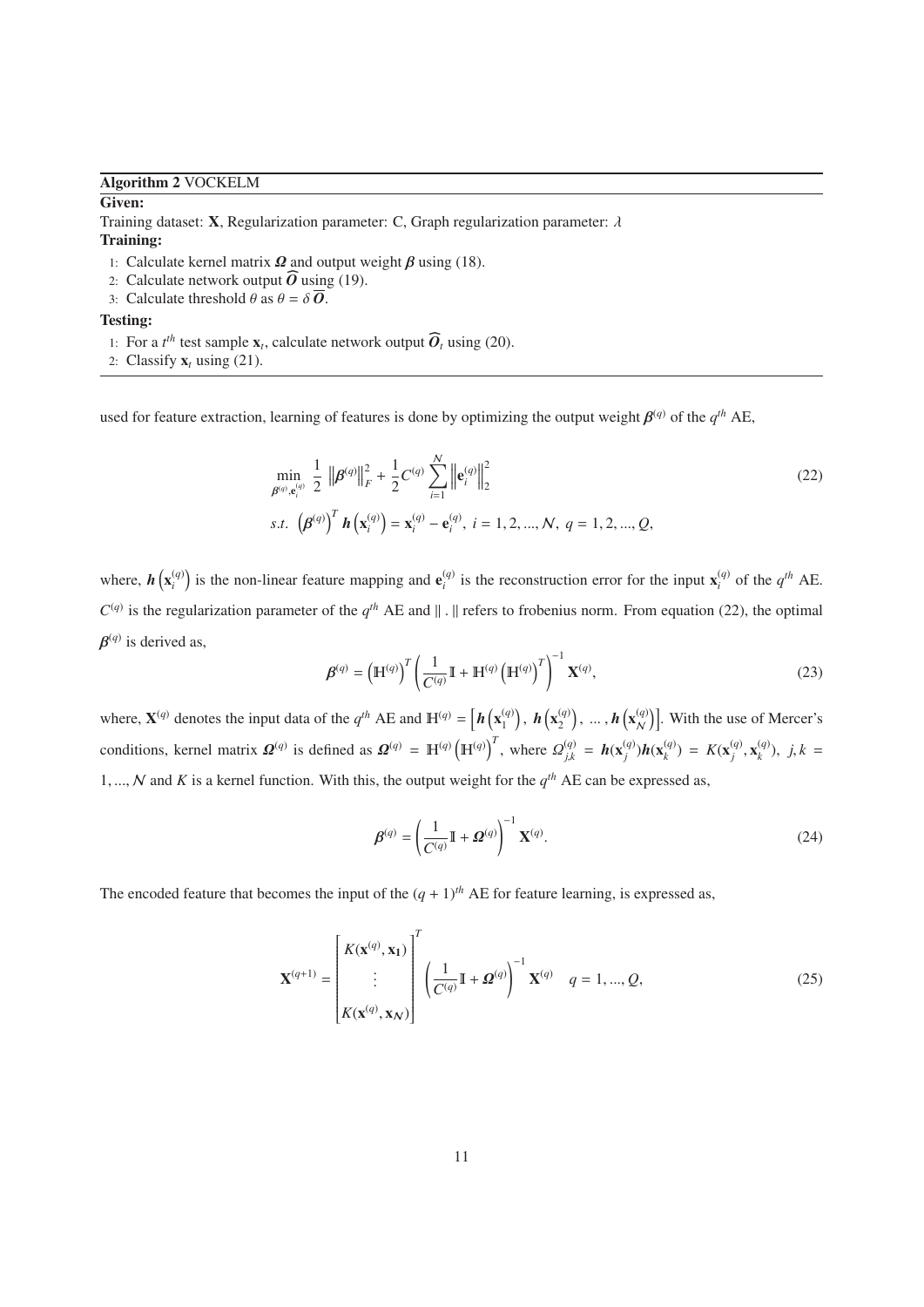where,  $X^{(q)}$  is the input of the  $q^{th}$  AE. Also,  $X^{(Q+1)}$  is used to refer  $X^{(f)}$  which is input to the final layer. The final layer is a classification layer, with the following optimization problem,

$$
\min_{\beta^{(f)}, e_i^{(f)}} \frac{1}{2} \left\| \beta^{(f)} \right\|_2^2 + \frac{1}{2} C^{(f)} \sum_{i=1}^N \left\| e_i^{(f)} \right\|_2^2
$$
\ns.t. 
$$
\left( \beta^{(f)} \right)^T \mathbf{h} \left( \mathbf{x}_i^{(f)} \right) = r - e_i^{(f)}, \ i = 1, 2, ..., N,
$$
\n(26)

where,  $e_i^{(f)}$  is the training error and  $h\left(\mathbf{x}_i^{(f)}\right)$  is the non-linear feature mapping for a input  $\mathbf{x}_i^{(f)}$  of the final layer. Solving equation (26), the output weight of the final layer is expressed as,

$$
\boldsymbol{\beta}^{(f)} = \left(\frac{1}{C^{(f)}} \mathbb{I} + \boldsymbol{\Omega}^{(f)}\right)^{-1} \mathbf{r},\tag{27}
$$

where,  $\mathbf{r} = [r, ..., r]^T \in R^N$  is a vector of target label *r*. The network output of ML-OCKELM during training is calculated as,

$$
\widehat{\boldsymbol{O}} = \begin{bmatrix} K(\mathbf{x}^{(f)}, \mathbf{x}_1) \\ \vdots \\ K(\mathbf{x}^{(f)}, \mathbf{x}_N) \end{bmatrix}^T \left( \frac{1}{C^{(f)}} \mathbb{I} + \boldsymbol{\Omega}^{(f)} \right)^{-1} \mathbf{r}.
$$
\n(28)

\nso the target class is then calculated as  $\mathbf{s} = |\widehat{\boldsymbol{O}} - \mathbf{r}|$  and is sorted in decreasing.

The distance *s* of the network output to the target class is then calculated as  $s = |\hat{O} - \mathbf{r}|$  and is sorted in decreasing order. Denoting the sorted vector *s* as  $\tilde{s}$ , the threshold  $(\theta)$  is then calculated as,

$$
\theta = \tilde{s}([\delta * N]),\tag{29}
$$

where,  $\delta$  is the percentage of dismissal and  $N$  is the number of training samples. During testing, when the  $t^{th}$  test sample  $\mathbf{x}_t$  is fed to the trained model, the encoded input,  $\mathbf{x}_t^{(q+1)}$ , for the  $(q+1)^{th}$  layer is calculated as,

$$
\mathbf{x}_{t}^{(q+1)} = \begin{bmatrix} K(\mathbf{x}_{t}^{(q)}, \mathbf{x}_{1}) \\ \vdots \\ K(\mathbf{x}_{t}^{(q)}, \mathbf{x}_{N}) \end{bmatrix}^{T} \boldsymbol{\beta}^{(q)}, \ q = 1, 2, ..., Q.
$$
 (30)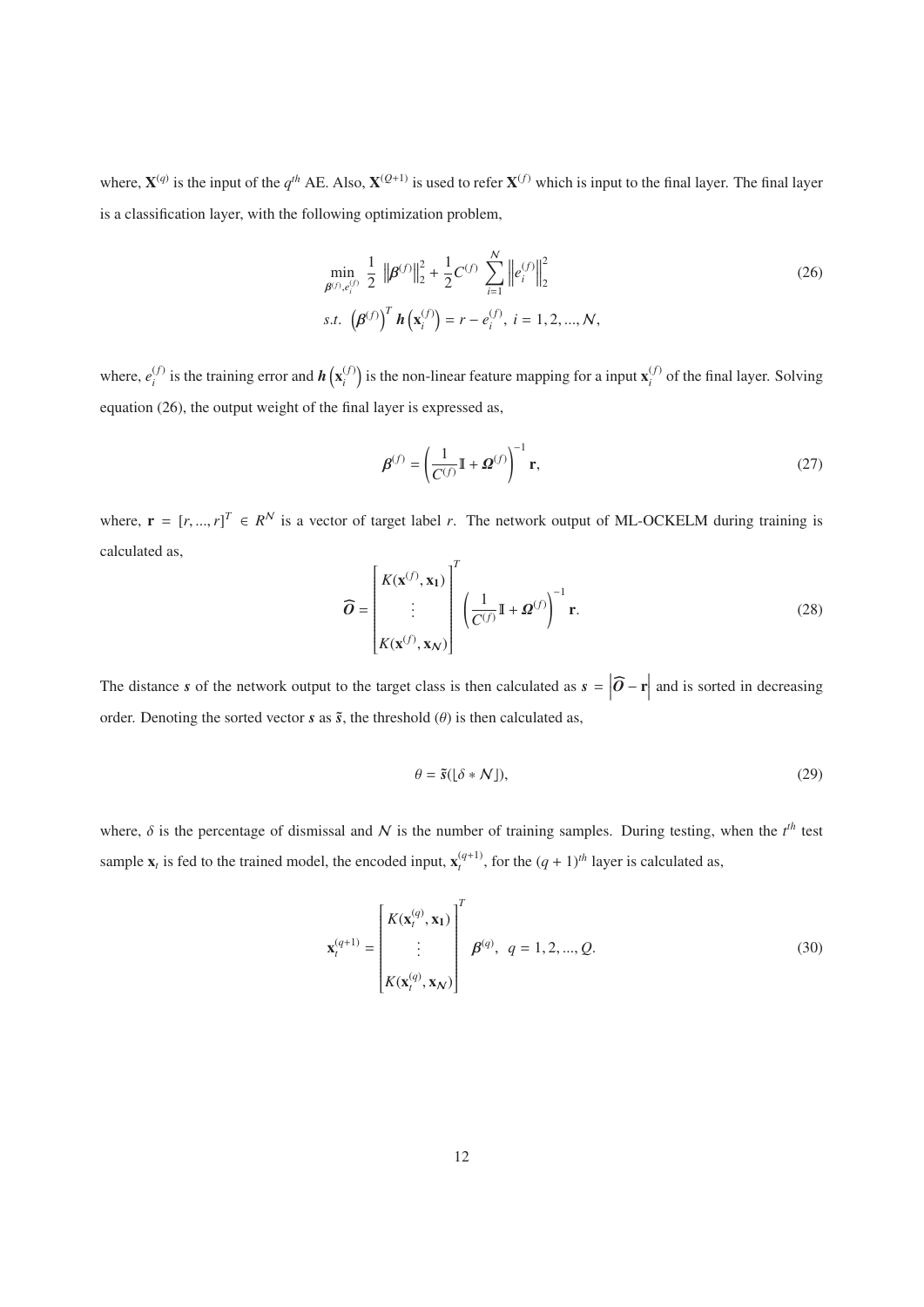Here,  $\mathbf{x}_{t}^{(Q+1)}$  is used to refer  $\mathbf{x}_{t}^{(f)}$  which is test input to the final layer. Finally, the test network output, denoted as  $\widehat{\boldsymbol{O}}_{t}$ , is calculated as,

$$
\widehat{\boldsymbol{O}}_t = \begin{bmatrix} K(\mathbf{x}_t^{(f)}, \mathbf{x}_1) \\ \vdots \\ K(\mathbf{x}_t^{(f)}, \mathbf{x}_N) \end{bmatrix}^T \boldsymbol{\beta}^{(f)}.
$$
\n(31)

The error  $s_t$  is then calculated as,  $s_t = |\hat{O}_t - \mathbf{r}|$  and  $\mathbf{x}_t$  is classified as per the rule, *O*-

$$
If s_t \le \theta, \mathbf{x}_t \text{ belongs to target class.}
$$
\n
$$
otherwise, \mathbf{x}_t \text{ belongs to outlier class.}
$$
\n
$$
(32)
$$

 $\propto$  **x**<sub>*t*</sub><sup>(*f*)</sup> is used to refer **x**<sub>*t*</sub><sup>(*f*)</sup>

# Algorithm 3 ML-OCKELM

# Given:

Training dataset:  $X^{(1)}$ , Number of AE layers: O. Regularization parameter:  $C^{(q)}$  for layer  $q = 1, ..., Q$  and  $C^{(f)}$  for final layer.

# Training:

1: **for**  $q = 1, 2, ..., Q$  layers **do** 

2: Calculate kernel matrix  $\mathbf{\Omega}^{(q)}$  and output weight  $\mathbf{\beta}^{(q)}$  using (24).

3: Calculate encoded input,  $X^{(q+1)}$ , for the next  $(q + 1)^{th}$  layer using (25).  $\triangleright$  **X**<sup>(*Q*+1)</sup> is used to refer **X**<sup>(*f*)</sup> 4: end for 5: Calculate kernel matrix  $\mathbf{\Omega}^{(f)}$  and output weight  $\mathbf{\beta}^{(f)}$  using (27). 6: Calculate encoded input<br>
4: **end for**<br>
5: Calculate kernel matrix  $\Omega^{(f)}$ <br>
6: Calculate network output  $\widehat{O}$ 6: Calculate network output  $\widehat{O}$  using (28). 7: Determine the threshold  $\theta$  using (29). Testing:

1: **for**  $q = 1, 2, ..., Q$  layers **do** 

2:  $\int$  Calculate encoded test input,  $\mathbf{x}_t^{(q+1)}$ , using (30). 1: **for**  $q = 1, 2, ..., Q$  layers **do**<br>2:  $\vert$  Calculate encoded test is<br>3: **end for**<br>4: Calculate network output  $\widehat{O}$ 

- 3: end for
- 4: Calculate network output  $\widehat{\boldsymbol{O}}_t$  using (31).

5: Classify  $\mathbf{x}_t$  using (32).

# 3. The Proposed Method

This section puts forward the proposed method: minimum variance-embedded deep kernel regularized least squares for OCC (DKRLVOC). The architecture of the proposed method is shown in Fig.1. It is a deep architecture, which is developed by taking kernel regularized least squares (KRL) as a base method. DKRLVOC can also be considered as a variant of any least squares-based method, like kernel extreme learning machine, least squares SVM or kernel ridge regression. We have used generic name KRL instead of these specific names and referred the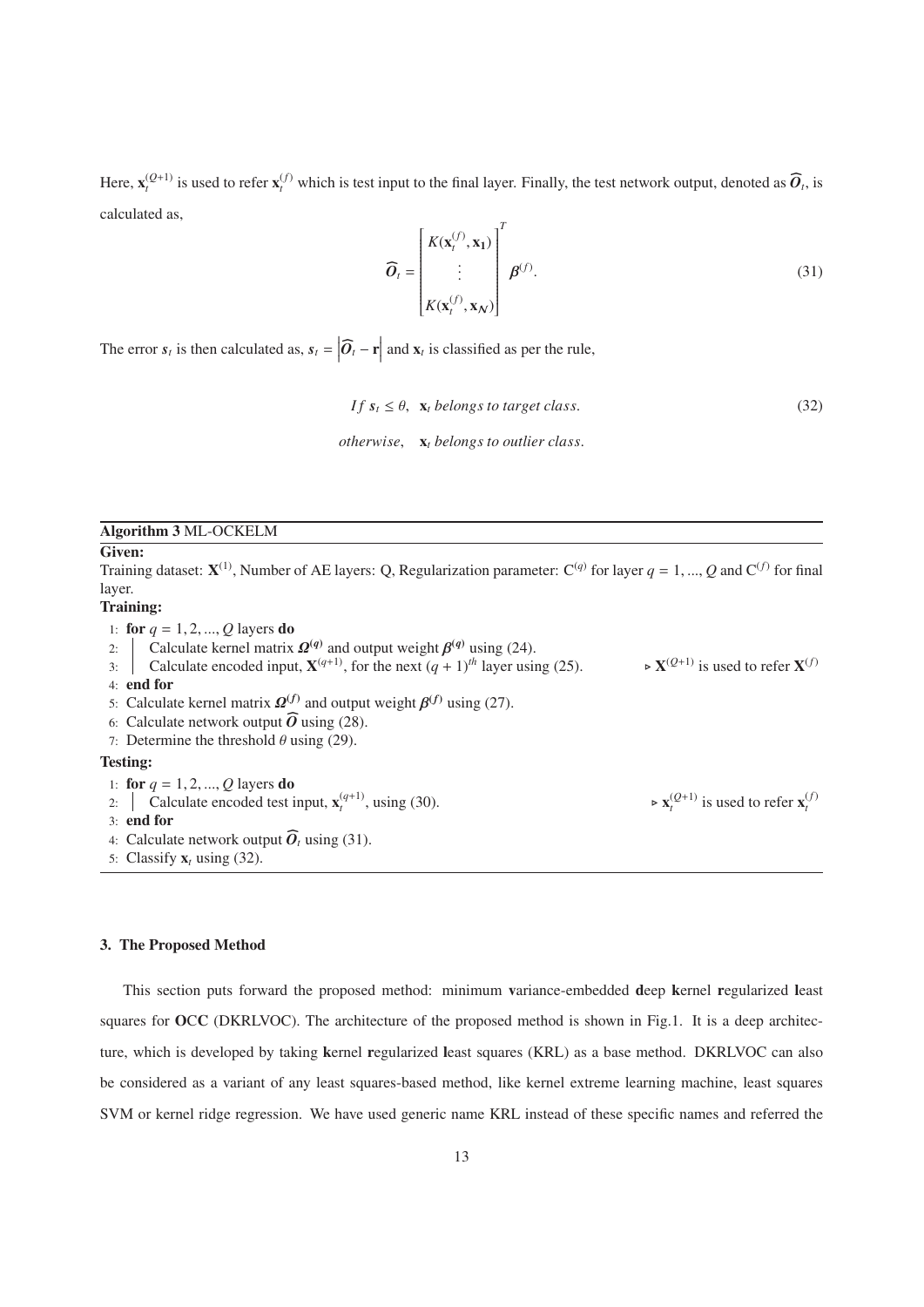proposed method as DKRLVOC. DKRLVOC performs better than the other existing one-class classifiers pertaining to the following characteristics:

- 1. Non-iterative nature resulting in less computational time in comparison to its iterative counterparts.
- 2. Minimizing intra-class variance to achieve better separation of outliers.
- 3. Multi-layer architecture taking advantage of reconstruction-based and boundary-based methods.

DKRLVOC consists of mainly three types of layers viz.,

- (i) minimum variance-embedded KRL-based Auto-Encoder (KRLVAE).
- (ii) KRL-based Auto-Encoder (KRLAE).
- (iii) KRL-based one-class classifier (KRLOC)

The overall architecture of the proposed method is formed by stacking above-mentioned layers. This architecture can contain any number of layers. The first layer is formed by KRLVAE. It minimizes the intra-class variance, the norm of weight, and the reconstruction error. The second layer onward is formed by stacking KRLAEs, which minimize the norm of weight and the reconstruction error. The final layer is KRLOC, which is stacked for OCC. KRLVAE and KRLAE are reconstruction-based, and the final layer, KRLOC, is boundary-based. The aim behind using KRLVAE and KRLAE is that it helps to get refined information from features even if the input is noisy. The multiple layers of AEs fine-tune the information from noisy input and extract meaningful features over subsequent layers. Here, the variance is minimized at only first layer because minimizing variance at successive layers leads to loss of pattern between the samples. This has been verified experimentally.

The training data is denoted as  $X^{(1)} = \{x_i^{(1)}\}$ , where  $x_i^{(1)} = [x_{i1}^{(1)}, x_{i2}^{(1)}, ..., x_{id}^{(1)}], i = 1, 2, ..., N$ , is the *i*<sup>th</sup> training input of dimension d.  $\mathbf{X}^{(q)} = {\mathbf{x}_{i}^{(q)}}$ , where  $\mathbf{x}_{i}^{(q)} = [x_{i1}^{(q)}, x_{i2}^{(q)}, ..., x_{id}^{(q)}]$ ,  $i = 1, 2, ..., N$ , refers to the input of the  $q^{th}$  AE. There are *Q* layers of stacked AEs in the proposed method denoted as  $q = 1, 2, ..., Q$ . The first layer, i.e.,  $q = 1$ , is the KRLVAE layer while the subsequent layers denoted by  $q = 2, ..., Q$  are KRLAE layers responsible for learning essential information from raw features. The encoded feature output of the  $q^{th}$  AE acts as input to the  $(q + 1)^{th}$  AE.

| Parameter        | Description                                       | Range of values taken for experiments |
|------------------|---------------------------------------------------|---------------------------------------|
|                  | Number of stacked AE layers.                      |                                       |
| C <sup>(q)</sup> | Regularization parameter for layer $q = 1, , Q$ . | $\{2^{-5}, 2^{-4}, \ldots, 2^{5}\}$   |
| $C^{(f)}$        | Regularization parameter for final layer.         | $\{2^{-5}, 2^{-4}, \ldots, 2^{5}\}$   |
|                  | Graph regularization parameter.                   |                                       |
|                  | Number of clusters for k-means clustering         | $\{1, 2, \ldots, 10\}$                |
|                  | to group data into subclasses.                    |                                       |
|                  | Percentage of dismissal of outliers.              | $\{1\%, 5\%, 10\% \}$                 |
|                  |                                                   |                                       |

Table 2: Model parameter descriptions.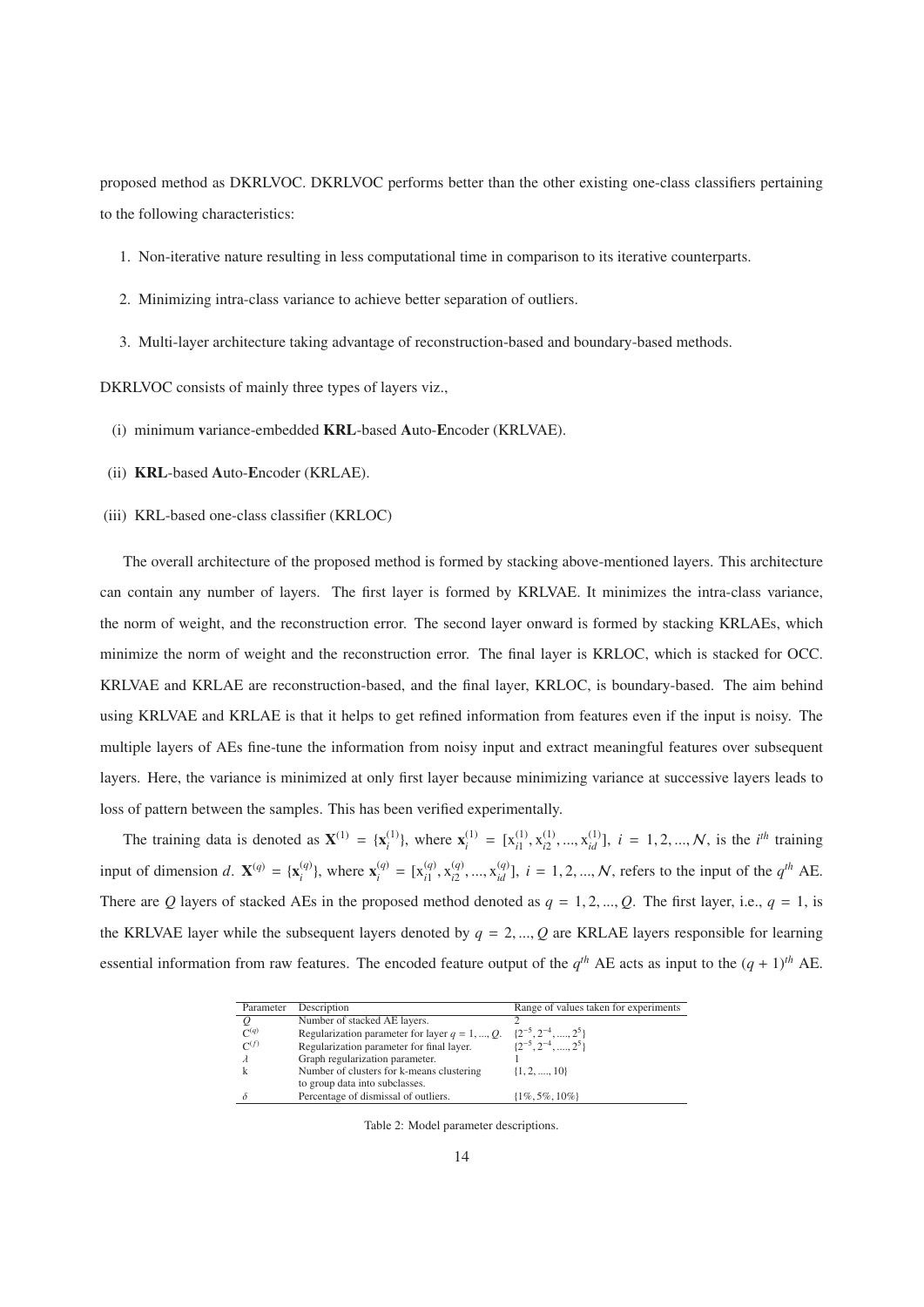

Figure 1: Architecture of DKRLVOC. (a) Encoded output of KRLVAE layer is fed as input to next KRLAE layer. (b) Encoded output of each KRLAE is fed as input to the subsequent KRLAE layer. (c) KRLOC layer takes encoded output of  $Q^{th}$  KRLAE layer as input. (d) Shows arrangement of different layers.

Finally, the encoded feature output of the *Qth* AE acts as input to the final KRLOC layer. Table 2 provides a tabular description of the model parameters and the range of values they are selected from in the experiments. The parameter estimation process is explained in section 4. Algorithm 4 provides detailed implementation steps for the proposed model.

In the proposed DKRLVOC, the variance of the output for the first layer is calculated as,

$$
\mathbf{V}_{\omega} = \frac{1}{N} \sum_{i=1}^{N} \left( \mathbf{X}_{i}^{(2)} - \overline{\mathbf{X}^{(2)}} \right) \left( \mathbf{X}_{i}^{(2)} - \overline{\mathbf{X}^{(2)}} \right)^{T},
$$
\n
$$
= \frac{1}{N} \sum_{i=1}^{N} \left( \left( \beta^{(1)} \right)^{T} \mathbf{h}(\mathbf{x}_{i}^{(1)}) - \left( \beta^{(1)} \right)^{T} \overline{\mathbf{H}^{(1)}} \right) \left( \left( \beta^{(1)} \right)^{T} \mathbf{h}(\mathbf{x}_{i}^{(1)}) - \left( \beta^{(1)} \right)^{T} \overline{\mathbf{H}^{(1)}} \right)^{T},
$$
\n
$$
= \left( \beta^{(1)} \right)^{T} \left( \frac{1}{N} \sum_{i=1}^{N} \left( \mathbf{h}(\mathbf{x}_{i}^{(1)}) - \overline{\mathbf{H}^{(1)}} \right) \left( \mathbf{h}(\mathbf{x}_{i}^{(1)}) - \overline{\mathbf{H}^{(1)}} \right)^{T} \right) \beta^{(1)},
$$
\n
$$
= \left( \beta^{(1)} \right)^{T} \mathbf{V}_{C} \beta^{(1)}, \tag{33}
$$

where,  $\beta^{(1)}$  is the output weight for the first layer, and  $h(x_i^{(1)})$  is the non-linear feature mapping for training sample  $x_i^{(1)}$ .  $X_i^{(2)}$  is the encoded feature output of first layer or input to second layer for a training sample  $\mathbf{x}_i^{(1)}$ ,  $\overline{X_i^{(2)}} = \frac{1}{N} \sum_{i=1}^N X_i^{(2)}$ is the mean output for all training samples for first layer,  $\overline{H^{(1)}} = \frac{1}{N} \sum_{i=1}^{N} h(x_i^{(1)})$  is the mean vector of the samples in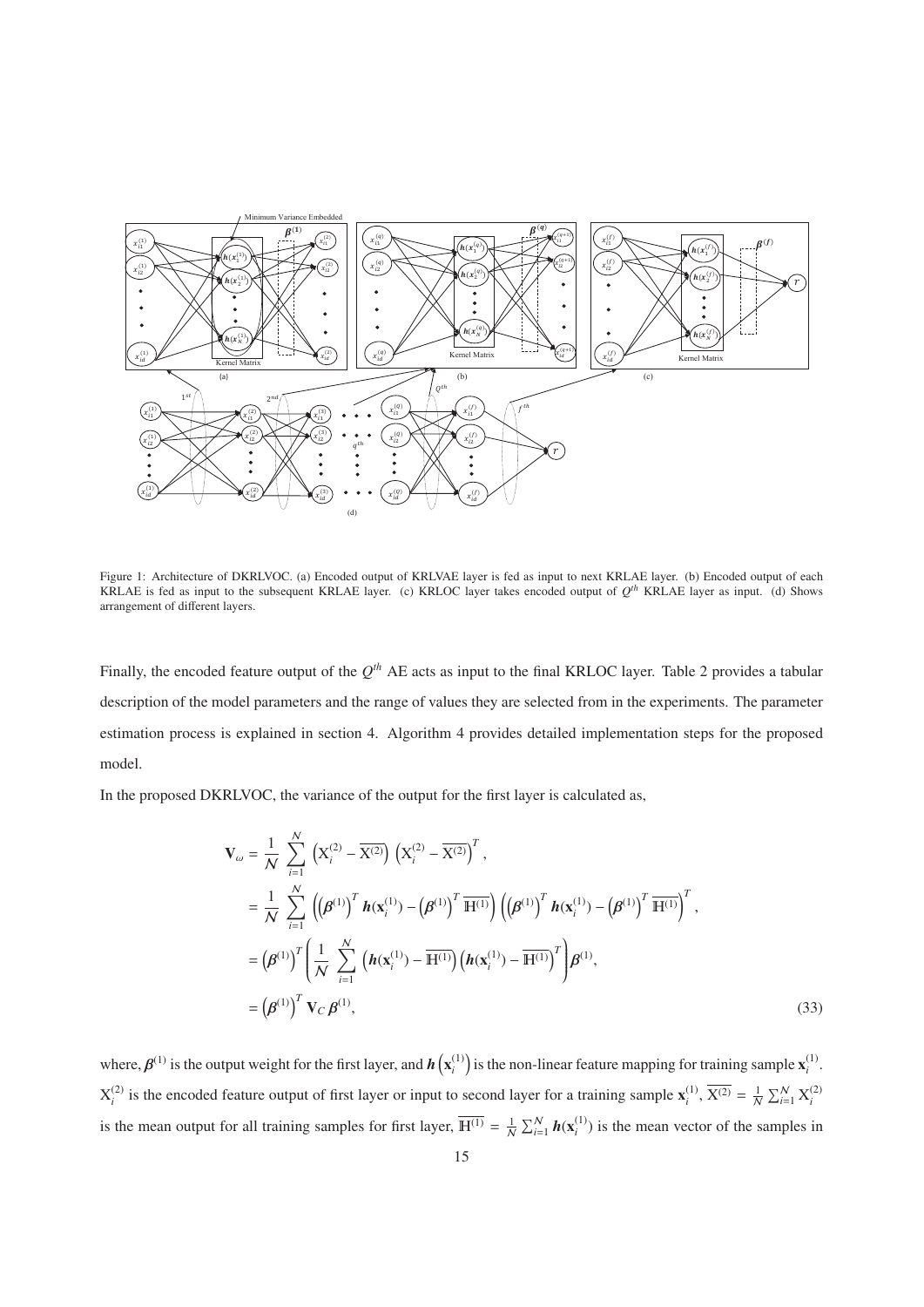the non-linear feature space of the first layer, and  $V_C$  is the scatter matrix of the training class.

Minimum variance-embedding is done at first layer, KRLVAE, by minimizing either class or intra-class variance which is encoded by the scatter matrix represented by  $V_C$  or  $V_S$ , respectively. The class variance of the training data is defined as follows,

$$
\mathbf{V}_C = \frac{1}{N} \sum_{i=1}^{N} (\boldsymbol{h}(\mathbf{x}_i^{(1)}) - \overline{\mathbf{H}^{(1)}})(\boldsymbol{h}(\mathbf{x}_i^{(1)}) - \overline{\mathbf{H}^{(1)}})^T, \tag{34}
$$

where,  $\mathbf{H}^{(1)} = \left[ \boldsymbol{h}\left( \mathbf{x}_1^{(1)} \right), \boldsymbol{h}\left( \mathbf{x}_2^{(1)} \right), \dots, \boldsymbol{h}\left( \mathbf{x}_N^{(1)} \right) \right]$ . The scatter matrix  $\mathbf{V}_C$  can further be expressed as,

$$
\mathbf{V}_C = \frac{1}{N} \sum_{i=1}^{N} (\boldsymbol{h}(\mathbf{x}_i^{(1)}) - \overline{\mathbf{H}^{(1)}})(\boldsymbol{h}(\mathbf{x}_i^{(1)}) - \overline{\mathbf{H}^{(1)}})^T
$$

$$
= \frac{1}{N} \mathbf{H}^{(1)} \left( \mathbf{I} - \frac{1}{N} \mathbf{u} \mathbf{u}^T \right) \left( \mathbf{H}^{(1)} \right)^T
$$

$$
= \mathbf{H}^{(1)} \mathcal{M} \left( \mathbf{H}^{(1)} \right)^T, \tag{35}
$$

where,  $\mathbb I$  is an identity matrix, **u** is a vector of ones, and  $\mathcal M$  represents any Laplacian matrix. The intra-class variance can be calculated as,

$$
\mathbf{V}_{S} = \sum_{i=1}^{N} \sum_{p=1}^{P} \frac{N_{p}}{N} \gamma_{i}^{p} (\boldsymbol{h}(\mathbf{x}_{i}^{(1)}) - \overline{\mathbf{H}^{(1)}}) (\boldsymbol{h}(\mathbf{x}_{i}^{(1)}) - \overline{\mathbf{H}^{(1)}})^{T},
$$
(36)

where, the number of training samples belonging to a cluster *p* is denoted by  $N_p$  and  $\gamma_i^p$  denotes whether the sample  $\mathbf{x}_i^{(1)}$  belongs to cluster *p* or not. A clustering method like k-means is used to group data into subclasses.  $\mathbf{V}_S$  can further be expressed similarly as V*<sup>C</sup>* in equation (35). KRLVAE can be expressed in the form of following optimization problem,

$$
\min_{\beta^{(1)}, \mathbf{e}_i^{(1)}} \frac{1}{2} Tr\left(\left(\beta^{(1)}\right)^T (\mathbf{V}_C + \lambda \mathbf{I}) \beta^{(1)}\right) + \frac{C^{(1)}}{2} \sum_{i=1}^N \left\|\mathbf{e}_i^{(1)}\right\|_2^2
$$
\ns.t. 
$$
\left(\beta^{(1)}\right)^T \mathbf{h}\left(\mathbf{x}_i^{(1)}\right) = \mathbf{x}_i^{(1)} - \mathbf{e}_i^{(1)}, \ i = 1, 2, ..., N,
$$
\n(37)

where,  $e_i^{(1)}$  is the reconstruction error.  $C^{(1)}$  acts as a trade-off between minimizing the output weight norm and the reconstruction error for the first layer.  $\lambda$  is the graph regularization parameter. The Langrangian relaxation of equation (37) after substituting equation (35) in equation (37) can be found as,

$$
\mathcal{L}_{KRLVAE} = \frac{1}{2} Tr\left( \left( \beta^{(1)} \right)^T \left( \mathbb{H}^{(1)} \mathcal{M} \left( \mathbb{H}^{(1)} \right)^T + \lambda \mathbb{I} \right) \beta^{(1)} \right) + \frac{C^{(1)}}{2} \sum_{i=1}^N \left\| \mathbf{e}_i^{(1)} \right\|_2^2 - \sum_{i=1}^N \alpha_i^{(1)} \left( \left( \beta^{(1)} \right)^T \mathbf{h} \left( \mathbf{x}_i^{(1)} \right) - \mathbf{x}_i^{(1)} + \mathbf{e}_i^{(1)} \right), \tag{38}
$$

where,  $\alpha^{(1)} = {\alpha_i^{(1)}}$ ,  $i = 1, 2, ..., N$ , is a Langrangian multiplier of first layer. We optimize equation (38) by computing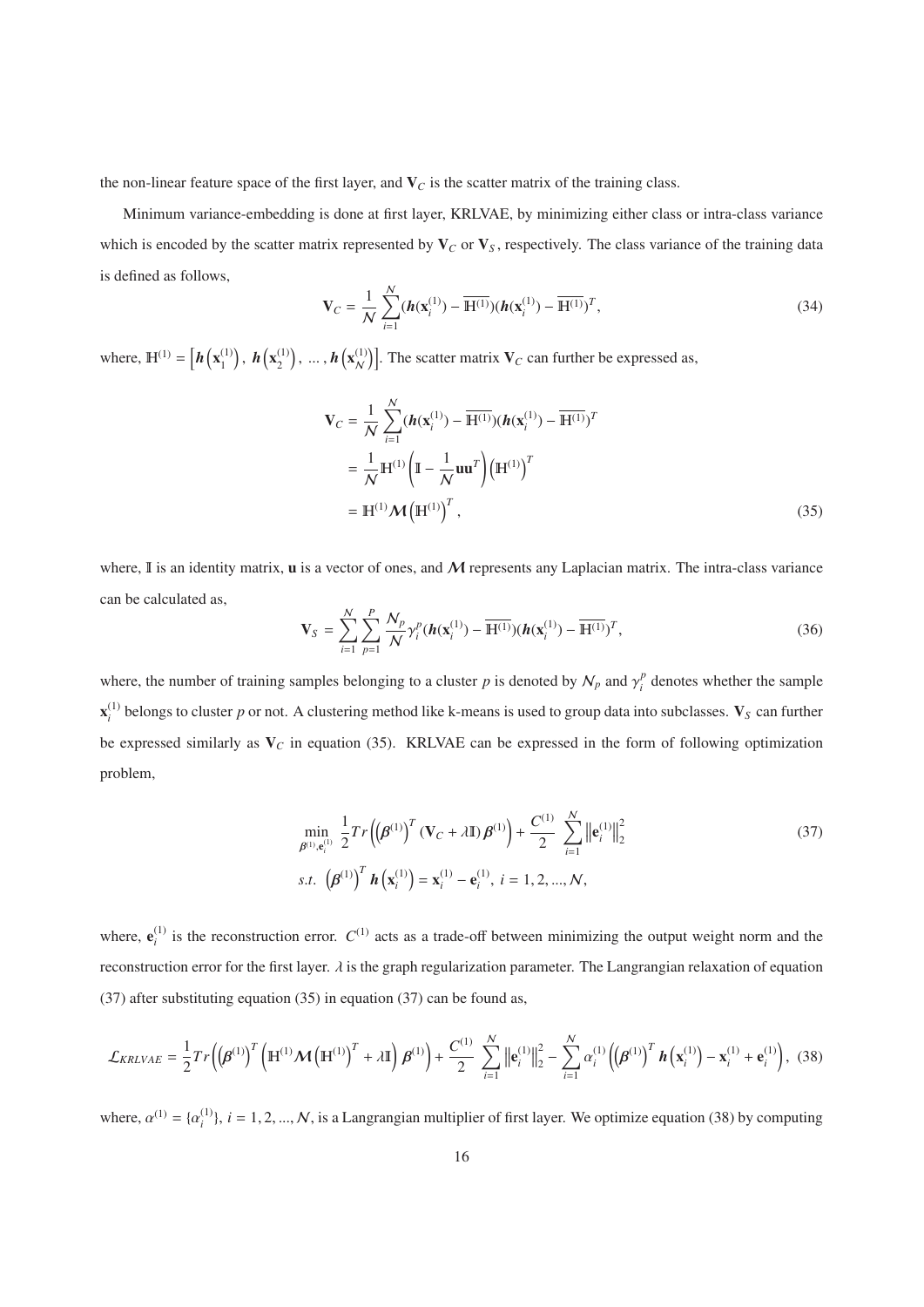its derivatives as follows:

$$
\frac{\partial \mathcal{L}_{KRLVAE}}{\partial \boldsymbol{\beta}^{(1)}} = 0 \implies \boldsymbol{\beta}^{(1)} = \alpha^{(1)} \mathbb{H}^{(1)} \left( \mathbb{H}^{(1)} \boldsymbol{\mathcal{M}} \left( \mathbb{H}^{(1)} \right)^{T} + \lambda \mathbb{I} \right)^{-1}, \tag{39}
$$

$$
\frac{\partial \mathcal{L}_{KRVAE}}{\partial \mathbf{e}_i^{(1)}} = 0 \implies \mathbf{E}^{(1)} = \frac{\alpha^{(1)}}{C^{(1)}},\tag{40}
$$

$$
\frac{\partial \mathcal{L}_{KRLVAE}}{\partial \alpha^{(1)}} = 0 \implies \alpha^{(1)} = C^{(1)} \left( \mathbf{X}^{(1)} - \left( \boldsymbol{\beta}^{(1)} \right)^T \mathbf{H}^{(1)} \right). \tag{41}
$$

Substituting equation (41) in equation (39), we get,

$$
\boldsymbol{\beta}^{(1)} = \mathbb{H}^{(1)} \left( \mathbb{H}^{(1)} \left( \mathbb{H}^{(1)} \right)^{T} + \frac{\mathbb{H}^{(1)} \boldsymbol{\mathcal{M}} \left( \mathbb{H}^{(1)} \right)^{T}}{C^{(1)}} + \frac{\lambda}{C^{(1)}} \mathbb{I} \right)^{-1} \mathbf{X}^{(1)}.
$$
\n(42)

Applying kernelized feature mapping by defining  $\Omega^{(1)} = \mathbb{H}^{(1)} (\mathbb{H}^{(1)})^T$ , where  $\Omega_{j,k}^{(1)} = h(x_j^{(1)}) h(x_k^{(1)}) =$  $K(\mathbf{x}_j^{(1)}, \mathbf{x}_k^{(1)})$ ,  $j, k = 1, ..., N$  and *K* is a kernel function, we can re-write equation (42) as,

$$
\boldsymbol{\beta}^{(1)} = \left(\boldsymbol{\Omega}^{(1)} + \frac{\boldsymbol{M}\boldsymbol{\Omega}^{(1)}}{C^{(1)}} + \frac{\lambda}{C^{(1)}}\mathbb{I}\right)^{-1}\mathbf{X}^{(1)}.
$$
\n(43)

The encoded feature that becomes the input of the KRLAE layer is then calculated as,

$$
\mathbf{X}^{(2)} = \begin{bmatrix} K(\mathbf{x}^{(1)}, \mathbf{x}_1) \\ \vdots \\ K(\mathbf{x}^{(1)}, \mathbf{x}_N) \end{bmatrix}^T \left( \mathbf{\Omega}^{(1)} + \frac{\mathbf{M}\mathbf{\Omega}^{(1)}}{C^{(1)}} + \frac{\lambda}{C^{(1)}} \mathbf{I} \right)^{-1} \mathbf{X}^{(1)}.
$$
 (44)

Thereafter (*Q* − 1) KRLAE layers are used to extract meaningful features, where the encoded output of one KRLAE layer becomes the input of the next KRLAE layer. The output weight in the KRLAE layers is optimized,

$$
\min_{\beta^{(q)}, \mathbf{e}_i^{(q)}} \frac{1}{2} \left\| \beta^{(q)} \right\|_F^2 + \frac{C^{(q)}}{2} \sum_{i=1}^N \left\| \mathbf{e}_i^{(q)} \right\|_2^2
$$
\ns.t. 
$$
\left( \beta^{(q)} \right)^T \mathbf{h} \left( \mathbf{x}_i^{(q)} \right) = \mathbf{x}_i^{(q)} - \mathbf{e}_i^{(q)}, \ i = 1, 2, ..., N, \ q = 2, 3, ..., Q,
$$
\n(45)

where,  $C^{(q)}$  acts as a trade-off between minimizing the reconstruction error and the output weight norm.  $e_i^{(q)}$  is the reconstruction error vector of  $i<sup>th</sup>$  input of  $q<sup>th</sup>$  layer.  $\|\cdot\|$  refers to frobenius norm. The Langrangian relaxation of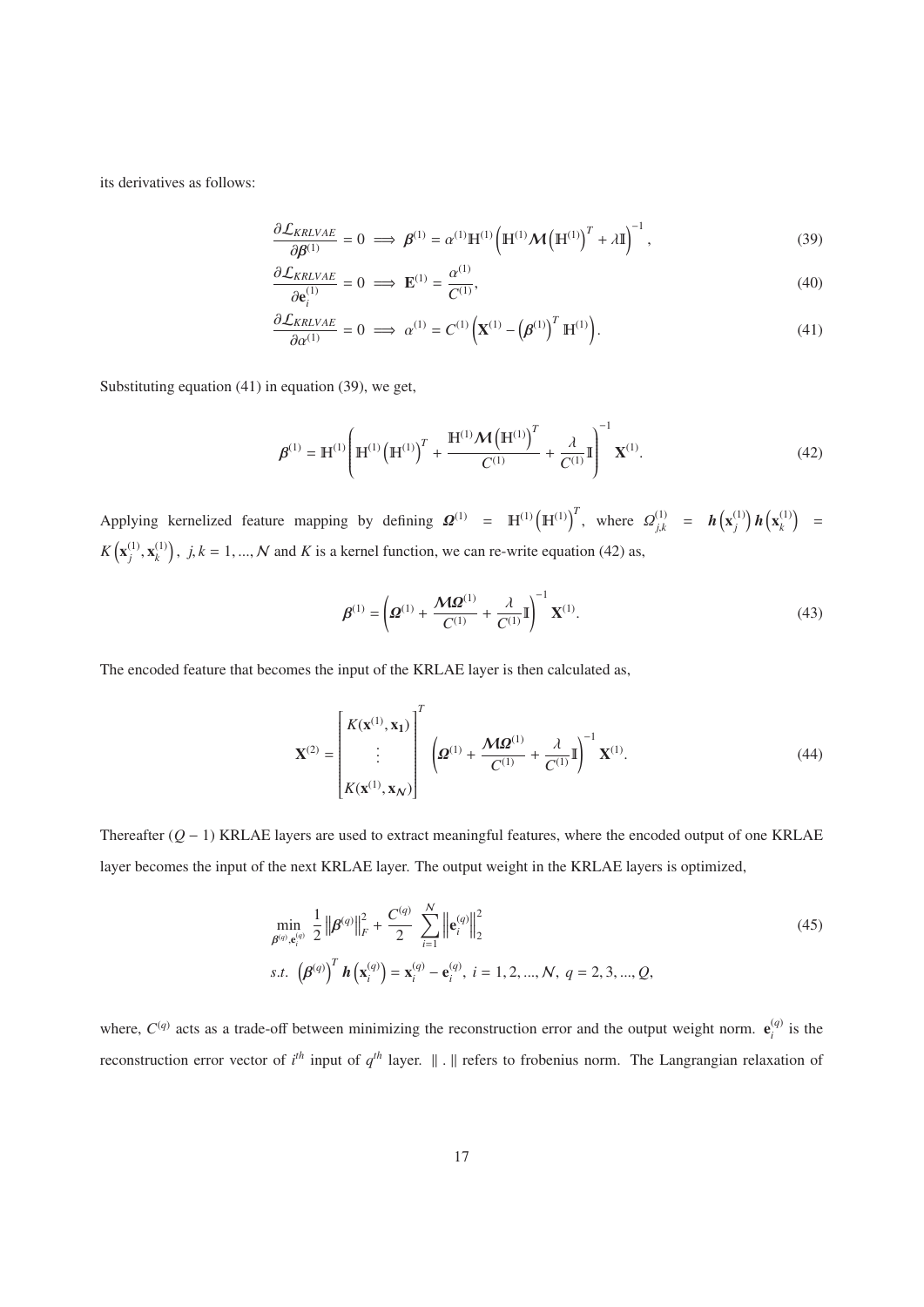equation (45) can be found as,

$$
\mathcal{L}_{KRLAE} = \frac{1}{2} \left\| \boldsymbol{\beta}^{(q)} \right\|_{F}^{2} + \frac{C^{(q)}}{2} \sum_{i=1}^{N} \left\| \mathbf{e}_{i}^{(q)} \right\|_{2}^{2} - \sum_{i=1}^{N} \alpha_{i}^{(q)} \left( \left( \boldsymbol{\beta}^{(q)} \right)^{T} \boldsymbol{h} \left( \mathbf{x}_{i}^{(q)} \right) - \mathbf{x}_{i}^{(q)} + \mathbf{e}_{i}^{(q)} \right), \tag{46}
$$

where,  $\alpha^{(q)} = {\alpha_i^{(q)}}$ ,  $i = 1, 2, ..., N$ , is the Langrangian multiplier of  $q^{th}$  layer. Equation (46) is optimized as follows:

$$
\frac{\partial \mathcal{L}_{KRLAE}}{\partial \beta^{(q)}} = 0 \implies \beta^{(q)} = \alpha^{(q)} \mathbb{H}^{(q)},\tag{47}
$$

$$
\frac{\partial \mathcal{L}_{KRLAE}}{\partial \mathbf{e}_i^{(q)}} = 0 \implies \mathbf{E}^{(q)} = \frac{\alpha^{(q)}}{C^{(q)}},\tag{48}
$$

$$
\frac{\partial \mathcal{L}_{KRLAE}}{\partial \alpha^{(q)}} = 0 \implies \alpha^{(q)} = C^{(q)} \left( \mathbf{X}^{(q)} - \left( \boldsymbol{\beta}^{(q)} \right)^T \mathbb{H}^{(q)} \right). \tag{49}
$$

Substituting equation (49) in equation (47), we get,

$$
\boldsymbol{\beta}^{(q)} = \mathbb{H}^{(q)} \left( \frac{1}{C^{(q)}} \mathbb{I} + \mathbb{H}^{(q)} \left( \mathbb{H}^{(q)} \right)^T \right)^{-1} \mathbf{X}^{(q)}.
$$
\n
$$
(50)
$$

Substituting  $\mathbf{\Omega}^{(q)} = \mathbb{H}^{(q)} (\mathbb{H}^{(q)})^T$ , where  $\mathcal{Q}_{j,k}^{(q)} = h(\mathbf{x}_j^{(q)}) h(\mathbf{x}_k^{(q)}) = K(\mathbf{x}_j^{(q)}, \mathbf{x}_k^{(q)})$ ,  $j,k = 1,...,N$  and K is a kernel function, we can re-write equation (50) as,

$$
\boldsymbol{\beta}^{(q)} = \left(\frac{1}{C^{(q)}}\mathbb{I} + \boldsymbol{\Omega}^{(q)}\right)^{-1} \mathbf{X}^{(q)}.
$$
\n(51)

The encoded feature that becomes the input of the  $(q + 1)$ <sup>th</sup> AE, is expressed as,

$$
\mathbf{X}^{(q+1)} = \begin{bmatrix} K(\mathbf{x}^{(q)}, \mathbf{x}_1) \\ \vdots \\ K(\mathbf{x}^{(q)}, \mathbf{x}_N) \end{bmatrix}^T \left( \frac{1}{C^{(q)}} \mathbb{I} + \mathbf{\Omega}^{(q)} \right)^{-1} \mathbf{X}^{(q)}, \ q = 2, 3, ..., Q. \tag{52}
$$

Here,  $\mathbf{X}^{(Q+1)}$  is used to refer  $\mathbf{X}^{(f)}$  which is input to the final layer. At the final KRLOC layer, the output weight  $\boldsymbol{\beta}^{(f)}$  is derived using the following optimization problem,

$$
\min_{\beta^{(f)}, e_i^{(f)}} \frac{1}{2} \left\| \beta^{(f)} \right\|_2^2 + \frac{C^{(f)}}{2} \sum_{i=1}^N \left\| e_i^{(f)} \right\|_2^2
$$
\ns.t. 
$$
\left( \beta^{(f)} \right)^T \mathbf{h} \left( \mathbf{x}_i^{(f)} \right) = r - e_i^{(f)}, \ i = 1, 2, ..., N,
$$
\n(53)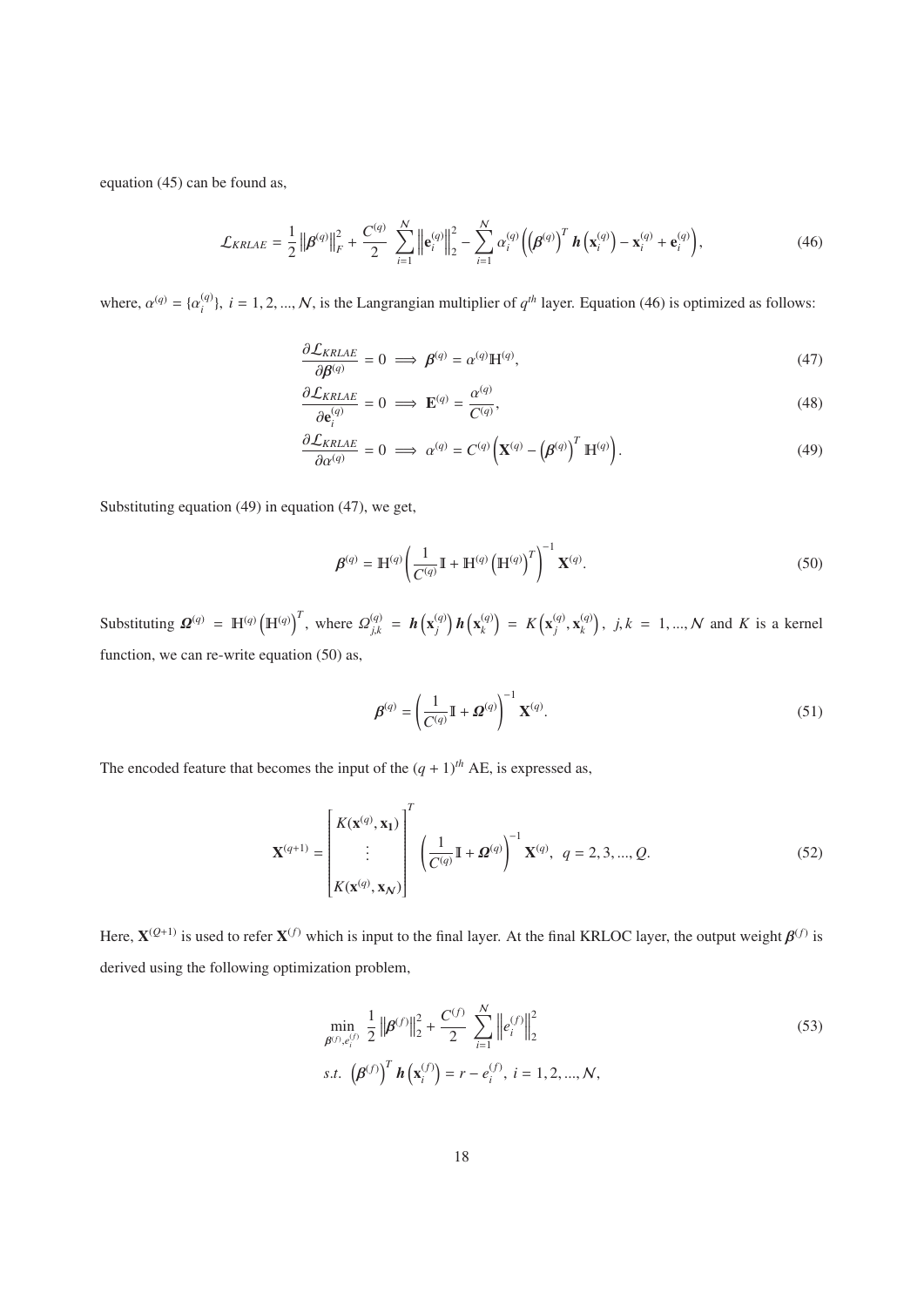where,  $e_i^{(f)}$  is the training error and  $h\left(\mathbf{x}_i^{(f)}\right)$  is the non-linear feature mapping for input  $\mathbf{x}_i^{(f)}$  of final layer. *r* is the target class. Solving the above minimization problem in a similar fashion as equation (45), the final output weight  $\beta^{(f)}$  is derived as,

$$
\boldsymbol{\beta}^{(f)} = \left(\frac{1}{C^{(f)}}\mathbb{I} + \boldsymbol{\Omega}^{(f)}\right)^{-1} \mathbf{r},\tag{54}
$$

where,  $\mathbf{r} = [r, ..., r]^T \in R^N$  is target class vector. The network output of the proposed method during training, denoted where  $\frac{1}{2}$ as  $\widehat{O}$ , can then be calculated as,

$$
\widehat{\boldsymbol{O}} = \begin{bmatrix} K(\mathbf{x}^{(f)}, \mathbf{x}_1) \\ \vdots \\ K(\mathbf{x}^{(f)}, \mathbf{x}_N) \end{bmatrix}^T \left( \frac{1}{C^{(f)}} \mathbb{I} + \boldsymbol{\Omega}^{(f)} \right)^{-1} \mathbf{r}.
$$
\n(55)

The threshold  $(\theta)$  is further determined during training as follows:

(i) For each training sample  $\mathbf{x}_i$ , the distance between network output  $\widehat{O}_i$  and target label *r* is calculated as,

$$
s(i) = \left| \widehat{O}_i - r \right|.
$$
 (56)

(ii) The vector  $s$  is sorted in decreasing order, denoted as,  $\tilde{s}$ . A small portion of training data is dismissed as outliers starting from the most deviant ones as they are probably the most distant from the target class distribution. The threshold is then decided as,

$$
\theta = \tilde{s} \left( \left[ \delta \ * \ N \right] \right), \ 0 < \delta \le 1,\tag{57}
$$

where,  $\delta$  is the percentage of dismissal and N is the amount of training data. [.] refers to floor value.

During testing, when the  $t^{th}$  test sample  $\mathbf{x}_t$  is fed to the trained model, the encoded input,  $\mathbf{x}_t^{(q+1)}$ , for  $(q+1)^{th}$  layer is calculated as,

Here, 
$$
\mathbf{x}_t^{(Q+1)}
$$
 is used to refer  $\mathbf{x}_t^{(f)}$  which is test input to the final layer. Finally, the test network output, denoted as  $\widehat{\mathbf{\theta}}_t$ , is

calculated as,

$$
\widehat{\boldsymbol{O}}_t = \begin{bmatrix} K(\mathbf{x}_t^{(f)}, \mathbf{x}_1) \\ \vdots \\ K(\mathbf{x}_t^{(f)}, \mathbf{x}_N) \end{bmatrix}^T \boldsymbol{\beta}^{(f)}.
$$
\n(59)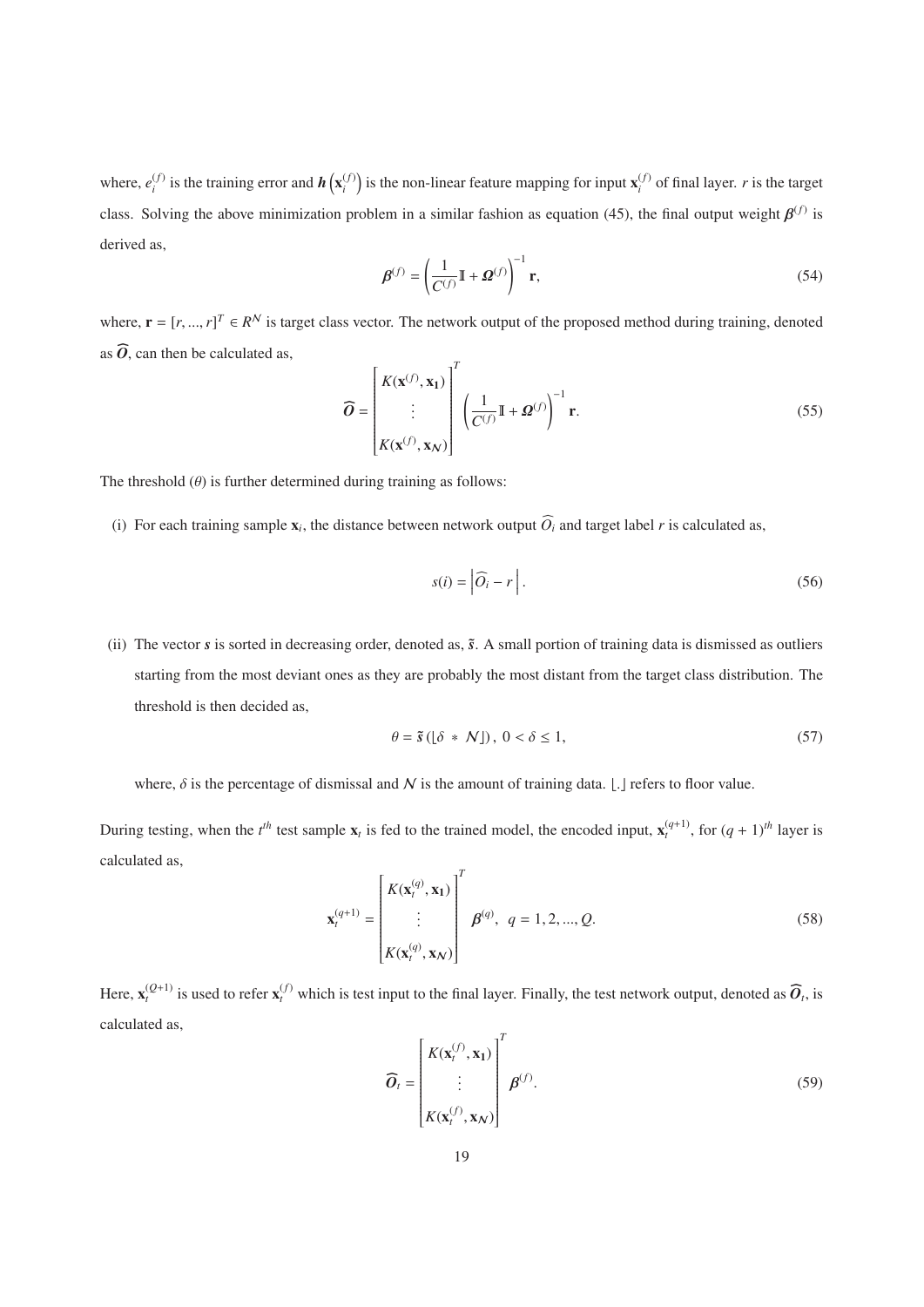Algorithm 4 DKRLVOC

#### Given:

Training dataset:  $X^{(1)}$ , Number of AE layers: Q, Regularization parameter:  $C^{(q)}$  for layer  $q = 1, ..., Q$  and  $C^{(f)}$  for final layer, Graph regularization parameter:  $\lambda$ 

Training:

1: **for**  $q = 1, 2, ..., Q$  layers **do** 2: **if**  $q == 1$  then 3: Calculate kernel matrix  $\mathbf{\Omega}^{(1)}$  and output weight  $\mathbf{\beta}^{(1)}$  using (43) for the first layer (,i.e., KRLVAE). 4: Calculate encoded input,  $X^{(2)}$ , for the second layer using (44). 5: else 6: Calculate kernel matrix  $\mathbf{\Omega}^{(q)}$  and output weight  $\mathbf{\beta}^{(q)}$  using (51) for KRLAE at  $q^{th}$  layer. 7: **Calculate encoded input,**  $X^{(q+1)}$ **, for the subsequent KRLAE layer using (52).**  $\triangleright$  **X**<sup>(*Q*+1)</sup> is used to refer  $\mathbf{X}^{(f)}$  $8:$  end if 9: end for 10: Calculate kernel matrix  $\mathbf{\Omega}^{(f)}$  and output weight  $\mathbf{\beta}^{(f)}$  using (54) for the final layer (,i.e., KRLOC). 8: **| end if**<br>
9: **end for**<br>
10: Calculate kernel matrix  $\Omega^{(f)}$ <br>
11: Calculate network output  $\widehat{O}$ 11: Calculate network output  $\widehat{O}$  using (55). 12: Finally, calculate threshold  $\theta$  using (57). Testing: 1: **for**  $q = 1, 2, ..., Q$  layers **do** 

2:  $\int$  Calculate encoded test input,  $\mathbf{x}_t^{(q+1)}$ , for the subsequent KRLAE layer using (58).  $\triangleright \mathbf{x}_t^{(Q+1)}$  is used to refer  $\mathbf{x}_t^{(f)}$ 3: end for 1: **for**  $q = 1, 2, ..., Q$  layers **do**<br>2:  $\vert$  Calculate encoded test is<br>3: **end for**<br>4: Calculate network output  $\widehat{O}$ 

- 
- 4: Calculate network output  $\widehat{O}_t$  using (59).
- 5: Calculate distance  $s_t$  and classify  $\mathbf{x}_t$  using (60).

The distance  $s_t$  for test data is then calculated as,  $s_t = |\hat{\mathbf{O}}_t - \mathbf{r}|$ . Finally, the decision is made based on the following *O*rule,

$$
If s_t \leq \theta, then \mathbf{x}_t belongs to target class. \tag{60}
$$

*Otherwise*, x*<sup>t</sup> belongs to outlier class*.

#### 4. Experiments

We conduct experiments on 18 benchmark (13 biomedical and 5 non-biomedical) datasets and 2 real-world biomedical datasets. Further, these 13 biomedical benchmark datasets can be categorized as 11 small-size and 2 medium-size UCI benchmark datasets. These 5 non-biomedical datasets can be categorized as 3 small-size and 2 medium-size UCI benchmark datasets. To show the applicability of DKRLVOC on real-world biomedical datasets, we utilize image data for the diagnosis of Alzheimer's and Breast Cancer disease. We convert all binary or multi-class datasets into one-class datasets. We do this conversion by taking one of the classes as target class and the rest of the classes as outliers [7]. The target class for these datasets is mentioned in Table 3, 7, 8 and 9.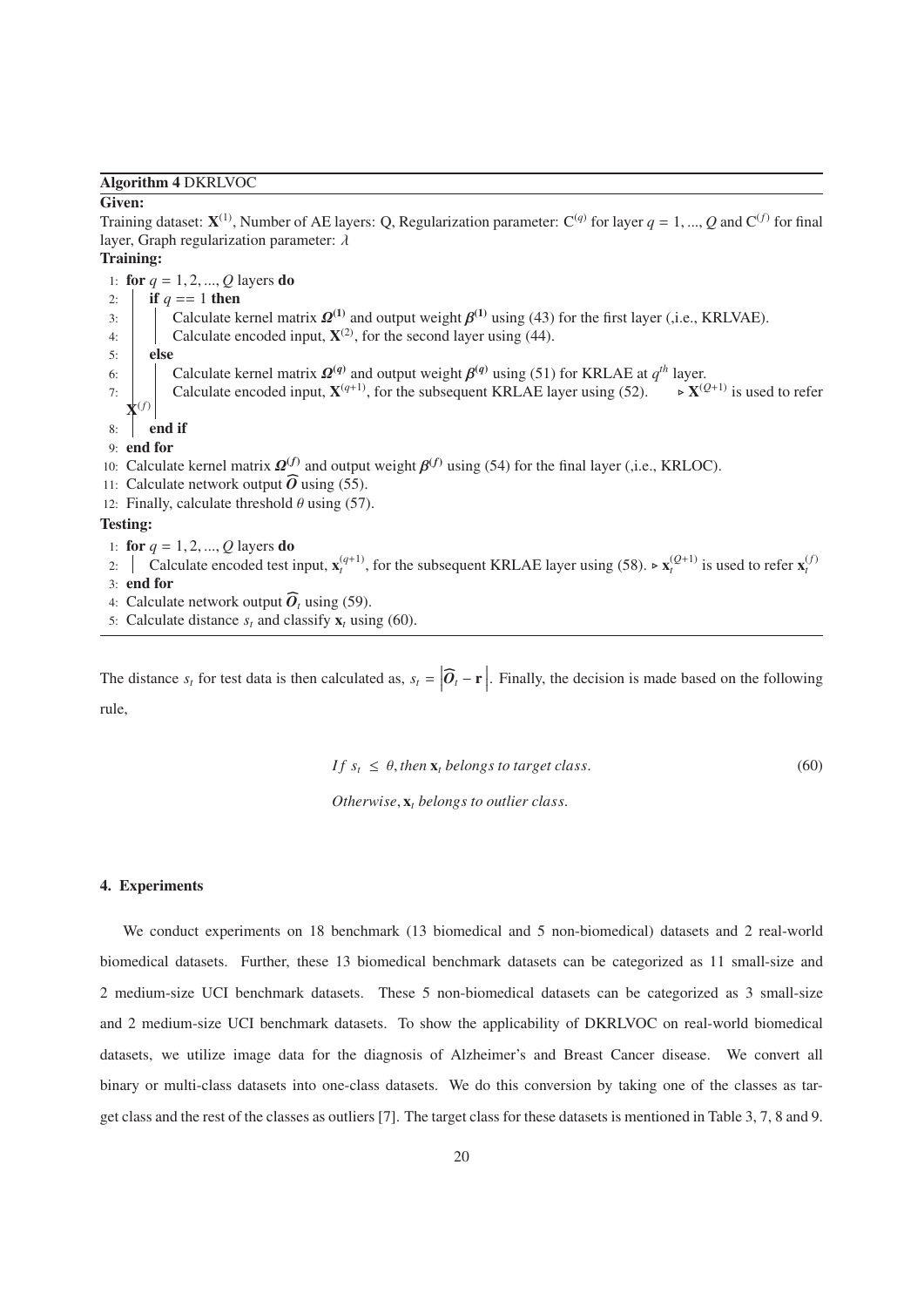Matlab R2016a is used for all the trials running on a PC with Intel Core i5 3.10GHz CPU, 32 GB RAM. We perform experiments for the proposed method, DKRLVOC, by taking the number of stacked AE layers (*Q*) as 2 and a final OCC layer. Minimum variance embedding is done at the first layer. The graph regularization parameter  $\lambda$  at first layer is taken as 1. 5-fold cross-validation is used to select the optimal parameters during the time of training from the range of values provided in Table 2. All the methods employ the Radial Basis Function (RBF) kernel, which can be calculated for data points  $x_i$  and  $x_j$  as follows:

$$
k(\mathbf{x}_i, \mathbf{x}_j) = exp\left(-\frac{\left\|\mathbf{x}_i - \mathbf{x}_j\right\|_2^2}{2\sigma^2}\right),\tag{61}
$$

where,  $\sigma$  is derived by determining the mean of the euclidean distance across different training samples. The experimental setup of all the methods is kept the same to facilitate a fair comparison for all the datasets.

Further, we compute the following measures for performance analysis:

$$
Accuracy = \frac{TP + TN}{TP + TN + FP + FN},
$$
\n(62)

$$
Precision(P) = \frac{TP}{TP + FP},\tag{63}
$$

$$
Recall (R) = \frac{TP}{TP + FN},
$$
\n<sup>(64)</sup>

$$
S \, \text{pecificity} = \frac{TN}{TN + FP},\tag{65}
$$

$$
F_1 \text{ score} = \frac{2 \text{ } P \text{.} R}{P + R},\tag{66}
$$

$$
G - mean = \sqrt{P.R}.\tag{67}
$$

Above *FN*, *FP*, *TN*, and *TP* represent false negative, false positive, true negative, and true positive, respectively. Accuracy denotes the portion of all correct predictions. Precision reflects the portion of correct positive predictions among all the predicted positives. Recall indicates the portion of correct positive predictions among the actual positives, while specificity indicates the portion of correct negative predictions among the actual negatives.  $F_1$  score is the harmonic mean of precision and recall. G-mean is the geometric mean of precision and recall. In case of imbalanced data, if the model is doing good towards classifying samples of majority class, and poor towards the class with fewer samples, the accuracy may still give an impression that the performance is overall good, simply because the model may be classifying most of the samples to majority class. So accuracy fails to give a complete picture of the perfor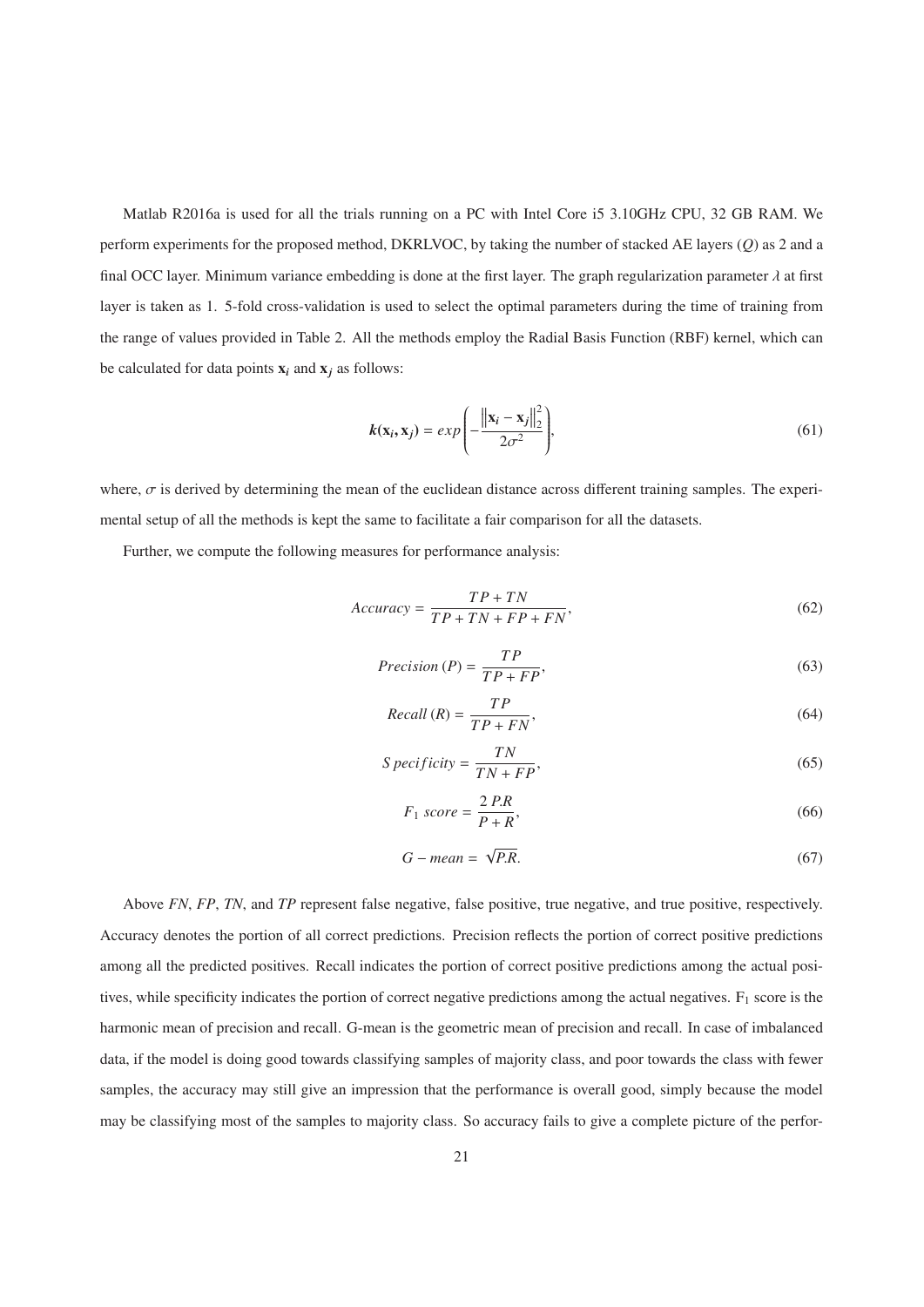mance of a model. This inability of the accuracy to give a proper estimate is further explained in greater detail in section 4.2. Precision and recall give a better idea of the performance of a model. However, taking only one of either precision or recall is not the best performance metric for some applications. In such cases, F<sub>1</sub> score and g-mean are used to seek a balance between precision and recall. Hence, either of them can be used as a comparison metric in case of imbalanced datasets. In this paper, we have primarily used  $F_1$  score as the comparison metric.

We compare the performance of the proposed method, DKRLVOC, with 16 existing one-class methods, namely, One Class Random Forests (OCRF) [21], Naive Parzen density estimation [27], k-means [14], 1-Nearest Neighbor (1-NN) [50], k-Nearest Neighbor (k-NN) [11], Auto-Encoder neural network or Multi-layer Perceptron (MLP) [7], Principal Component Analysis (PCA) [16], a Minimum Spanning Tree based one-class classifier (MST) [28], kcenters [29], Minimax Probability Machine (MPM) [30], Linear Programming Dissimilarity Data Description (LPDD) [20], Support Vector Data Description (SVDD) [13], One Class Support Vector Machine (OCSVM) [12], OCKELM [31], VOCKELM [32], and ML-OCKELM [33]. The implementations of the methods are taken from ddtools [51]. OCSVM is implemented using the LIBSVM library [52].

Further, we divide this section into three parts. In the section 4.1, we discuss experimental results on small-size UCI benchmark datasets. In the section 4.2, we discuss experimental results on medium-size UCI benchmark datasets. In the section 4.3, we discuss experimental results on real-world datasets.

### *4.1. Experiments on small-size UCI datasets*

We conduct experiments on 14 small-size UCI benchmark classification datasets (11 biomedical and 3 others). We present the details of the datasets in Table 3. The small-size datasets are the ones that contain a low amount of training data. All features are normalized using z-score with a mean 0 and standard deviation 1. The target and outlier class samples are divided into two halves each. One half of the target class sample along with one half of the outlier class sample is used for 5-fold cross-validation. The remaining half is used as the test set. It is to be noted that only samples from the target class are used to train the model. The samples with missing feature values are removed.

Table 5 provides the optimal set of parameters for small-size datasets selected for DKRLVOC using 5-fold crossvalidation during training time.

This section is divided into two parts; the section 4.1.1 discusses experimental results on the biomedical small-size datasets, while the section 4.1.2 discusses the results on other small-size datasets.

### *4.1.1. Experiments on biomedical small-size datasets*

We present the  $F_1$  scores for different OCC methods on 11 small-size biomedical datasets in Table 4 along with the average scores for each method over all the datasets. The best results are highlighted in bold. The proposed method,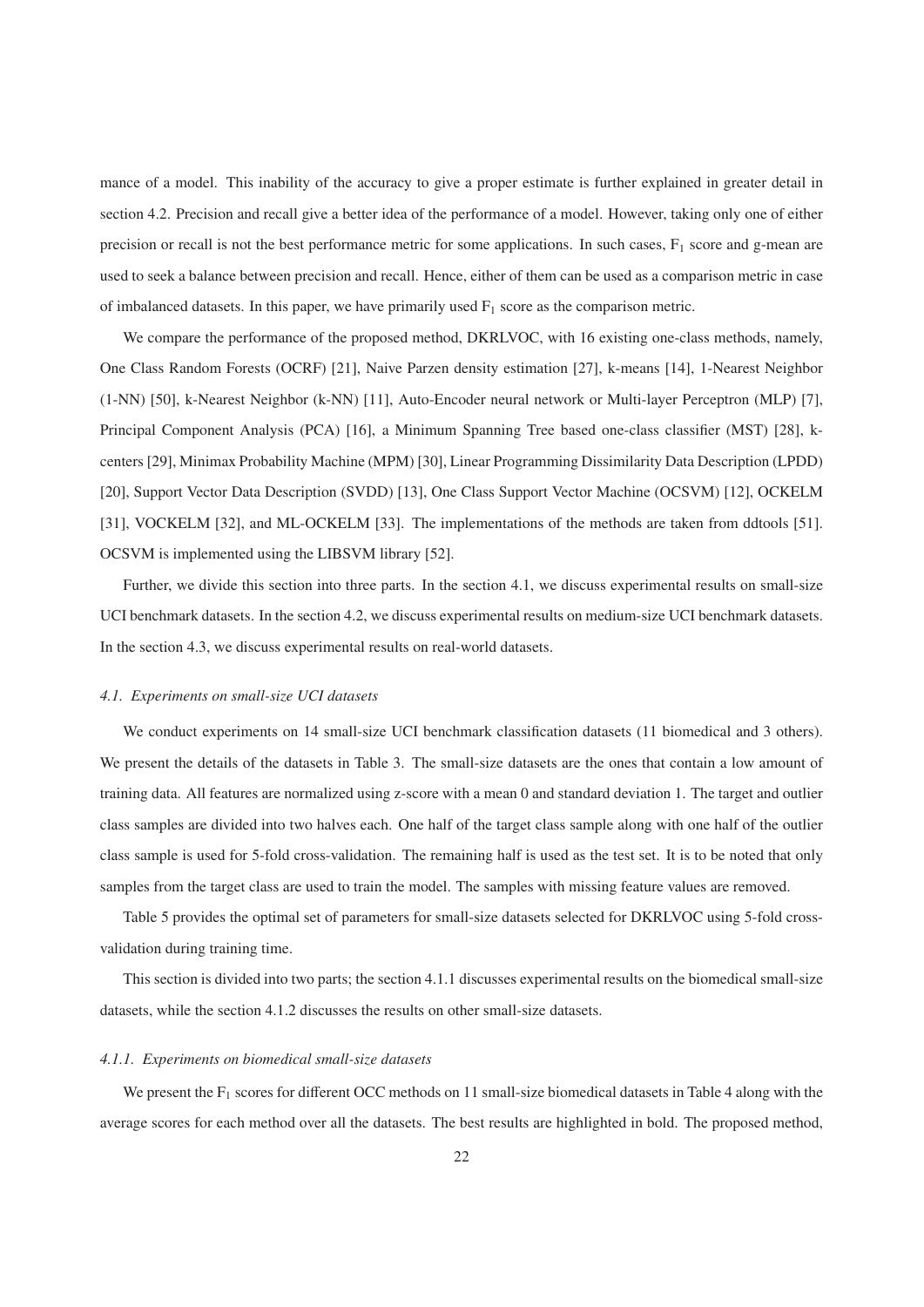| S.no.                      | Datasets                   | #Total Samples | #Target               | #Outlier | #Features | <b>Target Class</b> |  |  |
|----------------------------|----------------------------|----------------|-----------------------|----------|-----------|---------------------|--|--|
| <b>Biomedical datasets</b> |                            |                |                       |          |           |                     |  |  |
|                            | Arrhythmia                 | 420            | 183                   | 237      | 278       | Abnormal            |  |  |
| $\mathfrak{2}$             | <b>Biomed</b>              | 194            | 67                    | 127      | 5         | Diseased            |  |  |
| 3                          | Breast Cancer <sup>1</sup> | 699            | 458                   | 241      | 9         | Benign              |  |  |
| 4                          | Caesarian                  | 80             | 34                    | 46       | 5         | $\Omega$            |  |  |
| 5                          | Cancer <sup>2</sup>        | 198            | 151                   | 47       | 33        | Non Recurring       |  |  |
| 6                          | Cardiotocography           | 2126           | 176                   | 1950     | 22        | Pathologic          |  |  |
|                            | Colposcopy <sup>3</sup>    | 97             | 82                    | 15       | 62        | Good                |  |  |
| 8                          | Cryotherapy                | 90             | 48                    | 42       | 6         |                     |  |  |
| 9                          | Hepatitis                  | 155            | 123                   | 32       | 19        | Normal              |  |  |
| 10                         | <b>SPECT Heart</b>         | 349            | 254                   | 95       | 44        | Abnormal            |  |  |
| 11                         | Survival                   | 306            | 225                   | 81       | 3         | Greater than 5 year |  |  |
|                            |                            |                | <b>Other datasets</b> |          |           |                     |  |  |
| 12                         | <b>Glass Building</b>      | 214            | 76                    | 138      | 9         | Non float           |  |  |
| 13                         | Ionosphere                 | 351            | 126                   | 225      | 34        | Bad                 |  |  |
| 14                         | Iris                       | 150            | 50                    | 100      | 4         | Setosa              |  |  |

<sup>1</sup> Refers to Wisconsin Breast Cancer UCI dataset.

<sup>2</sup> Refers to Wisconsin Prognostic Breast Cancer UCI dataset.

<sup>3</sup> Colposcopy dataset with modality hinselmann is used for experimental purpose.

| Table 3: UCI small-size dataset specifications. |  |
|-------------------------------------------------|--|
|-------------------------------------------------|--|

|                             |            |            |               |           |        | <b>Biomedical Datasets</b> |                            |        |            |              |          |          | <b>Other Datasets</b> |             |         |
|-----------------------------|------------|------------|---------------|-----------|--------|----------------------------|----------------------------|--------|------------|--------------|----------|----------|-----------------------|-------------|---------|
|                             | Arrhy      | Biomed     | <b>Breast</b> | Caesarian | Cancer | Cardioto                   | Colpo                      | Cryoth | Hepatitis  | <b>SPECT</b> | Survival | Glass    | Ionos                 | <b>Iris</b> | Average |
|                             | thmia      |            | Cancer        |           |        | cography                   | scopy                      | erapy  |            | Heart        |          | Building | phere                 |             |         |
| <b>OCRF</b> [21]            | 60.67      | 51.16      | 79.24         | 59.65     | 82.42  | 15.29                      | 87.06                      | 69.57  | 88.41      | 84.39        | 85.17    | 52.41    | 56.11                 | 50          | 65.83   |
| Naive Parzen [27]           | 60.67      | 45.53      | 90.95         | 59.46     | 73.83  | 39.07                      | 81.08                      | 77.55  | 86.18      | 79.58        | 83.33    | 51.49    | 62.34                 | 78.05       | 69.22   |
| k-means $[14]$              | 60.67      | 50         | 94.98         | 53.66     | 86.39  | 25.81                      | 89.66                      | 69.39  | 88.41      | 84.39        | 84.94    | 53.1     | 51.69                 | 93.62       | 70.48   |
| $1-NN$ [50]                 | 58.98      | 48.82      | 92.99         | 51.16     | 82.58  | 39.39                      | 89.66                      | 73.68  | 88.41      | 79.17        | 83.74    | 55.36    | 51.69                 | 91.3        | 70.50   |
| $k-NN[11]$                  | 60.67      | 50         | 95.69         | 51.16     | 86.39  | 34.08                      | 90.91                      | 71.64  | 88.41      | 84.39        | 83.87    | 52.34    | 52.32                 | 95.83       | 71.26   |
| Auto-Encoder                | 58.5       | 38.26      | 95.48         | 53.66     | 79.49  | 55.51                      | 88.37                      | 71.11  | 88.89      | 84.39        | 83.79    | 58.41    | 52.94                 | 93.62       | 71.60   |
| (or MLP) $[7]$              |            |            |               |           |        |                            |                            |        |            |              |          |          |                       |             |         |
| <b>PCA</b> [16]             | 57.44      | 48.54      | 93.51         | 60.38     | 79.75  | 35.58                      | 86.75                      | 77.78  | 88.89      | 80.41        | 83.27    | 55.93    | 41.62                 | 80.95       | 69.34   |
| <b>MST</b> [28]             | 60.67      | 50         | 95.69         | 51.16     | 86.39  | 34.08                      | 90.91                      | 80     | 88.41      | 84.39        | 82.95    | 52.34    | 52.32                 | 97.96       | 71.95   |
| k-centers [29]              | 59.73      | 44.04      | 95.28         | 50        | 84.34  | 26.76                      | 89.66                      | 74.07  | 88.41      | 84           | 81.36    | 55.1     | 52.32                 | 88.89       | 69.57   |
| <b>MPM [30]</b>             | NaN        | <b>NaN</b> | 92.41         | 51.61     | NaN    | 2.25                       | NaN                        | NaN    | NaN        | 21.13        | 76.42    | 61.22    | 33.16                 | 88.89       | 30.51   |
| $L$ PDD $[20]$              | <b>NaN</b> | <b>NaN</b> | 92.77         | 54.55     | NaN    | 2.25                       | NaN                        | NaN    | <b>NaN</b> | 21.13        | 68.82    | 54.72    | 48.7                  | 88.89       | 30.85   |
| <b>Kernel based methods</b> |            |            |               |           |        |                            |                            |        |            |              |          |          |                       |             |         |
| OCSVM [12]                  | 57.04      | 47.79      | 93.85         | 62.86     | 84.66  | 17.17                      | 86.75                      | 75.47  | 84.85      | 81.45        | 79.01    | 58.59    | 46.7                  | 68.42       | 67.47   |
| <b>SVDD</b> [13]            | 56.12      | 48.21      | 93.74         | 55.17     | 83.02  | 19.15                      | 82.05                      | 75.47  | 86.57      | 77.27        | 80.17    | 59.18    | 42.53                 | 64.86       | 65.97   |
|                             |            |            |               |           |        |                            | Single-layer methods       |        |            |              |          |          |                       |             |         |
| OCKELM <sup>[31]</sup>      | 59.46      | 47.37      | 95.28         | 53.66     | 84.02  | 63.76                      | 90.48                      | 77.78  | 88.89      | 83.61        | 83.72    | 56.25    | 52.94                 | 83.72       | 72.92   |
| VOCKELM [32]                | 58.95      | 53.06      | 76.68         | 61.11     | 86.05  | 63.45                      | 85                         | 75.56  | 88.89      | 84           | 81.57    | 58.33    | 53.45                 | 93.62       | 72.84   |
|                             |            |            |               |           |        |                            | <b>Multi-layer methods</b> |        |            |              |          |          |                       |             |         |
| ML-OCKELM [33]              | 60.67      | 47.71      | 95.26         | 59.65     | 84.02  | 69.79                      | 89.66                      | 78.43  | 87.22      | 84           | 84.25    | 54.55    | 60.42                 | 100         | 75.40   |
| <b>DKRLVOC</b>              | 60.67      | 53.45      | 95.96         | 62.96     | 86.71  | 70.53                      | 92.13                      | 80     | 89.39      | 84.39        | 85.49    | 62.5     | 66.29                 | 100         | 77.89   |

Table 4: F<sub>1</sub> score comparisons on small-size datasets.

DKRLVOC, obtains the highest  $F_1$  score on all 11 out of 11 biomedical datasets as compared to the other OCC methods. DKRLVOC scores 0.1% ∼ 6.77% higher than the single-layer based methods and 0.39% ∼ 5.74% higher than the multi-layer based method, ML-OCKELM. DKRLVOC achieves this by reducing the variance of different subclasses formed due to the uneven distribution of data within the class. Fig.5 shows the recall, precision, g-mean and accuracy comparisons between DKRLVOC and the existing KELM methods. It can be observed that DKRLVOC generally achieves comparatively better performance than the other methods. It is quite clear from Fig.5a, that for 8 datasets DKRLVOC has the highest accuracy. Also, DKRLVOC has the highest g-mean for all 11 datasets and the highest precision for 7 datasets. In case of recall values, DKRLVOC achieves the highest recall for 8 out of 11 datasets, respectively. The efficiency of DKRLVOC is evident from the observation that it performs overwhelmingly better than other methods by scoring the highest g-mean, accuracy, precision, and recall for 11,8,7,8 datasets, respectively.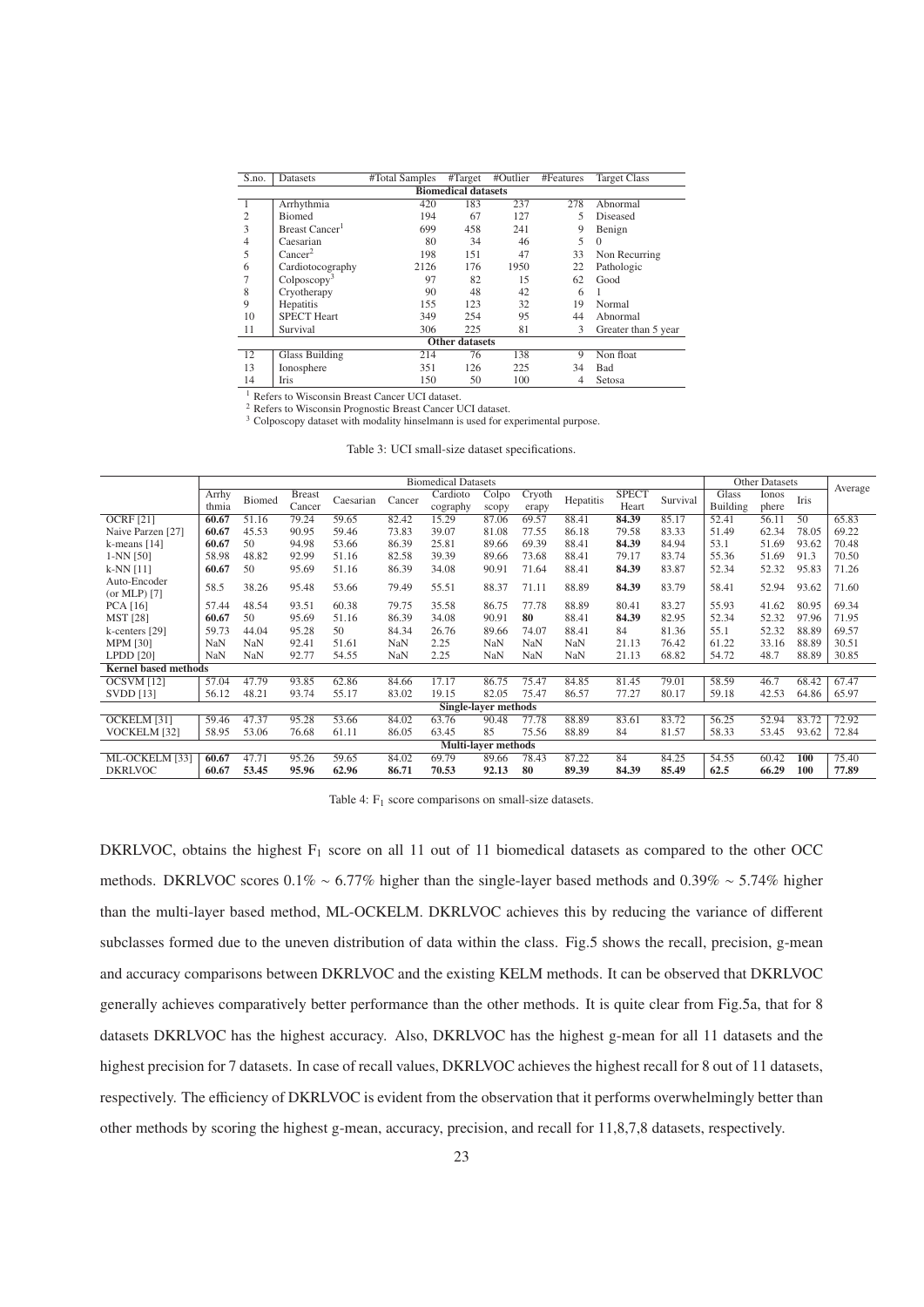For OCC methods, the decision criteria is set during training time by taking a portion of data as outliers to improve its effectiveness to classify outliers. We present the variation of  $F_1$  scores of the KELM methods and DKRLVOC for different small-size biomedical datasets across different percentage of dismissal, namely,  $\delta = 1\%$ , 5%, 10%, in Fig.2. In the figure, it can be observed that mostly for  $\delta = 1\%$ , DKRLVOC performs better than the other methods.

### *4.1.2. Experiments on other small-size datasets*

We present the  $F_1$  scores of 3 other small-size datasets in Table 4. DKRLVOC obtains the highest  $F_1$  score on all 3 datasets as compared to the other OCC methods. DKRLVOC scores 1.28% ∼ 3.95% higher than the single-layer based methods and 5.87% ∼ 7.95% higher than the multi-layer based method, ML-OCKELM. Fig.3 shows the recall, precision, g-mean and accuracy comparisons between DKRLVOC and other KELM methods. It is quite clear from Fig.3, that for all 3 datasets DKRLVOC has the highest accuracy, g-mean and precision. For 2 datasets, DKRLVOC has the highest recall. We present the variation of  $F_1$  scores of the KELM methods and DKRLVOC for other smallsize datasets across different values of  $\delta$ , namely, 1%, 5%, 10%, in Fig.4. In the figure, it can be observed that mostly for  $\delta = 10\%$ , DKRLVOC performs better than the other methods.

In the Table 4, DKRLVOC obtains an average  $F_1$  score of 77.89 in comparison to OCKELM, VOCKELM, and ML-OCKELM, which obtain an average score of 72.92, 72.84 and 75.40, respectively. The better performance of DKRLVOC against OCKELM for biomedical data is attributed to the fact that DKRLVOC minimizes the intra-class variance in the first layer and uses multiple AE layers to extract relevant features from input. DKRLVOC enjoys the advantage of multiple reconstruction-based layers over VOCKELM, that reconstructs essential features at each layer, leading to better classification results. Also, the minimization of intra-class variance at first layer, puts DKRLVOC at an advantage over ML-OCKELM, leading to better results for biomedical datasets.

When comparing methods, runtime complexity is a crucial performance metric. The training time spent on different methods is recorded in Table 6. Due to the multi-layer architecture, the training time cost of DKRLVOC is

| S.no.                      | Datasets              |                       | $\overline{C^{(f)}}$ | $\lambda$ | k              | δ    |  |  |
|----------------------------|-----------------------|-----------------------|----------------------|-----------|----------------|------|--|--|
| <b>Biomedical datasets</b> |                       |                       |                      |           |                |      |  |  |
| 1                          | Arrhythmia            | 0.03125               |                      |           | 3              | 0.01 |  |  |
| $\overline{c}$             | <b>Biomed</b>         | 0.5                   |                      |           |                | 0.1  |  |  |
| 3                          | <b>Breast Cancer</b>  |                       | 4                    |           | 4              | 0.01 |  |  |
| $\overline{4}$             | Caesarian             | 0.03125               | 0.03125              |           | $\overline{c}$ | 0.1  |  |  |
| 5                          | Cancer                | 0.25                  | 4                    |           | 10             | 0.01 |  |  |
| 6                          | Cardiotocography      | 32                    | 16                   |           |                | 0.05 |  |  |
| 7                          | Colposcopy            | 8                     | 0.5                  |           | $\overline{c}$ | 0.1  |  |  |
| 8                          | Cryotherapy           | 0.125                 | 16                   |           |                | 0.01 |  |  |
| 9                          | Hepatitis             | 0.25                  | 0.0625               |           | 10             | 0.1  |  |  |
| 10                         | <b>SPECT Heart</b>    |                       | 0.03125              |           |                | 0.01 |  |  |
| 11                         | Survival              | 0.125                 | 0.03125              | 1         | 3              | 0.05 |  |  |
|                            |                       | <b>Other datasets</b> |                      |           |                |      |  |  |
| 12                         | <b>Glass Building</b> | 0.0625                | 16                   |           | 3              | 0.1  |  |  |
| 13                         | Ionosphere            | 0.25                  | 0.125                |           |                | 0.1  |  |  |
| 14                         | <b>Iris</b>           | 8                     | 8                    |           |                | 0.01 |  |  |

Table 5: DKRLVOC parameters selected by 5-fold cross-validation for small-size UCI datasets.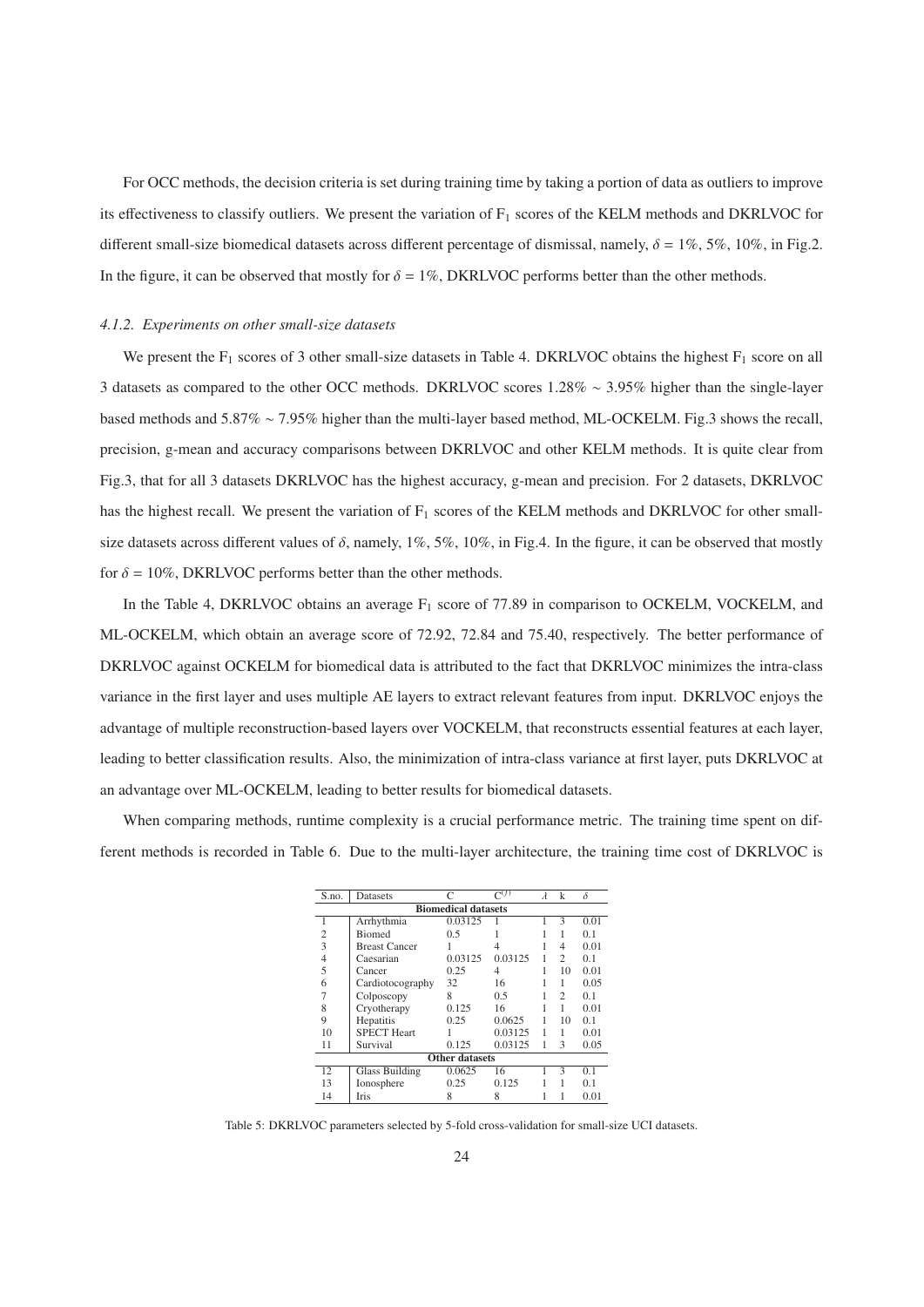

Figure 2: Examination of F<sub>1</sub> score for various percentage of dismissal for small-size biomedical datasets.

# generally higher than the single-layer one-class methods, OCKELM and VOCKELM.

## *4.2. Experiments on medium-size datasets*

We conduct experiments on 4 medium-size UCI datasets (2 biomedical and 2 other datasets). We provide the specifications of the two medium-size biomedical datasets in Table 7. The other two medium-size datasets, Optical digits, and Concordia handwritten digits, further consist of 10 classes each. We conduct experiments iteratively by taking each of the ten classes as target and the rest of the classes as outliers. The specifications of Optical digits and Concordia handwritten digits datasets are detailed in Table 8 and 9, respectively. The division of data between 5-fold cross-validation and testing is kept the same as small-size datasets.

Table 10, 12, 14 provides the optimal set of DKRLVOC parameters for the biomedical, optical digits, and concordia digits datasets, respectively. The parameters are selected using 5-fold cross-validation during training time.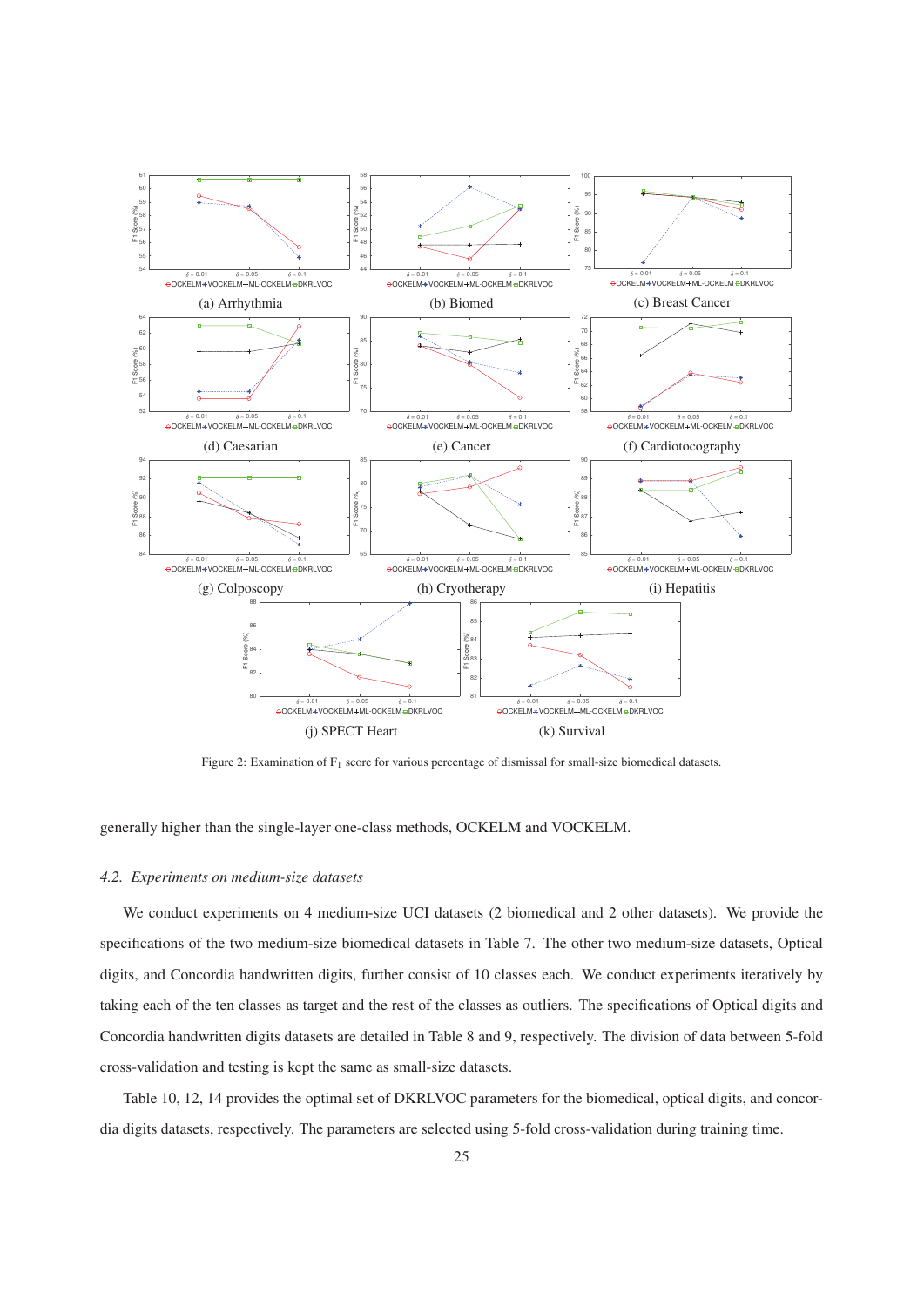| S.no.          | Datasets                   | OCKELM [31] | VOCKELM [32]          | ML-OCKELM [33] | <b>DKRLVOC</b> |  |  |  |  |
|----------------|----------------------------|-------------|-----------------------|----------------|----------------|--|--|--|--|
|                | <b>Biomedical datasets</b> |             |                       |                |                |  |  |  |  |
| J.             | Arrhythmia                 | 0.038835    | 0.035595              | 0.027343       | 0.024965       |  |  |  |  |
| $\overline{c}$ | <b>Biomed</b>              | 0.003331    | 0.010296              | 0.004299       | 0.009607       |  |  |  |  |
| 3              | <b>Breast Cancer</b>       | 0.022137    | 0.045793              | 0.030913       | 0.052584       |  |  |  |  |
| 4              | Caesarian                  | 0.001849    | 0.003327              | 0.001741       | 0.003746       |  |  |  |  |
| 5              | Cancer                     | 0.003044    | 0.007889              | 0.012418       | 0.014098       |  |  |  |  |
| 6              | Cardiotocography           | 0.00845     | 0.011117              | 0.009247       | 0.01292        |  |  |  |  |
|                | Colposcopy                 | 0.002229    | 0.004038              | 0.003184       | 0.004952       |  |  |  |  |
| 8              | Cryotherapy                | 0.001216    | 0.003077              | 0.0015         | 0.003486       |  |  |  |  |
| 9              | Hepatitis                  | 0.00209     | 0.004601              | 0.00389        | 0.006503       |  |  |  |  |
| 10             | <b>SPECT Heart</b>         | 0.005302    | 0.015587              | 0.013686       | 0.020492       |  |  |  |  |
| 11             | Survival                   | 0.00498     | 0.01043               | 0.009131       | 0.017571       |  |  |  |  |
|                |                            |             | <b>Other datasets</b> |                |                |  |  |  |  |
| 12             | Glass Building             | 0.00189     | 0.003598              | 0.002261       | 0.004432       |  |  |  |  |
| 13             | Ionosphere                 | 0.002542    | 0.009285              | 0.004699       | 0.007388       |  |  |  |  |
| 14             | <b>Iris</b>                | 0.001386    | 0.004926              | 0.001745       | 0.005378       |  |  |  |  |

Table 6: Training time (in secs) on the small-size UCI datasets.



Figure 3: Examination of Accuracy, G-mean, Precision and Recall for different other small-size datasets.

We provide the  $F_1$  scores for the two medium-size biomedical datasets, for DKRLVOC against different KELM methods in Table 11. The finest results are noted in bold. DKRLVOC achieves best  $F_1$  score for Epileptic Seizure dataset while OCKELM performs best for Thyroid dataset. We compare and present the performance of different KELM methods based on recall, precision, g-mean and accuracy for both the datasets in the Fig.6. We present the variation of F<sub>1</sub> scores of the KELM methods and DKRLVOC for both medium-size biomedical datasets across different values of  $\delta$ , namely, 1%, 5%, 10%, in Fig.7. It can be observed in the figure, that the curve for the classifiers mostly decreases with an increase in  $\delta$ , suggesting improved performance of all the classifiers when the value of  $\delta$  is low. Also, mostly for  $\delta = 5\%$  and 10%, DKRLVOC performs better than the other methods.

We provide the  $F_1$  score for different target classes of optical digits dataset in Table 13. In Table, the best results are highlighted in bold. DKRLVOC obtains the highest  $F_1$  score for 7 out of 10 classes, while VOCKELM and ML-OCKELM get the highest  $F_1$  score for the remaining 1,2 classes, respectively. When we compare the average  $F_1$  score over all the classes for each of the KELM methods, we can infer that the average  $F_1$  score for DKRLVOC is the highest in comparison to the other methods. DKRLVOC scores 0.37% ∼ 20.86% higher than the single-layer KELM methods

| Datasets          | #Total Samples |      |      | #Target #Outlier #Features Target Class |
|-------------------|----------------|------|------|-----------------------------------------|
| Epileptic Seizure | 4600           | 2300 | 2300 | 178 Normal (eyes open)                  |
| Thyroid           | 3772           | 3488 | 284  | 21 Subnormal                            |

Table 7: UCI medium-size biomedical dataset specifications.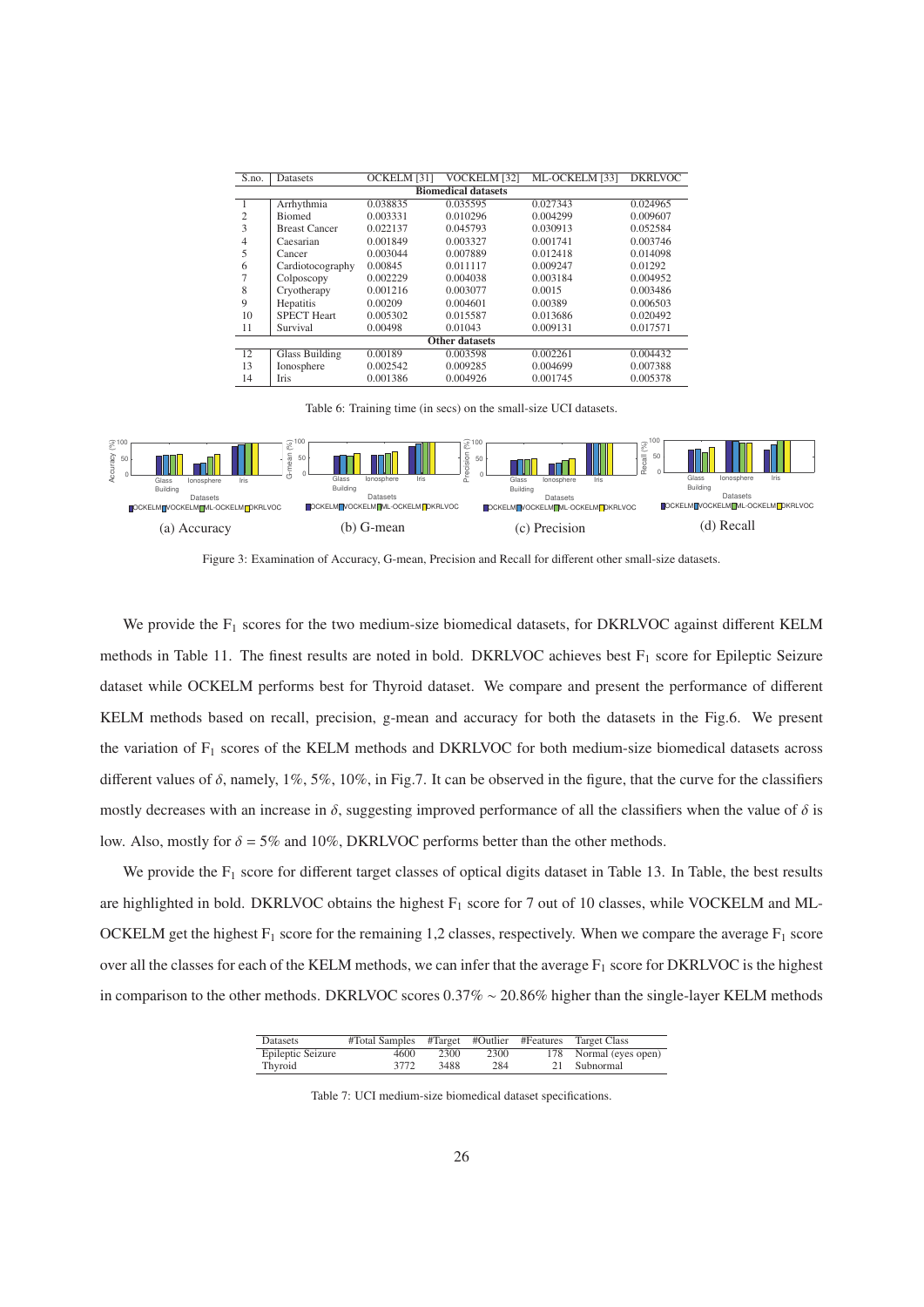

Figure 4: Examination of F<sub>1</sub> score for various percentage of dismissal for other small-size datasets.



Figure 5: Examination of Accuracy, G-mean, Precision and Recall for different small-size biomedical datasets.

(OCKELM and VOCKELM), and 0.02% ∼ 8.17% higher than the multi-layer KELM method (ML-OCKELM), across the 10 classes of optical digits dataset. From the above observations, it can be agreed that DKRLVOC performs better than the other KELM methods in terms of  $F_1$  score. Comparisons have also been made based on accuracy, g-mean, precision, and recall in the Fig.8. DKRLVOC has the highest accuracy and g-mean for 7,7 classes, respectively. While DKRLVOC achieves the highest precision for 5 datasets, it certainly performs better in case of recall by achieving the highest recall values for 7 out of 10 datasets. It can be concluded that the proposed method performs far better than the other methods in case of accuracy, g-mean, and recall. We present the variation of  $F_1$  scores of the KELM methods and DKRLVOC for all the classes of optical digits across different values of  $\delta$ , namely, 1%, 5%, 10%, in Fig.9. It can be observed in the figure that across different values of  $\delta$ , mostly for  $\delta = 10\%$ , DKRLVOC performs better than the other methods. Also, for 7 out of 10 cases, DKRLVOC curve decreases with an increase in the value of  $\delta$ , suggesting improved performance of DKRLVOC when the value of  $\delta$  is low. Also, the multi-layer methods perform better than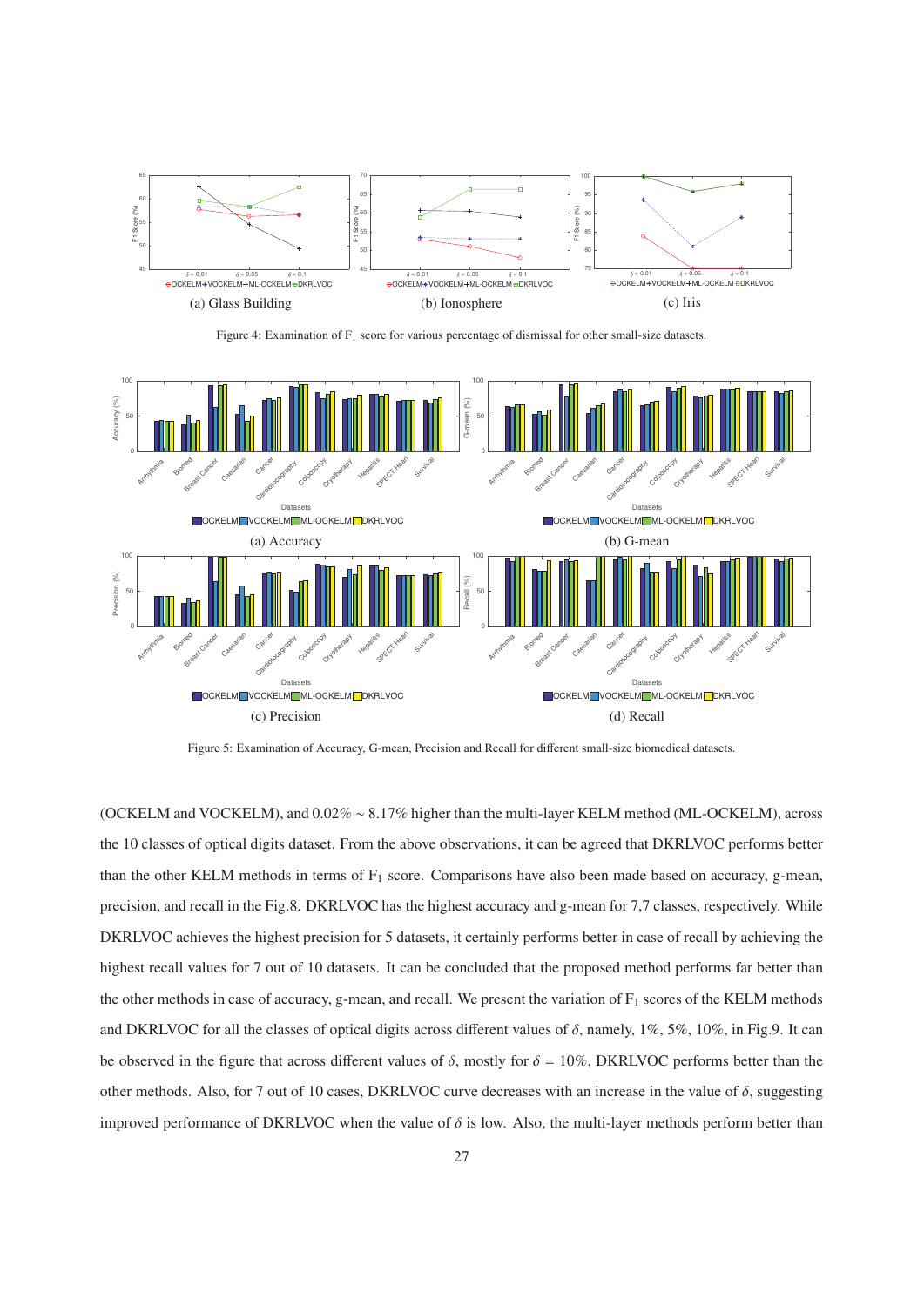

Figure 6: Examination of Accuracy, G-mean, Precision and Recall for different medium-size biomedical datasets.



Figure 7: Examination of F<sub>1</sub> score for various percentage of dismissal for medium-size biomedical datasets.



Figure 8: Examination of Accuracy, G-mean, Precision and Recall for different classes of optical digits dataset.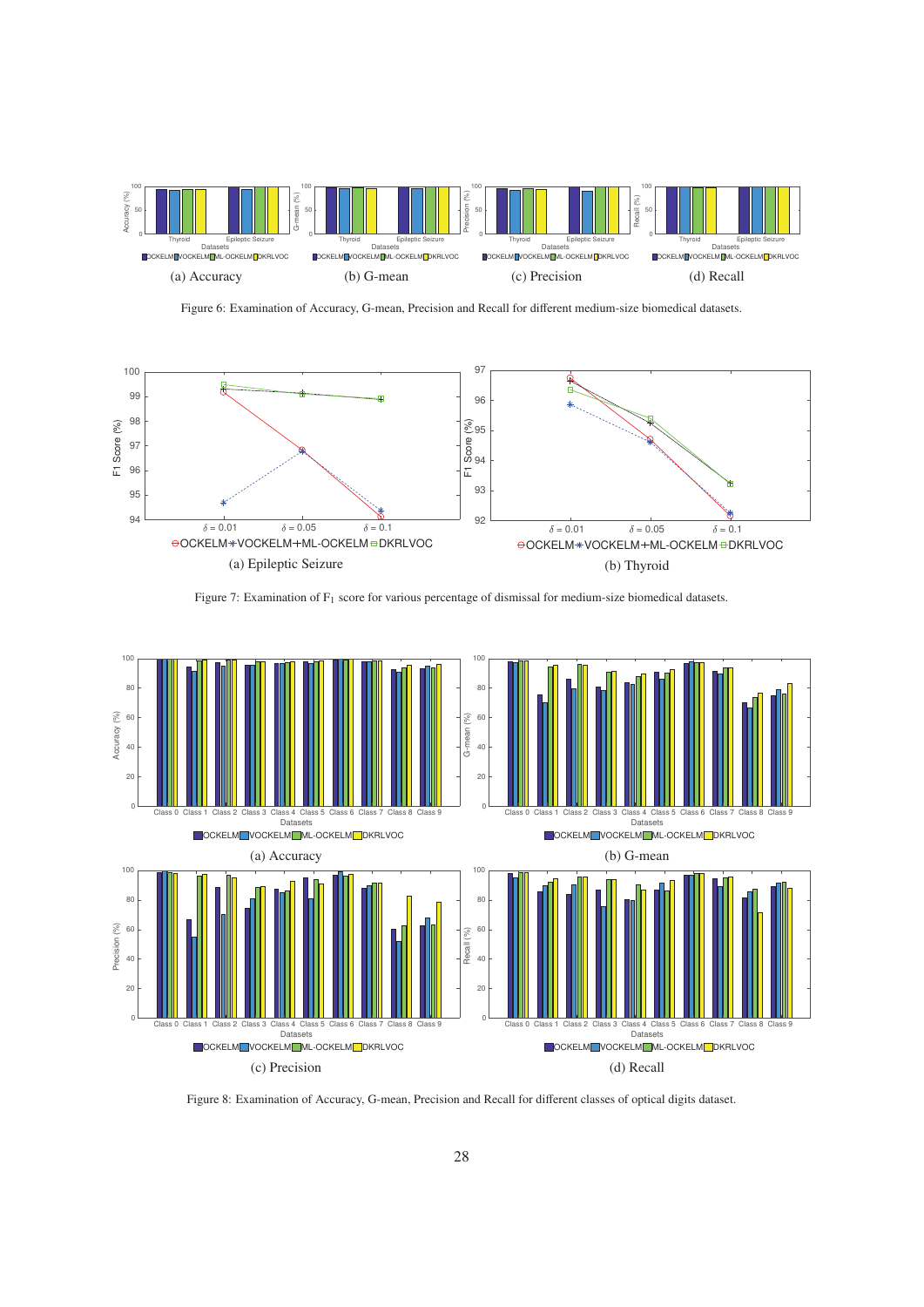the single-layer methods in most cases.

We conduct experiments on concordia handwritten digits dataset by iteratively taking one of the 10 classes as target and the remaining 9 classes as outliers. In the concordia dataset, the number of outlier (negative class) samples is far greater than the number of target (positive class) samples as evident in Table 9. It can be observed in Fig.10 that DKRLVOC performs quite well on specificity but relatively poor on recall for the concordia dataset. Regardless, accuracy is found to be quite high, especially for classes 3 and 4. As discussed in section 4, it becomes quite evident from Fig.10 that in case of imbalanced data, accuracy fails to give a proper estimate of the performance of a model.

We present the  $F_1$  scores obtained from the experiments for different target classes of concordia handwritten digits dataset in Table 15 with the best results highlighted in bold. DKRLVOC is found to get the highest  $F_1$  score for 6 out of 10 classes of concordia dataset. The average  $F_1$  score calculated over all the classes for each of the methods is found to be the highest for DKRLVOC as can be seen in Table 15. DKRLVOC scores 1.19% ∼ 26.07% higher than the single-layer KELM methods, and 0.18% ∼ 5.8% higher than the multi-layer KELM method, ML-OCKELM. It can be concluded that DKRLVOC performs far better than the other methods. We present the recall, precision, g-mean and accuracy for each case in fig 11. The method DKRLVOC scores the highest accuracy, g-mean and precision for 6,5,5 classes, respectively. We present the variation of  $F_1$  score for all the classes of concordia digits across different values of  $\delta$ , namely, 1%, 5%, 10%, in Fig.12. It can be observed that mostly for  $\delta = 1\%$ , DKRLVOC performs better than the other methods. For 8 out of 10 cases, the curves of single-layer and multi-layer methods are widely separated, clearly suggesting the efficiency of multi-layer classifiers over single-layer classifiers.

## *4.3. Experiments on real-world biomedical images*

We present the analysis for experiments on MRI image data of Alzheimer's disease in section 4.3.1 and histopathological image data of breast cancer in section 4.3.2.

| <b>Target Class</b> | #Target | #Outlier | #Features |
|---------------------|---------|----------|-----------|
| 0                   | 554     | 5066     | 64        |
| 1                   | 571     | 5049     | 64        |
| 2                   | 557     | 5063     | 64        |
| 3                   | 572     | 5048     | 64        |
| 4                   | 568     | 5052     | 64        |
| 5                   | 558     | 5062     | 64        |
| 6                   | 558     | 5062     | 64        |
| 7                   | 566     | 5054     | 64        |
| 8                   | 554     | 5066     | 64        |
| 9                   | 562     | 5058     | 64        |

Table 8: Specifications of UCI Dataset Optical digits.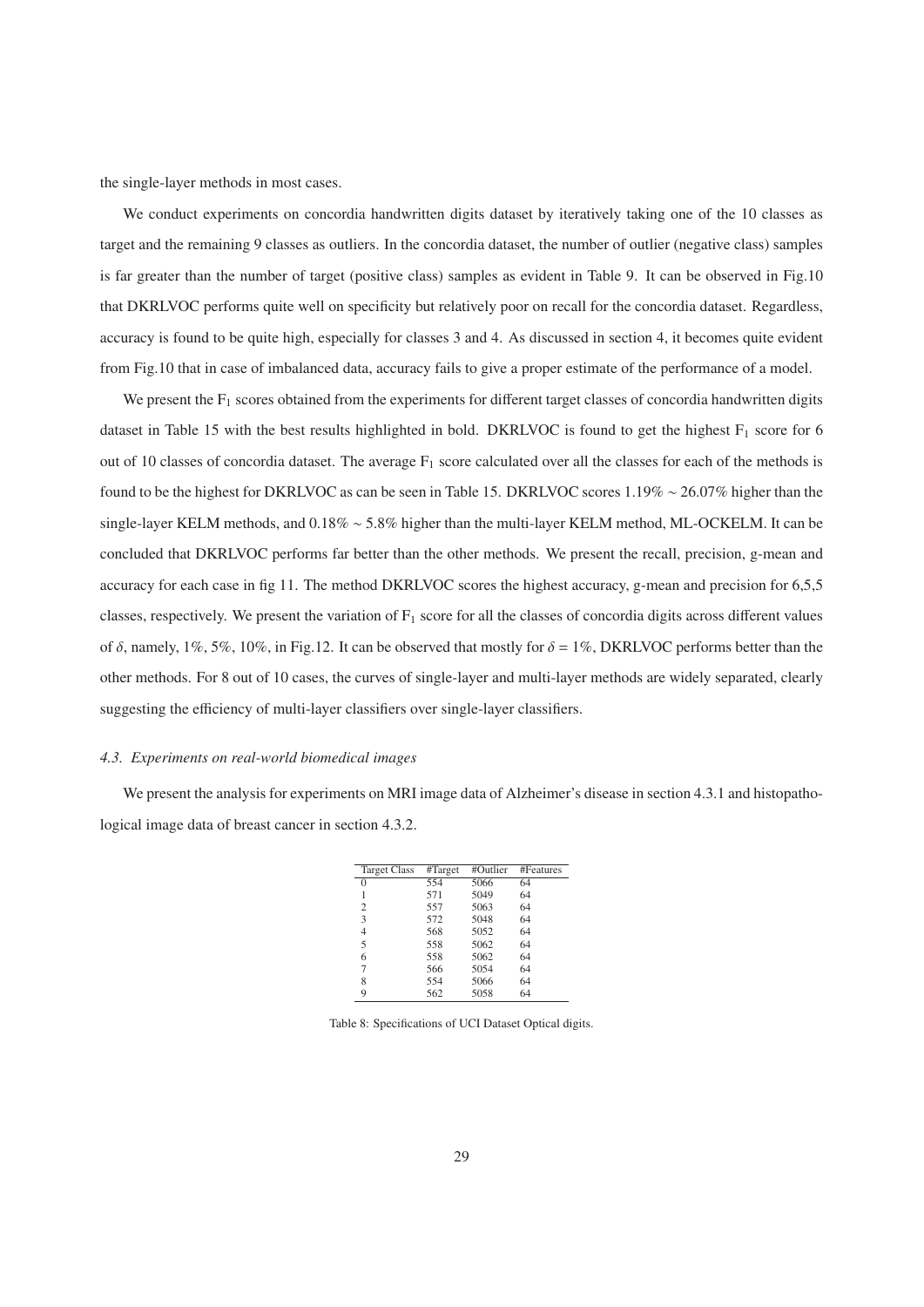| <b>Target Class</b> | #Target | #Outlier | #Features |
|---------------------|---------|----------|-----------|
| 0                   | 400     | 3600     | 256       |
|                     | 400     | 3600     | 256       |
| 2                   | 400     | 3600     | 256       |
| 3                   | 400     | 3600     | 256       |
| 4                   | 400     | 3600     | 256       |
| 5                   | 400     | 3600     | 256       |
| 6                   | 400     | 3600     | 256       |
| 7                   | 400     | 3600     | 256       |
| 8                   | 400     | 3600     | 256       |
| 9                   | 400     | 3600     | 256       |

Table 9: Specifications of Concordia digits dataset.

| S.no. | Datasets          |        |       |  |      |
|-------|-------------------|--------|-------|--|------|
|       | Epileptic Seizure |        |       |  | 0.01 |
|       | Thyroid           | 0.0625 | 0.125 |  | O 01 |

Table 10: DKRLVOC parameters selected by 5-fold cross-validation for medium-size biomedical datasets.

### *4.3.1. Alzheimer's disease classification*

All MRI data used in this work were downloaded from the Alzheimer's Disease Neuroimaging Initiative (ADNI) database (adni.loni.usc.edu). ADNI was launched in the year 2003 as a public-private partnership, led by Principal Investigator Michael W. Weiner, MD. The main objective of ADNI is to analyze the use of neuroimaging techniques like MRI, positron emission tomography (PET), other biological markers, and clinical neuropsychological tests to estimate the onset of Alzheimer's disease from the state of mild cognitive impairment. For more information, visit www.adni-info.org.

We downloaded 100 T1-weighted structural MRI images (sMRI) from the ADNI database comprising of 50 control normal (CN) and 50 Alzheimer's disease (AD) subjects. The sMRI images of CN and AD subjects are shown in Fig.13. One can see the degeneration of neurons in Fig.13b for AD subject. In our dataset, the variation of subjects' age is in the range of 60-90 with a mean age of 75.83, and standard deviation of 6.07. For analysis of volume and thickness measures of the brain, the images were processed using Freesurfer software (version 6.0.1) recon-all pipeline [53, 54]. We included 34 cortical thickness measures, 23 subcortical tissue volumes, and 34 WM tissue volumes of each image. The volumetric data is normalized for variation in head size with division by total intracranial volume (TIV). For reporting  $F_1$  scores in Table 18, the train-test split ratio is fixed at 80%-20%, meaning, 80% of target and outlier class data is used for 5-fold cross-validation and 20% is used as test set. The value of the regularization parameter C<sup>(*q*)</sup> for layer  $q = 1, 2$  and C<sup>(*f*)</sup> for final layer is selected from the set  $\{2^{-3}, 2^{-2}, ..., 2^{3}\}$  using 5-fold cross-validation. We provide the dataset specifications for Alzheimer's disease in Table 16. Table 17 provides the optimal set of DKRLVOC parameters for Alzheimer's disease datasets. The parameters are selected using 5-fold cross-validation during training time.

We compare our proposed DKRLVOC method with OCSVM, SVDD, OCKELM, VOCKELM, and ML-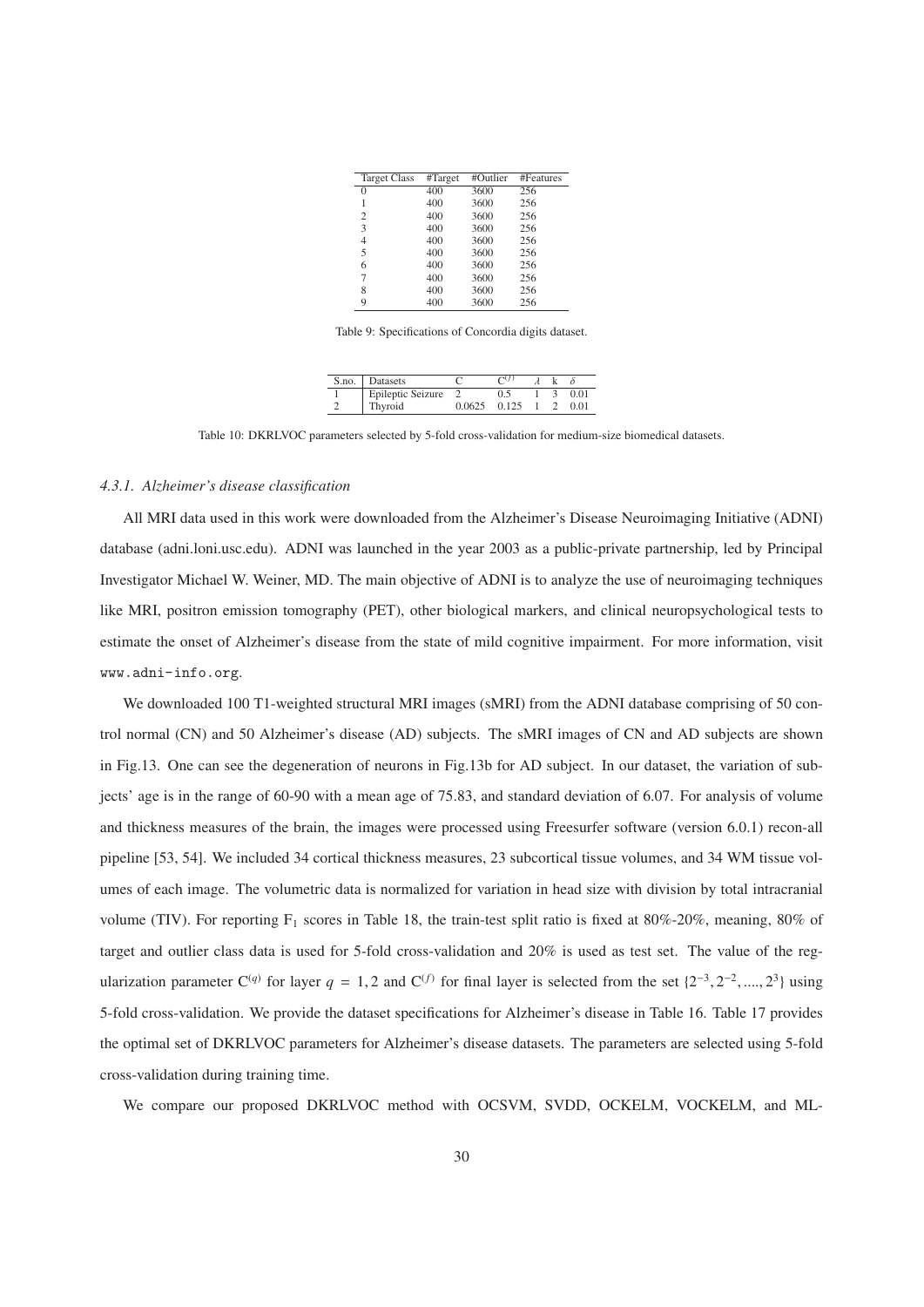|                | Thyriod | Epileptic Seizure |
|----------------|---------|-------------------|
| OCKELM [31]    | 96.74   | 99.17             |
| VOCKELM [32]   | 95.86   | 94.68             |
| ML-OCKELM [33] | 96.64   | 99.3              |
| <b>DKRLVOC</b> | 96.35   | 99.48             |

Table 11: Comparisons of  $F_1$  scores for medium-size biomedical datasets.

| S.no. | Datasets           | C              |                | k  |      |
|-------|--------------------|----------------|----------------|----|------|
|       | Class <sub>0</sub> | 16             |                | 3  | 0.01 |
| 2     | Class 1            | 0.5            | 0.5            | 5  | 0.1  |
| 3     | Class <sub>2</sub> | 16             |                |    | 0.05 |
| 4     | Class 3            | 8              | 2              | 10 | 0.01 |
| 5     | Class <sub>4</sub> | 0.03125        | 4              |    | 0.01 |
| 6     | Class <sub>5</sub> | 0.125          | 0.5            | 8  | 0.1  |
| 7     | Class <sub>6</sub> | 16             | 2              | 4  | 0.05 |
| 8     | Class <sub>7</sub> | 4              | $\mathfrak{D}$ |    | 0.05 |
| 9     | Class 8            | $\overline{c}$ |                | 2  | 0.1  |
| 10    | Class 9            | 0.03125        |                | っ  | 0.01 |

Table 12: DKRLVOC parameters selected by 5-fold cross-validation for optical digits dataset.

OCKELM on Alzheimer's data. We train the methods using CN data and treat AD as outliers. However, for comparison, we also present the results for training on AD class in Table 18 using  $F_1$  score as the comparison metric. One can observe that for CN vs. AD case, DKRLVOC has  $F_1$  score of 86.96% for cortical thickness and 81.82% for all features. It suggests that the cortical thickness and all features are prominent measures of MRI images for OCC. In Table 18 it can be observed that DKRLVOC performs better than the other methods for all four CN vs. AD cases. For AD vs. CN case, one can notice in Table 18 that the score is less than that of CN vs. AD in most cases. This may be attributed to the variation in neurodegeneration of AD patients. Therefore, the training of one-class based methods on CN data is more efficient than training on AD. In Table 18, DKRLVOC obtains an average  $F_1$  score of 74.66, while OCKELM, VOCKELM, and ML-OCKELM score 70.84, 70.54 and 71.60, respectively. The multiple layers of AEs that reconstruct essential features at each layer put DKRLVOC at an advantage over OCKELM and VOCKELM. Also, the minimization of intra-class variance at first layer gives DKRLVOC an edge in performance over ML-OCKELM for Alzheimer's disease biomedical data.

In Fig.14, we present the variation in performance of different one-class methods when the amount of data available during training is varied. Following observations can be made from Fig.14:

1. DKRLVOC achieves better  $F_1$  score in most train-test splits in the Fig.14a, 14c and 14d signifying that it does a better job in general than the other classifiers in identifying Alzheimer's in case of all features, subcortical

|                | Class <sub>0</sub> | Class 1 |       | Class 2 Class 3 Class 4 |       |       |       |       |       |       | Class 5 Class 6 Class 7 Class 8 Class 9   Average |
|----------------|--------------------|---------|-------|-------------------------|-------|-------|-------|-------|-------|-------|---------------------------------------------------|
| OCKELM [31]    | 98.19              | 75.04   | 86.3  | 80.45                   | 83.67 | 90.81 | 96.96 | 91.16 | 69.43 | 73.5  | 84.55                                             |
| VOCKELM [32]   | 97.6               | 68.45   | 79.06 | 78.26                   | 82.55 | 85.86 | 98    | 89.52 | 64.67 | 78.06 | 82.2                                              |
| ML-OCKELM [33] | 98.73              | 94.27   | 96.38 | 91.16                   | 88.12 | 90.09 | 97.15 | 93.59 | 73    | 74.86 | 89.74                                             |
| <b>DKRLVOC</b> | 98.56              | 95.9    | 95.51 | 91.31                   | 89.82 | 92.39 | 97.67 | 93.61 | 76.74 | 83.03 | 91.45                                             |

Table 13: Comparisons of  $F_1$  scores for optical digits dataset.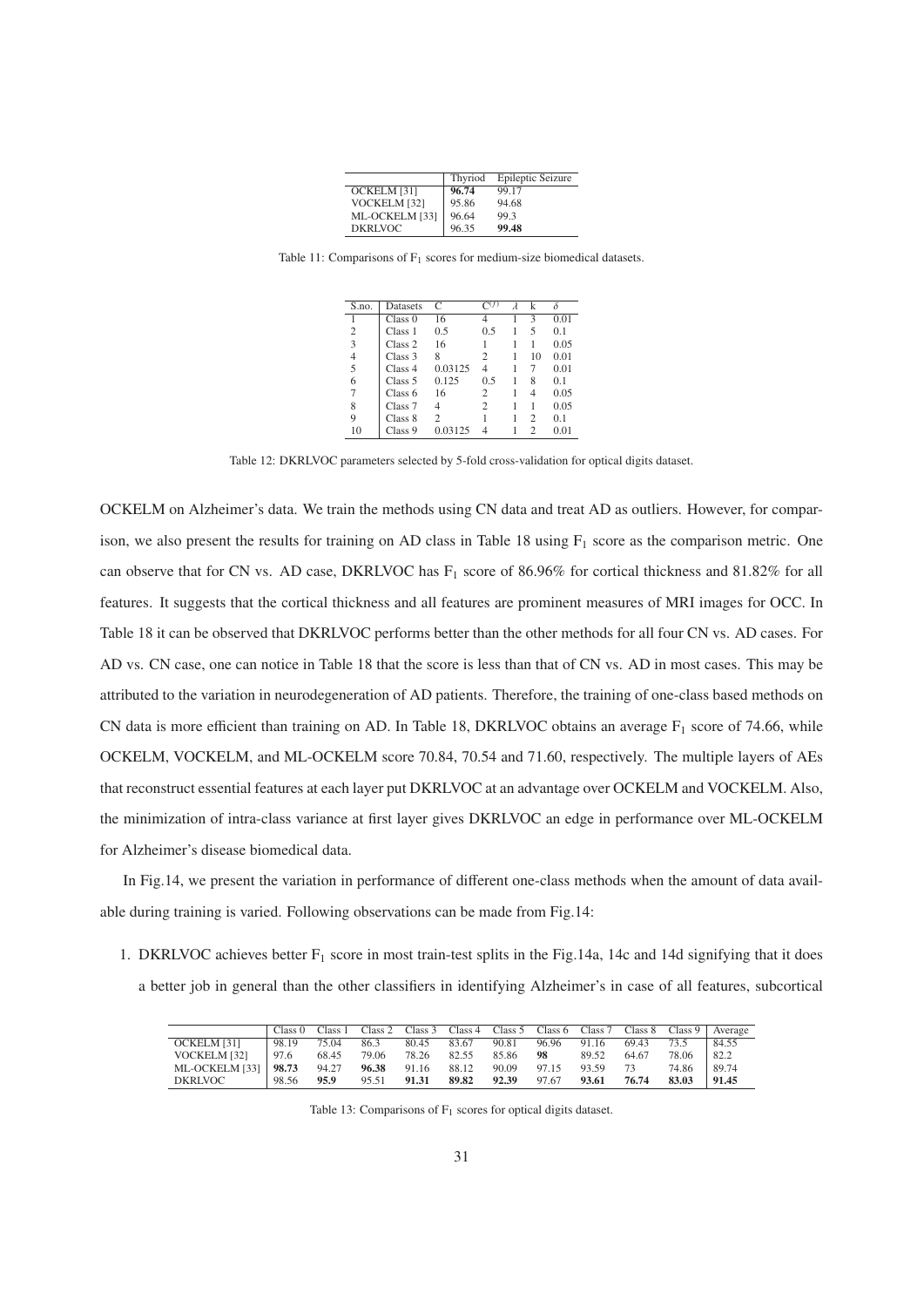

Figure 9: Examination of F<sub>1</sub> score for various percentage of dismissal for different classes of optical digits dataset.

volume and white matter volume.

- 2. Fig.14a and 14b report better  $F_1$  scores for all the methods over different train-test splits than the other two cases signifying all features and cortical thickness are prominent measures of Alzheimer's MRI images for OCC.
- 3. For 3 out of 4 cases, i.e., Fig.14b, 14c and 14d, a maximum  $F_1$  score is reported at 80-20 train-test split for DKRLVOC. This is due to the fact that in 80-20 train-test split, more data is available during training.
- 4. The  $F_1$  scores for all the methods are in close proximity to each other for lower train-test splits. This signifies that the performance of all the methods is quite similar when less training data is available.

Also, in Fig.14, it is noticeable that DKRLVOC is having high  $F_1$  score values with less variation as compared to other methods. This shows that the performance of DKRLVOC is better and more stable for application of Alzheimer's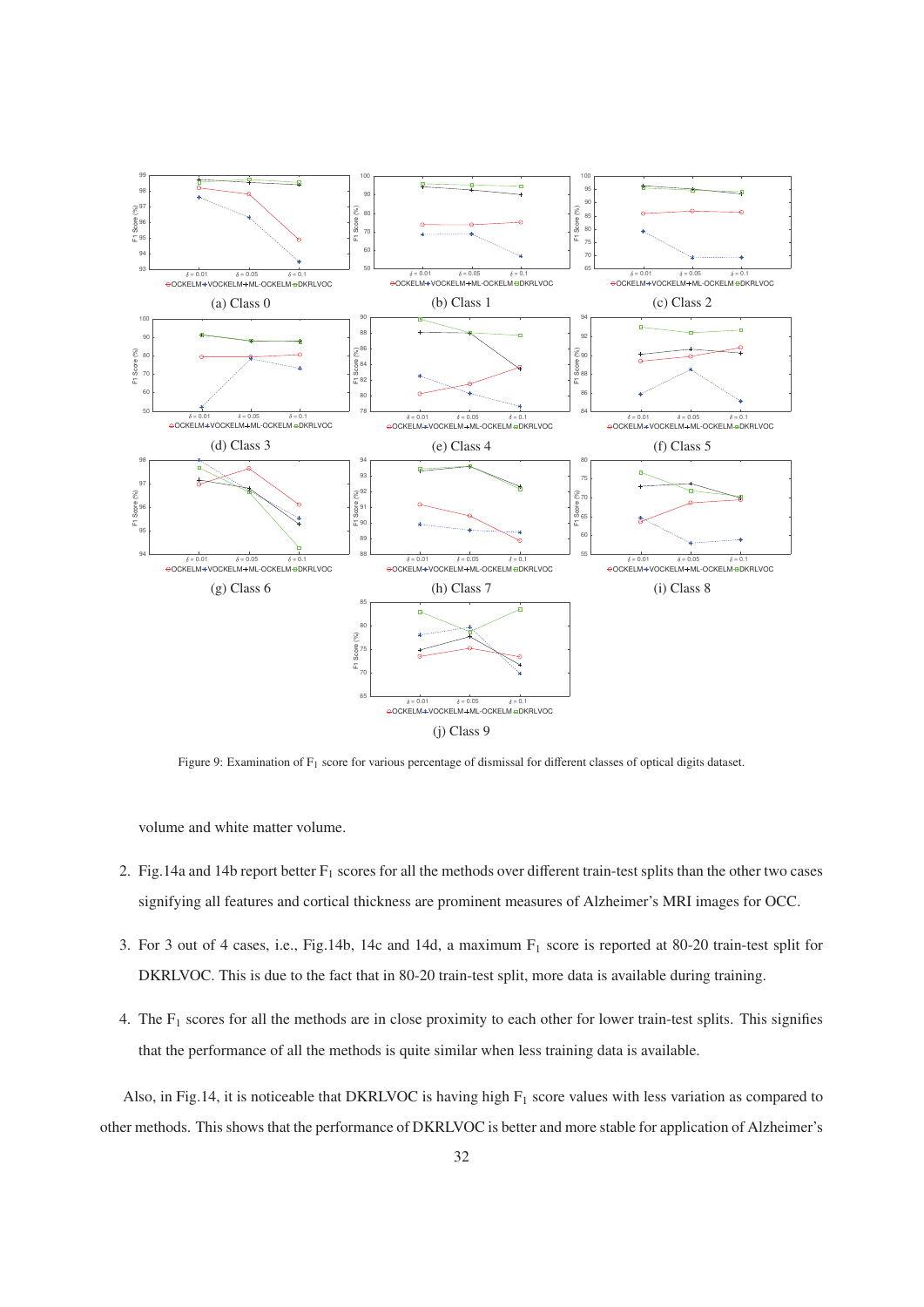

Figure 10: Comparison of different performance metrics on different classes of concordia dataset obtained using DKRLVOC method.



Figure 11: Examination of Accuracy, G-mean, Precision and Recall for different classes of concordia dataset.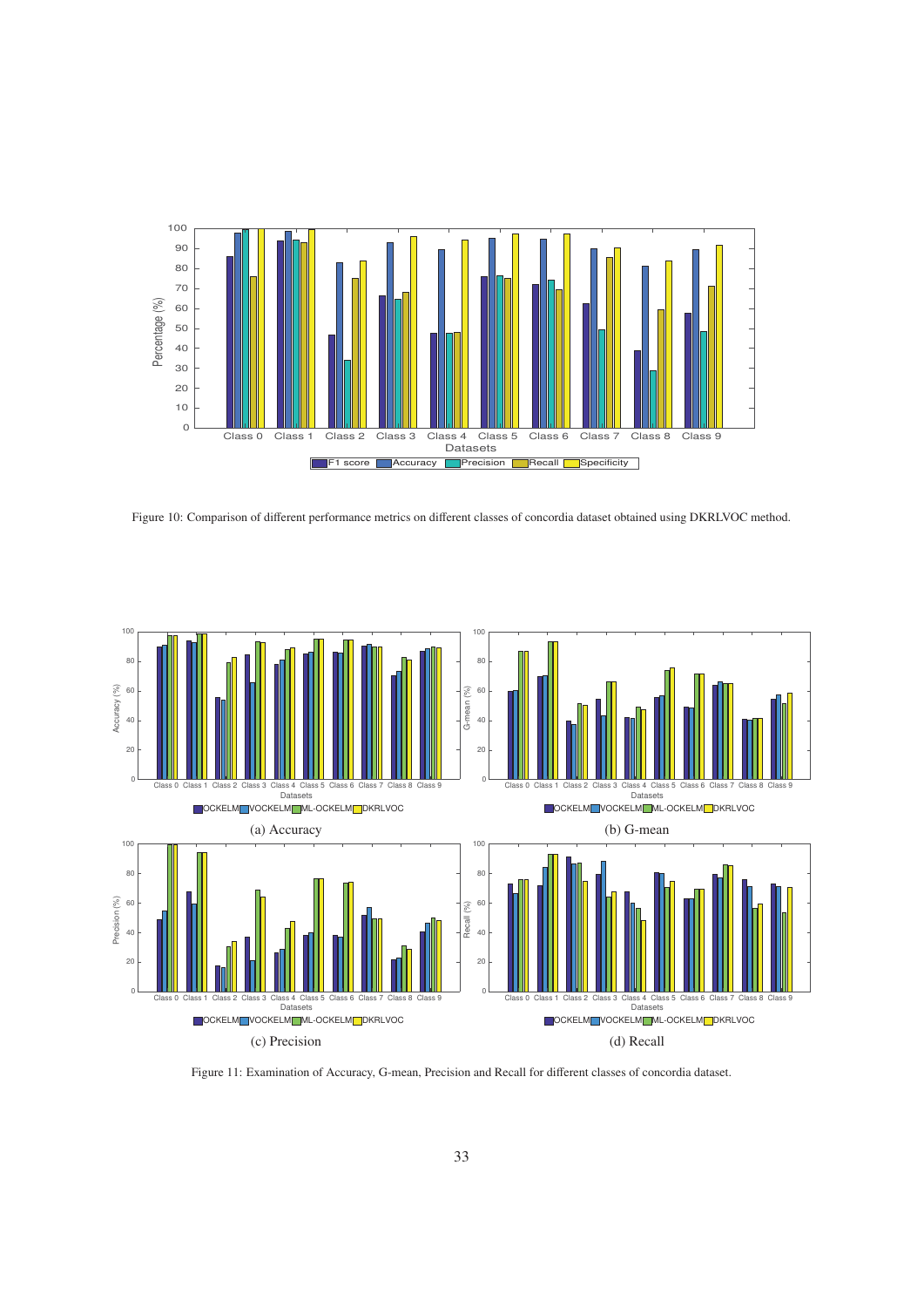| S.no. | Datasets           | C              |                | k              |      |
|-------|--------------------|----------------|----------------|----------------|------|
|       | Class 0            | 8              | $\overline{c}$ | $\mathfrak{2}$ | 0.01 |
| 2     | Class 1            | 0.03125        | 4              | 3              | 0.01 |
| 3     | Class <sub>2</sub> | 0.25           | $\overline{c}$ | 10             | 0.01 |
| 4     | Class 3            | 4              | 8              | 7              | 0.01 |
| 5     | Class <sub>4</sub> | 8              | 8              | 8              | 0.01 |
| 6     | Class <sub>5</sub> | $\overline{c}$ | 8              | 6              | 0.01 |
| 7     | Class <sub>6</sub> | $\overline{c}$ |                | 4              | 0.01 |
| 8     | Class <sub>7</sub> | 16             | $\overline{c}$ | 10             | 0.05 |
| 9     | Class 8            | 4              | 16             | 4              | 0.01 |
| 10    | Class 9            | 0.25           | 2              | 2              | 0.01 |

Table 14: DKRLVOC parameters selected by 5-fold cross-validation for concordia digits dataset.

data. Apart from  $F_1$  score, we utilize accuracy, g-mean, precision, and recall, as well, to show the efficiency of DKRLVOC over other one-class methods in Fig.15. The effectiveness of DKRLVOC is evident from the observation that out of 4 cases, DKRLVOC achieves the highest accuracy, g-mean, precision, and recall for 4, 4, 4, and 3 cases, respectively, for Alzheimer's disease.

### *4.3.2. Breast cancer classification*

For breast cancer, we use the BreakHis [55] histopathological image dataset. We use 1240 images from the dataset with 400X magnification. The images belong to two major categories: benign and malignant. The subclasses for the benign class are adenosis (AN), fibroadenoma (FA), phyllodes tumor (PT), and tubular adenoma (TA) having 106, 237, 115, and 130 images, respectively. In malignant class, the subclasses are ductal carcinoma (DC), lobular carcinoma (LC), mucinous carcinoma (MC), papillary carcinoma (PC) having 208, 137, 169, and 138 images, respectively. To extract useful features from the histopathological images, we convert the images into gray level and apply wavelet transform using Daubechies-4 (db4) wavelet up to 3 levels of decomposition [56, 57] as shown in Fig.16. The approximation and detail coefficients are concatenated to form the feature vector. The feature vectors are not normalized. For reporting F<sub>1</sub> scores in Table 21, the train-test split ratio is fixed at 80%-20%, meaning, 80% of target and outlier class data is used for 5-fold cross-validation and 20% is used as test set.

For making the distinction of the 4 subclasses of malignant cancer, we make 16 pairs of benign and malignant data, as shown in Table 19, while keeping the benign class as the target. The aim is to show the ability of DKRLVOC in differentiating the non-cancerous tumor from the cancerous tumor in possible pairs of benign and malignant class. Table 20 provides the optimal set of DKRLVOC parameters for Breast Cancer disease datasets. The parameters are selected using 5-fold cross-validation during training time.

|                | Class <sub>0</sub> | Class 1 | Class 2 |       |       |       |       |       |       |       | Class 3 Class 4 Class 5 Class 6 Class 7 Class 8 Class 9   Average |
|----------------|--------------------|---------|---------|-------|-------|-------|-------|-------|-------|-------|-------------------------------------------------------------------|
| OCKELM [31]    | 58.4               | 69.9    | 29.26   | 50.56 | 37.99 | 52.01 | 47.73 | 62.85 | 33.89 | 52.42 | 49.501                                                            |
| VOCKELM [32]   | 60.05              | 69.71   | 27.2    | 34.17 | 38.9  | 53.6  | 46.84 | 65.53 | 34.92 | 56.3  | 48.722                                                            |
| ML-OCKELM [33] | 86.12              | 93.7    | 45.45   | 66.32 | 48.71 | 73.77 | 71.65 | 62.66 | 40    | 51.69 | 64.007                                                            |
| <b>DKRLVOC</b> | 86.12              | 93.7    | 46.88   | 66.18 | 47.76 | 75.76 | 71.83 | 62.64 | 38.89 | 57.49 | 64.725                                                            |

Table 15: Comparisons of  $F_1$  scores for concordia dataset.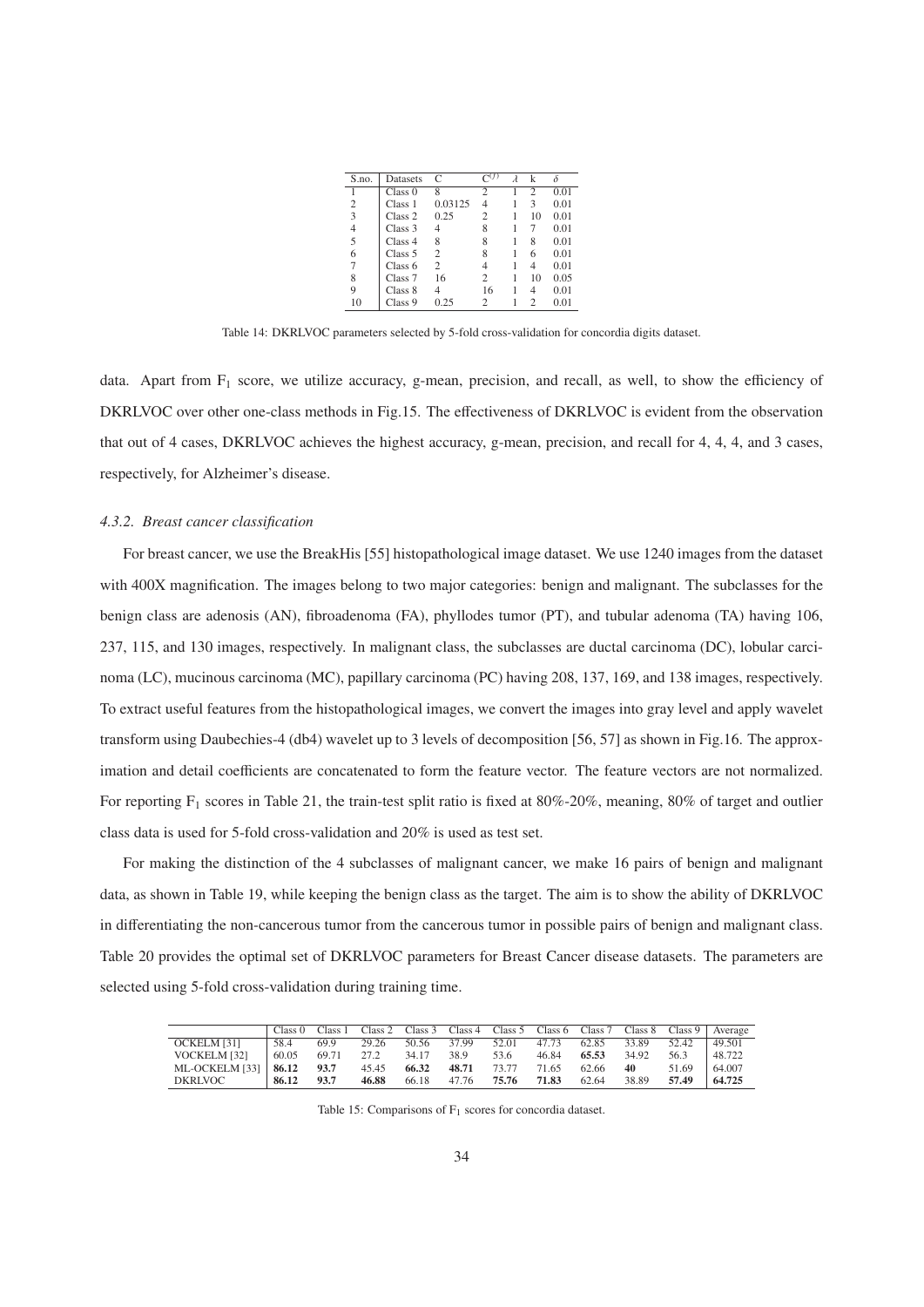

Figure 12: Examination of F1 score for various percentage of dismissal for different classes of concordia dataset.

We show the comparison of DKRLVOC with the existing OCC methods in Table 21, using  $F_1$  score as the performance metric. It is observable from Table 21, that DKRLVOC performs better than the other methods for 10 out of 16 breast cancer datasets. The highest  $F_1$  score obtained is 81.03% for classification of fibroadenoma against papillary carcinoma. Moreover, the average  $F_1$  score of DKRLVOC is the highest among all the methods. DKRLVOC achieves an average score of 69.41, while OCKELM, VOCKELM, and ML-OCKELM score 66.6, 67.96 and 66.97, respectively. The better performance of DKRLVOC over OCKELM and VOCKELM owe to the presence of multiple reconstruction-based layers. The reduction in intra-class variance at first layer helps in better separation of target class from outliers leading to improved performance of DKRLVOC over ML-OCKELM. These observations show the applicability of DKRLVOC on real-world biomedical datasets.

Additionally, we present the comparison of the different OCC methods on breast cancer in terms of accuracy,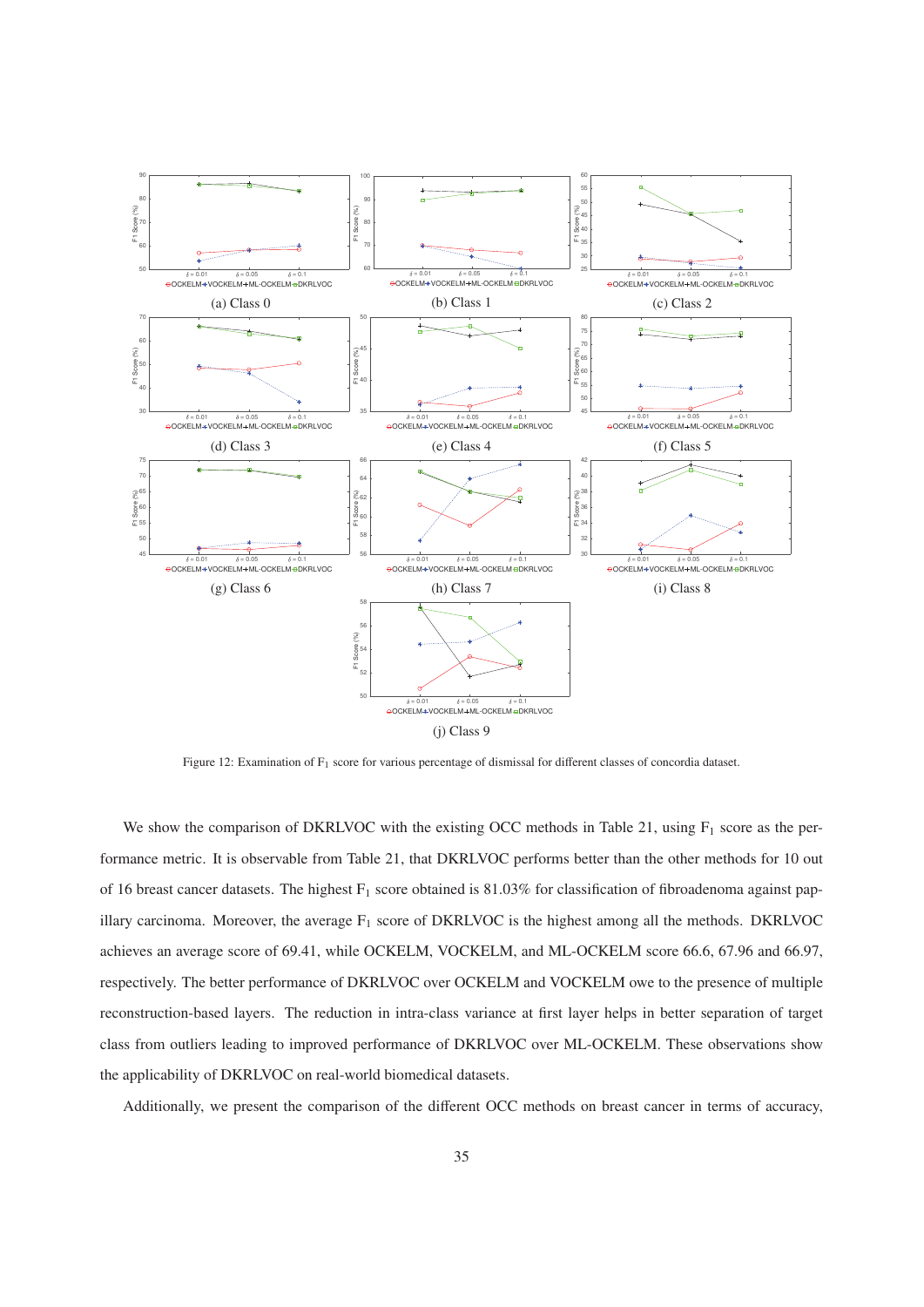

(a) Control normal (CN) (b) Alzheimer's disease (AD)

Figure 13: MRI images of control normal and Alzheimer's disease subjects from ADNI database.

|                    | Target Class #Target #Outlier #Features |    |    |    |
|--------------------|-----------------------------------------|----|----|----|
| $CN$ vs. $AD$ $CN$ |                                         | 50 | 50 | 91 |
| AD vs. $CN$   AD   |                                         | 50 | 50 | 91 |

Table 16: Alzheimer's disease dataset specifications.

g-mean, precision, and recall in Fig.17. As evident from the Fig.17, DKRLVOC achieves highest accuracy, g-mean, precision, and recall against other OCC methods for 10, 11, 10 and 9 datasets, respectively. Moreover, we perform experiments over different train-test splits for breast cancer datasets in Fig.18. It shows that, for cases, where the number of samples in the target class is less, the  $F_1$  score value over different train-test split is relatively less. When larger number of samples are available during training, as in Fig.18e, 18f, 18g, and 18h for target class FA, there is an improvement in the score along the x-axis.

# 5. Conclusion

In this paper, we proposed a minimum variance-embedded deep KRL-based one-class classifier (DKRLVOC) for anomaly/ outlier detection. The proposed architecture comprises of multiple KRL based AEs and a final OCC layer. The stacked AEs enable better feature learning. The minimum variance embedding is done at the first layer, minimizing the intra-class variance which improves the generalization performance of the model. Increasing the number of training samples further improves the efficiency of first layer leading to better classification. To demonstrate

|        |              |           | CN vs. AD   |              | AD vs. CN    |           |             |              |  |
|--------|--------------|-----------|-------------|--------------|--------------|-----------|-------------|--------------|--|
|        | All features | ⊡ortical  | Subcortical | White matter | All features | Cortical  | Subcortical | White matter |  |
|        |              | thickness | volume      | volume       |              | thickness | volume      | volume       |  |
|        | 0.5          | 0.125     | 0.5         | 0.5          | 0.25         | 0.25      | 0.25        | 0.125        |  |
|        |              | 0.125     |             | 0.125        |              |           | 0.125       | 0.125        |  |
| lambda |              |           |             |              |              |           |             |              |  |
|        |              |           |             |              |              |           |             |              |  |
| delta  |              | 10        | 10          |              | 10           |           |             |              |  |

Table 17: DKRLVOC parameters selected by 5-fold cross-validation for Alzheimer's disease datasets.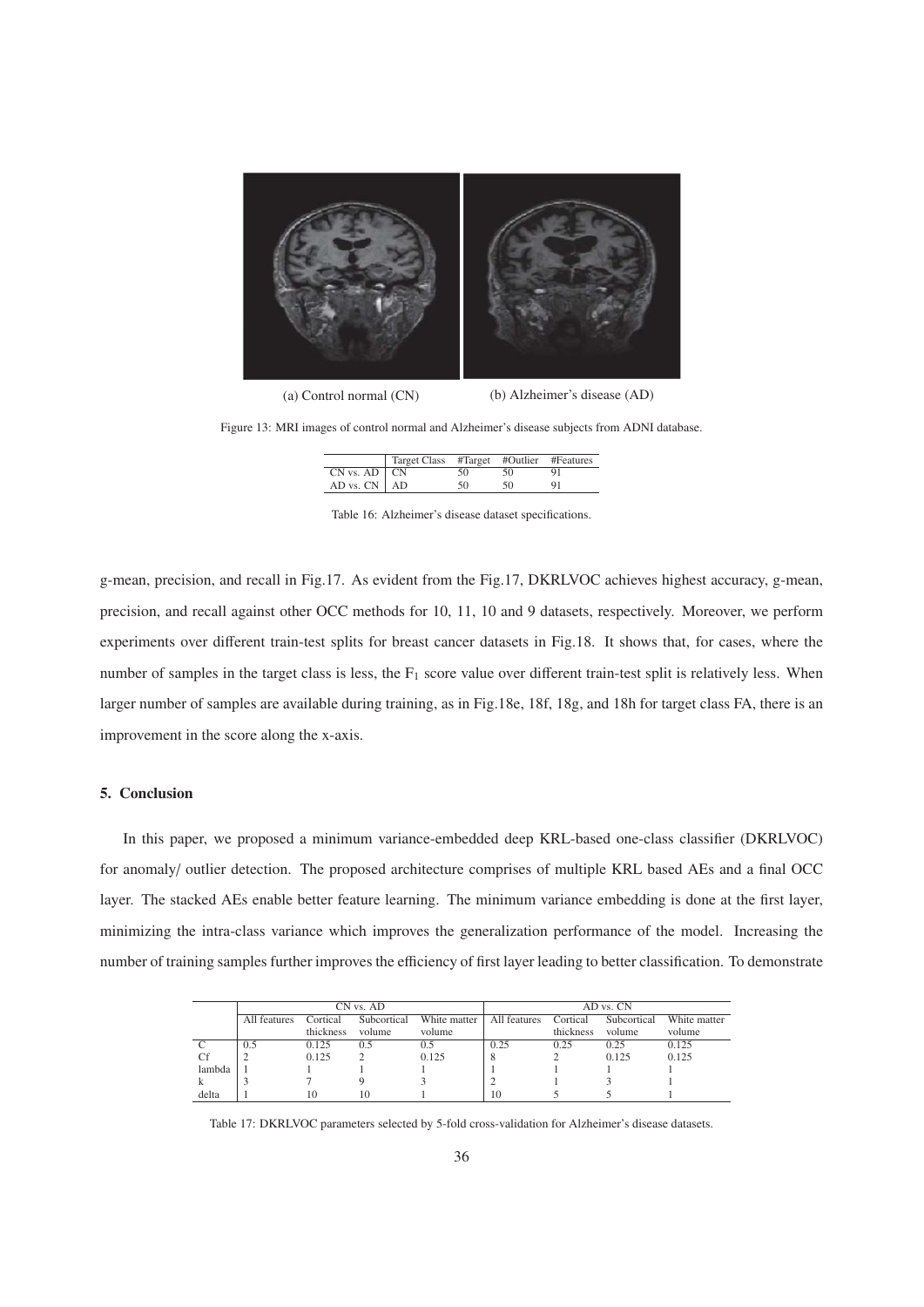|                  |              |           | CN vs. AD   |              |              |           |             |              |         |
|------------------|--------------|-----------|-------------|--------------|--------------|-----------|-------------|--------------|---------|
|                  | All features | Cortical  | Subcortical | White matter | All features | Cortical  | Subcortical | White matter | Average |
|                  |              | thickness | volume      | volume       |              | thickness | volume      | volume       |         |
| OCSVM [12]       | 70.59        | 81.82     | 74.07       | 66.67        | 53.85        | 64.29     | 80          | 40           | 66.41   |
| <b>SVDD</b> [13] | 62.5         | 77.78     | 69.57       | 66.67        | 58.33        | 61.54     | 75          | 43.48        | 64.36   |
| OCKELM [31]      | 80           | 81.82     | 69.23       | 66.67        | 66.67        | 68.97     | 66.67       | 66.67        | 70.84   |
| VOCKELM [32]     | 76.19        | 81.82     | 69.23       | 66.67        | 62.07        | 66.67     | 75          | 66.67        | 70.54   |
| ML-OCKELM [33]   | 80           | 86.96     | 69.23       | 76.92        | 62.07        | 66.67     | 64.29       | 66.67        | 71.60   |
| <b>DKRLVOC</b>   | 81.82        | 86.96     | 75          | 76.92        | 64           | 68.97     | 76.92       | 66.67        | 74.66   |

Table 18: Comparisons of  $F_1$  scores for Alzheimer's disease dataset.



Figure 14: Examination of variation of F<sub>1</sub> score over different train-test split for Alzheimer's disease dataset.

the capability of DKRLVOC, we conducted experiments on 18 UCI benchmark datasets (13 biomedical and 5 other). The experimental results on biomedical datasets are summarized as follows,

- Small-size datasets: DKRLVOC obtained the highest  $F_1$  score on all 11 small-size biomedical datasets. It performed 0.1% ∼ 6.77% better than the single-layer based classifiers and 0.39% ∼ 5.74% better than multilayer based classifier.
- Medium-size datasets: The  $F_1$  score obtained by DKRLVOC is 99.48 for Epileptic Seizure dataset, while OCKELM, VOCKELM, and ML-OCKELM scored 99.17, 94.68 and 99.3, respectively.
- Real-world datasets: For Alzheimer's disease dataset, DKRLVOC performs better than the other methods for all 4 CN vs. AD cases of Alzheimer's disease and obtained the highest  $F_1$  score of 86.96% in comparison to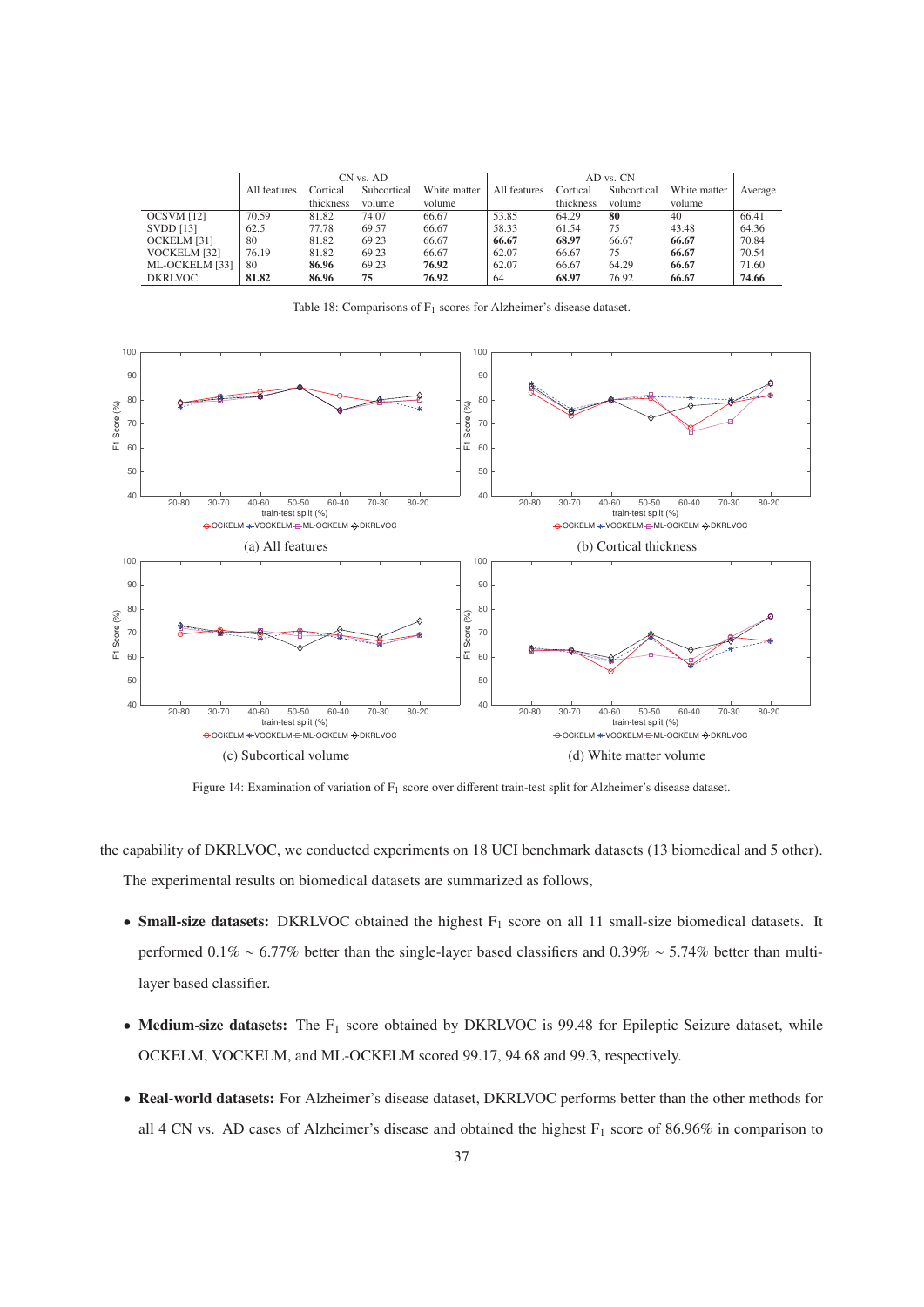

Figure 15: Examination of Accuracy, G-mean, Precision and Recall for different cases of Alzheimer's disease dataset.

|          | <b>Target Class</b> | <b>Outlier Class</b> | #Target | #Outlier | #Features |
|----------|---------------------|----------------------|---------|----------|-----------|
| AN Vs DC | Adenosis            | Ductalcarcinoma      | 106     | 208      | 768       |
| AN Vs LC | Adenosis            | Lobularcarcinoma     | 106     | 137      | 768       |
| AN Vs MC | Adenosis            | Mucinouscarcinoma    | 106     | 169      | 768       |
| AN Vs PC | Adenosis            | Papillarycarcinoma   | 106     | 138      | 768       |
| FA Vs DC | Fibroadenoma        | Ductalcarcinoma      | 237     | 208      | 768       |
| FA Vs LC | Fibroadenoma        | Lobularcarcinoma     | 237     | 137      | 768       |
| FA Vs MC | Fibroadenoma        | Mucinouscarcinoma    | 237     | 169      | 768       |
| FA Vs PC | Fibroadenoma        | Papillarycarcinoma   | 237     | 138      | 768       |
| PT Vs DC | Phyllodes tumor     | Ductalcarcinoma      | 115     | 208      | 768       |
| PT Vs LC | Phyllodes tumor     | Lobularcarcinoma     | 115     | 137      | 768       |
| PT Vs MC | Phyllodes tumor     | Mucinouscarcinoma    | 115     | 169      | 768       |
| PT Vs PC | Phyllodes tumor     | Papillarycarcinoma   | 115     | 138      | 768       |
| TA Vs DC | Tubular adenoma     | Ductalcarcinoma      | 130     | 208      | 768       |
| TA Vs LC | Tubular adenoma     | Lobularcarcinoma     | 130     | 137      | 768       |
| TA Vs MC | Tubular adenoma     | Mucinouscarcinoma    | 130     | 169      | 768       |
| TA Vs PC | Tubular adenoma     | Papillarycarcinoma   | 130     | 138      | 768       |
|          |                     |                      |         |          |           |

Table 19: Breast Cancer disease datasets specifications. Here, AN, FA, PT, TA, DC, LC, MC, PC refer to Adenosis, Fibroadenoma, Phyllodes tumor, Tubular adenoma, Ductalcarcinoma, Lobularcarcinoma, Mucinouscarcinoma, and Papillarycarcinoma, respectively.

existing methods. On application to breast cancer images, DKRLVOC performed better than the other methods for 10 out of 16 breast cancer datasets and achieved the highest  $F_1$  score of 81.03% for classification of fibroadenoma and papillary carcinoma.

Coming to other datasets, DKRLVOC scored 1.28% ∼ 3.95% higher than the single-layer based methods and 5.87% ∼ 7.95% higher than the multi-layer based method. For optical digits dataset, DKRLVOC scored 0.37% ∼ 20.86% higher than the single-layer methods, and 0.02% ∼ 8.17% higher than the multi-layer method. For concordia digits dataset, DKRLVOC scored 1.19% ∼ 26.07% higher than the single-layer methods, and 0.18% ∼ 5.8% higher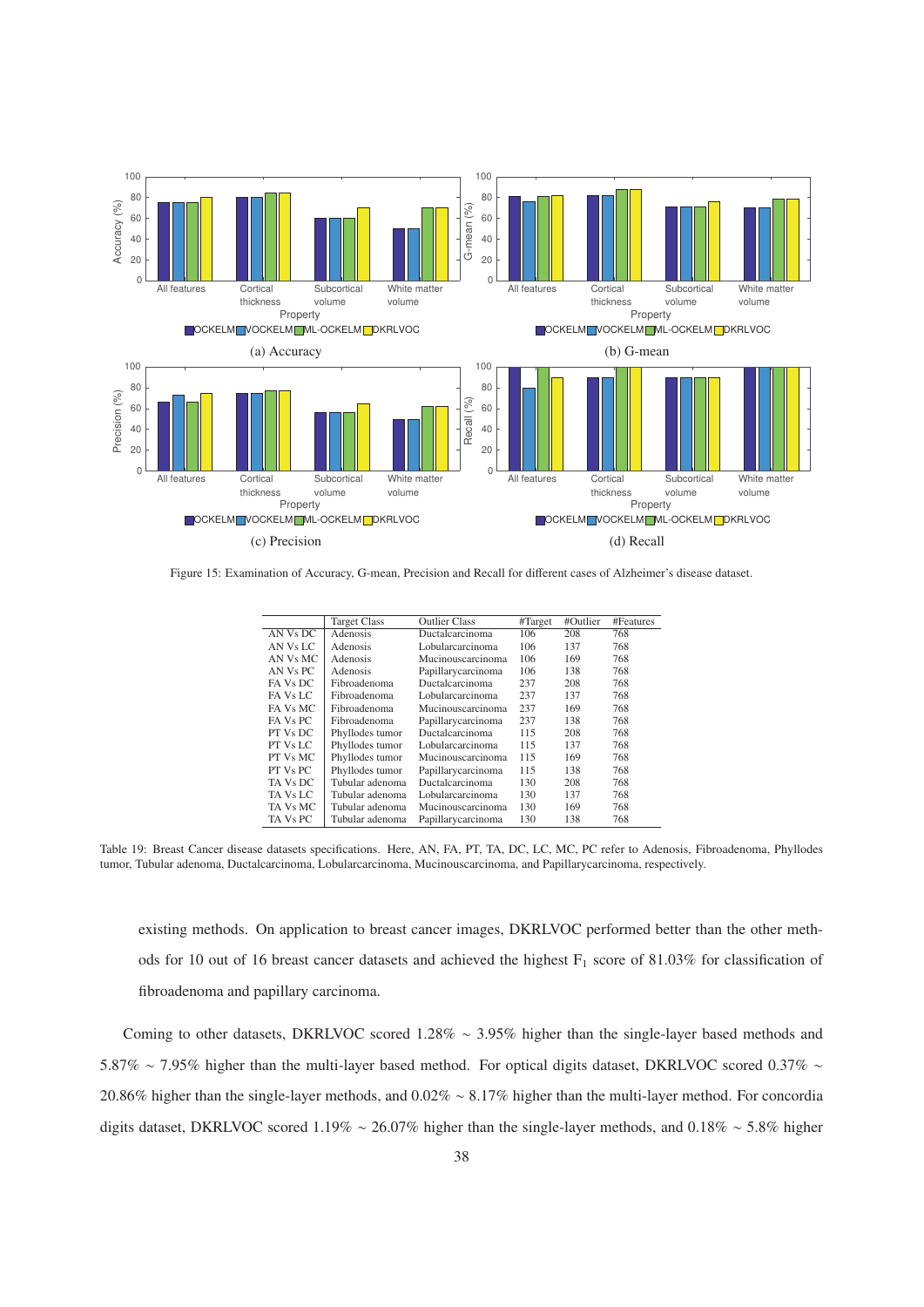

Figure 16: Histopathological image of (a) ductal carcinoma. Image of different detail coefficients obtained after wavelet transform on image (a) are shown in subfigures (b)-(d).

than the multi-layer method.

Above discussion justifies that the proposed deep kernel method performs quite well in case of small-size datasets. Since collecting relevant data is quite expensive or time taking process in most of the biomedical field, DKRLVOC is quite apt for this field. Moreover, the computational time is also reduced owing to the non-iterative nature of DKRLVOC.

The performance of DKRLVOC improves with an increase in data available during training. However, with an increase in training data, the computation of the inverse of a matrix during the calculation of output weight becomes increasingly difficult. In the future, further research can be conducted in order to tackle the difficulty of calculation of

| S.no.          | Datasets       | C              | $\Gamma^{(f)}$ | $\lambda$ | k              | δ    |
|----------------|----------------|----------------|----------------|-----------|----------------|------|
|                | AD Vs DC       | 0.5            | 4              |           | 3              | 0.01 |
| 2              | AD Vs LC       | $\overline{c}$ |                |           | 4              | 0.01 |
| 3              | AD Vs MC       | 0.125          | $\overline{c}$ |           | 10             | 0.05 |
| $\overline{4}$ | $AD$ $Vs$ $PC$ |                | 0.0625         |           | 10             | 0.05 |
| 5              | FA Vs DC       |                | 4              |           | 1              | 0.1  |
| 6              | FA Vs LC       | 0.03125        | 2              |           | 3              | 0.01 |
| 7              | FA Vs MC       | 0.03125        | 0.25           |           | 6              | 0.01 |
| 8              | FA Vs PC       | 4              | 0.25           |           | 9              | 0.01 |
| 9              | PD Vs DC       | 0.25           | 32             |           | 4              | 0.05 |
| 10             | PD Vs LC       | 0.25           | 0.03125        |           | 1              | 0.05 |
| 11             | PD Vs MC       | 0.0625         | 0.5            |           | 4              | 0.05 |
| 12             | PD Vs PC       | 0.25           | 0.03125        |           | 8              | 0.1  |
| 13             | TA Vs DC       | 32             |                |           | 3              | 0.05 |
| 14             | TA Vs LC       | 0.03125        | 8              |           | 2              | 0.01 |
| 15             | TA Vs MC       | 0.25           | 16             |           | 3              | 0.05 |
| 16             | TA Vs PC       | 2              | 4              |           | $\overline{c}$ | 0.05 |

Table 20: DKRLVOC parameters selected by 5-fold cross-validation for Breast Cancer disease datasets.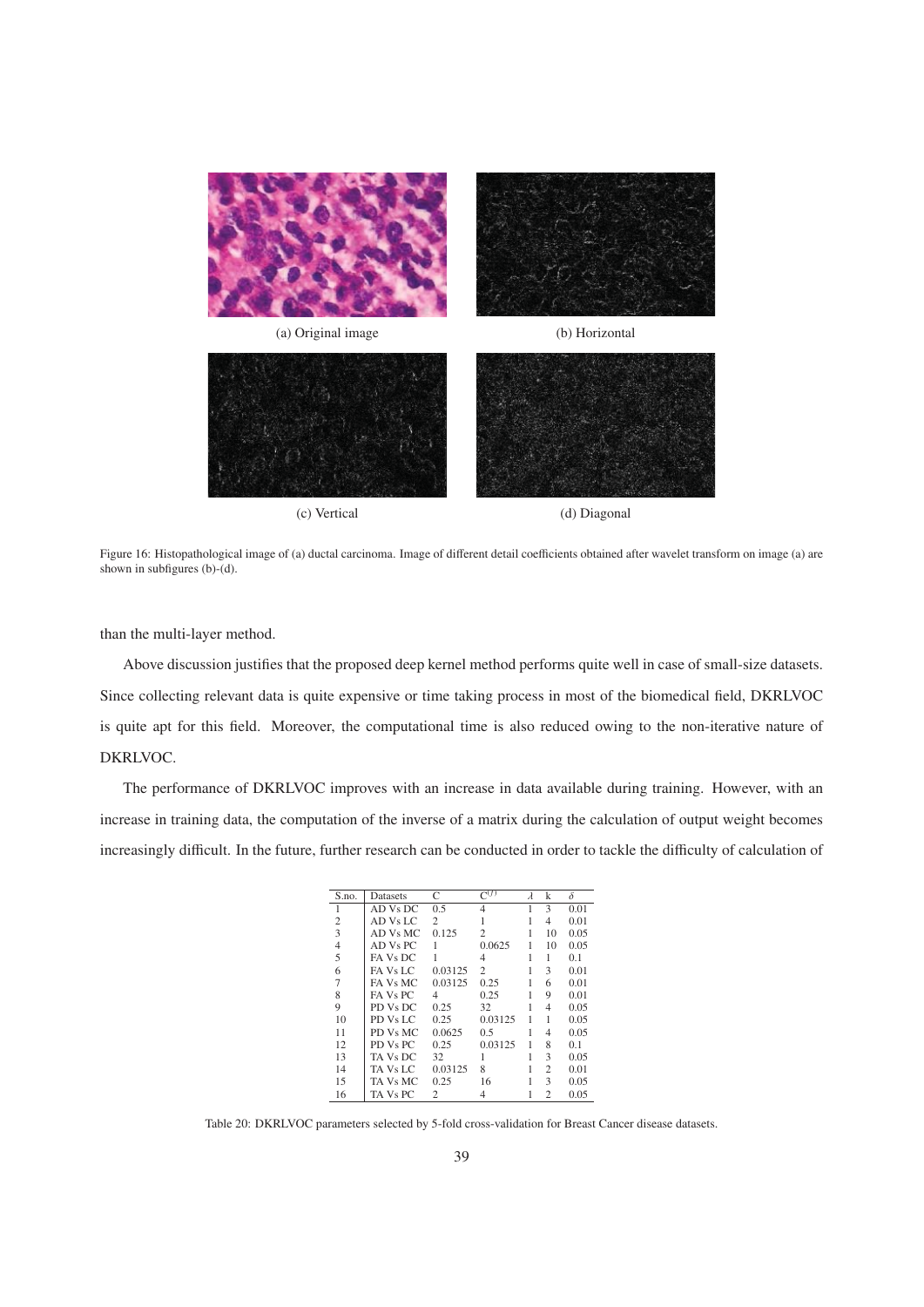|          | OCSVM [12] | <b>SVDD</b> [13] | OCKELM [31] | VOCKELM [32] | ML-OCKELM [33] | <b>DKRLVOC</b> |
|----------|------------|------------------|-------------|--------------|----------------|----------------|
| AN Vs DC | 79.07      | 71.43            | 76.6        | 75           | 79.17          | 79.17          |
| AN Vs LC | 58.06      | 49.12            | 63.64       | 63.64        | 61.76          | 60.61          |
| AN Vs MC | 64.41      | 50.98            | 61.76       | 57.58        | 60.61          | 63.64          |
| AN Vs PC | 72.73      | 66.67            | 76.6        | 76.6         | 74.51          | 76.92          |
| FA Vs DC | 67.2       | 66.12            | 69.7        | 81.82        | 71.21          | 72             |
| FA Vs LC | 74.58      | 72.07            | 76.67       | 76.67        | 75.63          | 78.33          |
| FA Vs MC | 71.19      | 67.86            | 72          | 72.44        | 73.6           | 73.6           |
| FA Vs PC | 75.68      | 72.9             | 76.67       | 77.05        | 77.69          | 81.03          |
| PT Vs DC | 59.7       | 65.57            | 64.52       | 73.08        | 66.67          | 76             |
| PT Vs LC | 57.58      | 56.25            | 63.89       | 61.11        | 61.97          | 66.67          |
| PT Vs MC | 52.94      | 49.23            | 60.53       | 60.53        | 61.97          | 58.82          |
| PT Vs PC | 66.67      | 61.82            | 66.67       | 66.67        | 70             | 66.67          |
| TA Vs DC | 52.87      | 54.76            | 55.56       | 55.32        | 55.56          | 63.49          |
| TA Vs LC | 53.52      | 52.17            | 60.53       | 65.82        | 60.53          | 65.82          |
| TA Vs MC | 51.85      | 51.85            | 60.47       | 60.47        | 65.82          | 67.53          |
| TA Vs PC | 59.46      | 62.86            | 59.74       | 63.49        | 54.79          | 60.27          |
| Average  | 63.59      | 60.73            | 66.6        | 67.96        | 66.97          | 69.41          |

Table 21: Comparisons of F<sub>1</sub> scores for Breast Cancer disease dataset.



Figure 17: Examination of Accuracy, G-mean, Precision and Recall for Breast Cancer disease datasets.

inverse for a large number of samples. Additionally, while the proposed method is capable of handling only stationary data, further research can be done to extend DKRLVOC to handle online streaming data and non-stationary data.

# Acknowledgements

We are thankful to the Editor and anonymous reviewers for their valuable feedback and constructive comments for the improvement of this paper. This work is supported by Department of Science and Technology, INDIA under Ramanujan fellowship scheme grant no. SB/S2/RJN-001/2016 and Council of Scientific & Industrial Research (CSIR),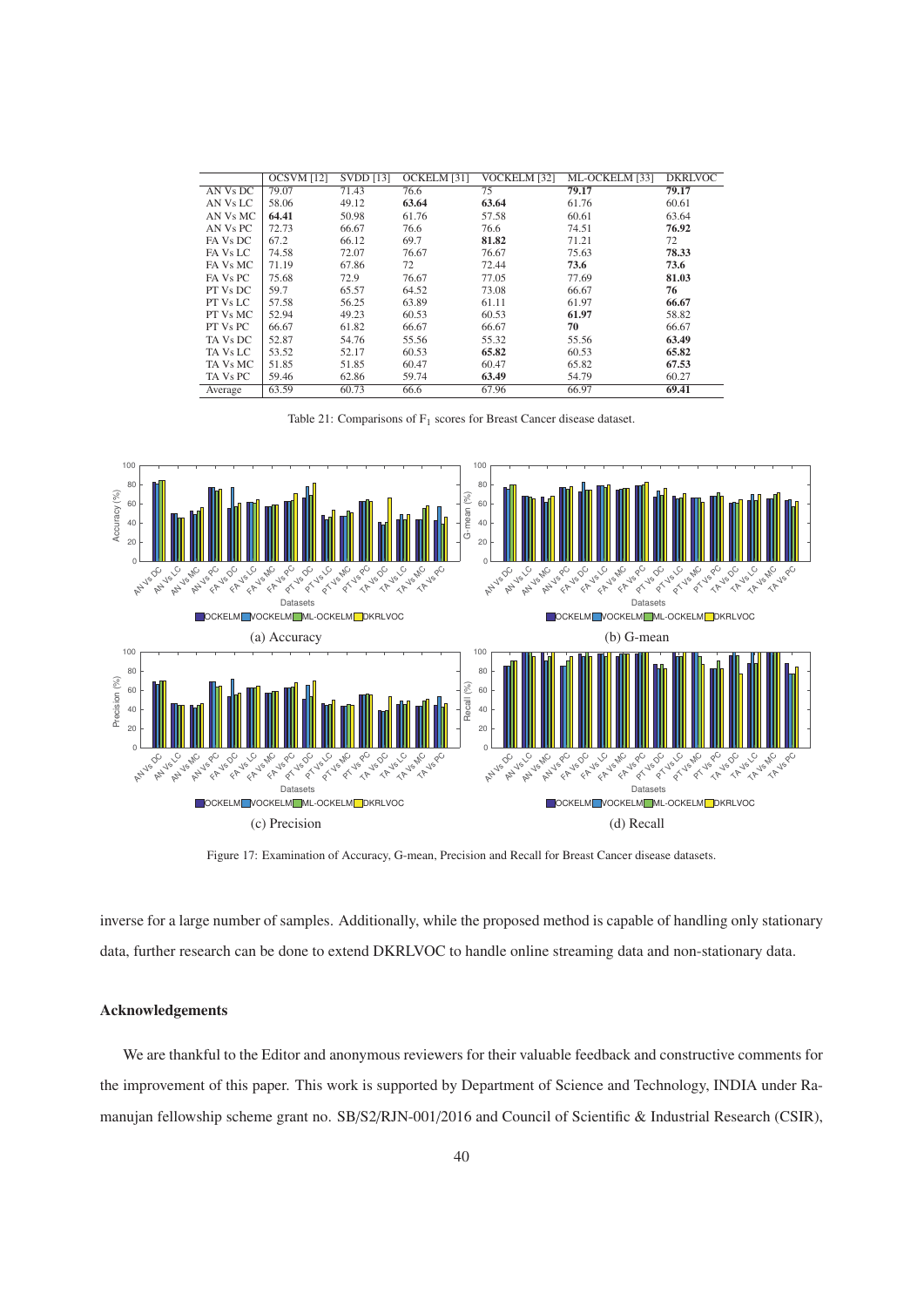

Figure 18: Examination of variation of F<sub>1</sub> score over different train-test split for Breast Cancer disease datasets.

New Delhi, INDIA under Extra Mural Research (EMR) scheme grant no. 22(0751)/17/EMR-II.

The collection of data and sharing of this project was funded by the Alzheimer's Disease Neuroimaging Initiative (ADNI) (National Institutes of Health Grant U01 AG024904), and DOD ADNI (Department of Defense award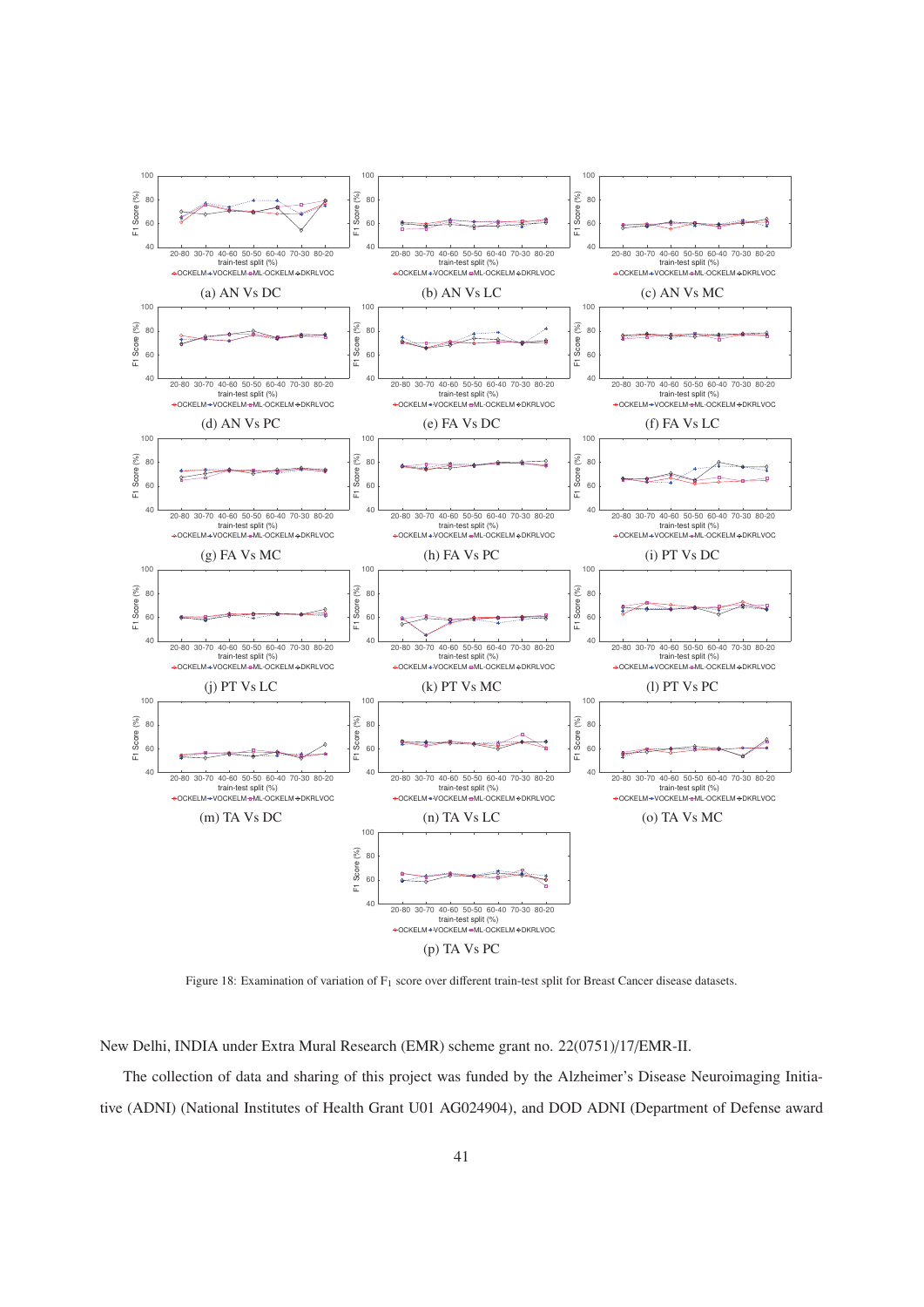number W81XWH-12-2-0012). The funding for ADNI is provided by the National Institute on Aging, the National Institute of Biomedical Imaging and Bioengineering, and through generous contributions from the following: Abb-Vie, Alzheimers Association; Alzheimers Drug Discovery Foundation; Araclon Biotech; BioClinica, Inc.; Biogen; Bristol-Myers Squibb Company; CereSpir, Inc.; Cogstate; Eisai Inc.; Elan Pharmaceuticals, Inc.; Eli Lilly and Company; EuroImmun; F. Hoffmann-La Roche Ltd and its affiliated company Genentech, Inc.; Fujirebio; GE Healthcare; IXICO Ltd.; Janssen Alzheimer Immunotherapy Research & Development, LLC.; Johnson & Johnson Pharmaceutical Research & Development LLC.; Lumosity; Lundbeck; Merck & Co., Inc.; Meso Scale Diagnostics, LLC.; NeuroRx Research; Neurotrack Technologies; Novartis Pharmaceuticals Corporation; Pfizer Inc.; Piramal Imaging; Servier; Takeda Pharmaceutical Company; and Transition Therapeutics. The Canadian Institutes of Health Research is providing funds to support ADNI clinical sites in Canada. Private sector contributions are facilitated by the Foundation for the National Institutes of Health (www.fnih.org). The grantee organization is the Northern California Institute for Research and Education, and the study is coordinated by the Alzheimers Therapeutic Research Institute at the University of Southern California. The dissemination of ADNI data is carried out by the Laboratory for Neuro Imaging at the University of Southern California.

### References

- [1] J. Mourão-Miranda, D.R. Hardoon, T. Hahn, A.F. Marquand, S.C. Williams, J. Shawe-Taylor, and M. Brammer. Patient classification as an outlier detection problem: an application of the one-class support vector machine. *Neuroimage*, 58(3):793–804, 2011.
- [2] H.J. Shin, D.H. Eom, and S.S. Kim. One-class support vector machines-an application in machine fault detection and classification. *Computers* & *Industrial Engineering*, 48(2):395–408, 2005.
- [3] L. Manevitz and M. Yousef. One-class document classification via neural networks. *Neurocomputing*, 70(7-9):1466–1481, 2007.
- [4] G. Cohen, M. Hilario, H. Sax, S. Hugonnet, C. Pellegrini, and A. Geissbuhler. An application of one-class support vector machine to nosocomial infection detection. *Studies in health technology and informatics*, 107(Pt 1):716–720, 2004.
- [5] C.P. Diehl and J.B. Hampshire. Real-time object classification and novelty detection for collaborative video surveillance. In *Proceedings of the 2002 International Joint Conference on Neural Networks. IJCNN'02 (Cat. No. 02CH37290)*, volume 3, pages 2620–2625. IEEE, 2002.
- [6] M. Markou and S. Singh. A neural network-based novelty detector for image sequence analysis. *IEEE Transactions on Pattern Analysis and Machine Intelligence*, 28(10):1664–1677, 2006.
- [7] D.M.J. Tax. One-class classification: Concept learning in the absence of counter-examples. 2002.
- [8] L. Tarassenko, P. Hayton, N. Cerneaz, and M. Brady. Novelty detection for the identification of masses in mammograms. In *1995 Fourth International Conference on Artificial Neural Networks*, pages 442–447. IET, 1995.
- [9] E. Parzen. On estimation of a probability density function and mode. *The annals of mathematical statistics*, 33(3):1065–1076, 1962.
- [10] A. Ypma and R.P. Duin. Support objects for domain approximation. In *International Conference on Artificial Neural Networks*, pages 719–724. Springer, 1998.
- [11] E.M. Knorr, R.T. Ng, and V. Tucakov. Distance-based outliers: algorithms and applications. *The VLDB JournalThe International Journal on Very Large Data Bases*, 8(3-4):237–253, 2000.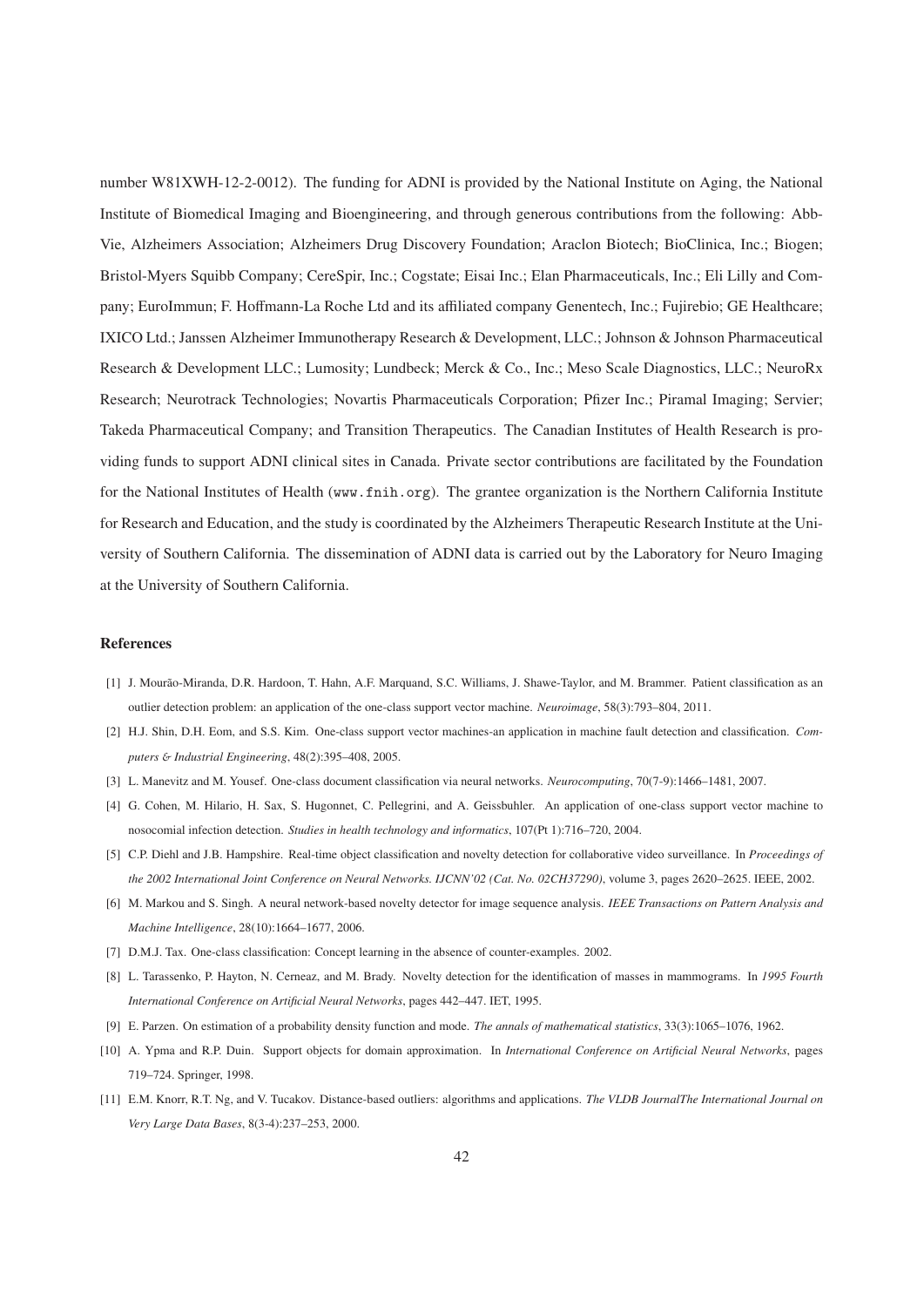- [12] B. Schölkopf, J.C. Platt, J. Shawe-Taylor, A.J. Smola, and R.C. Williamson. Estimating the support of a high-dimensional distribution. *Neural computation*, 13(7):1443–1471, 2001.
- [13] D.M. Tax and R.P. Duin. Support vector data description. *Machine learning*, 54(1):45–66, 2004.
- [14] M.F. Jiang, S.S. Tseng, and C.M. Su. Two-phase clustering process for outliers detection. *Pattern recognition letters*, 22(6-7):691–700, 2001.
- [15] G.A. Carpenter, S. Grossberg, and D.B. Rosen. Art 2-a: An adaptive resonance algorithm for rapid category learning and recognition. *Neural networks*, 4(4):493–504, 1991.
- [16] C.M. Bishop et al. *Neural networks for pattern recognition*. Oxford university press, 1995.
- [17] N. Japkowicz, C. Myers, M. Gluck, et al. A novelty detection approach to classification. In *Proceedings of the Fourteenth International Joint Conference on Artificial Intelligence*, pages 518–523, 1995.
- [18] J. Hertz, R.G. Palmer, and A.S. Krogh. *Introduction to the Theory of Neural Computation*. Perseus Publishing, 1st edition, 1991.
- [19] P. Baldi and K. Hornik. Neural networks and principal component analysis: Learning from examples without local minima. *Neural networks*, 2(1):53–58, 1989.
- [20] E. Pekalska, D.M. Tax, and R. Duin. One-class lp classifiers for dissimilarity representations. In *Advances in neural information processing systems*, pages 777–784, 2003.
- [21] Chesner Désir, Simon Bernard, Caroline Petitjean, and Laurent Heutte. One class random forests. Pattern Recognition, 46(12):3490-3506, 2013.
- [22] Markos Markou and Sameer Singh. Novelty detection: a reviewpart 1: statistical approaches. *Signal Processing*, 83(12):2481 2497, 2003.
- [23] Markos Markou and Sameer Singh. Novelty detection: a reviewpart 2:: neural network based approaches. *Signal Processing*, 83(12):2499 2521, 2003.
- [24] Marco A.F. Pimentel, David A. Clifton, Lei Clifton, and Lionel Tarassenko. A review of novelty detection. *Signal Processing*, 99:215 249, 2014.
- [25] S.S. Khan and M.G. Madden. One-class classification: taxonomy of study and review of techniques. *The Knowledge Engineering Review*, 29(3):345–374, 2014.
- [26] M.A. Pimentel, D.A. Clifton, L. Clifton, and L. Tarassenko. A review of novelty detection. *Signal Processing*, 99:215–249, 2014.
- [27] R.P.W. Duin. On the choice of smoothing parameters for parzen estimators of probability density functions. *IEEE Transactions on Computers*, (11):1175–1179, 1976.
- [28] P. Juszczak, D.M. Tax, E. Pe, R.P. Duin, et al. Minimum spanning tree based one-class classifier. *Neurocomputing*, 72(7-9):1859–1869, 2009.
- [29] D.S. Hochbaum and D.B. Shmoys. A best possible heuristic for the k-center problem. *Mathematics of operations research*, 10(2):180–184, 1985.
- [30] L.E. Ghaoui, M.I. Jordan, and G.R. Lanckriet. Robust novelty detection with single-class mpm. In *Advances in neural information processing systems*, pages 929–936, 2003.
- [31] Q. Leng, H. Qi, J. Miao, W. Zhu, and G. Su. One-class classification with extreme learning machine. *Mathematical problems in engineering*, 2015, 2015.
- [32] V. Mygdalis, A. Iosifidis, A. Tefas, and I. Pitas. One class classification applied in facial image analysis. In *2016 IEEE International Conference on Image Processing (ICIP)*, pages 1644–1648. IEEE, 2016.
- [33] H. Dai, J. Cao, T. Wang, M. Deng, and Z. Yang. Multilayer one-class extreme learning machine. *Neural Networks*, 2019.
- [34] Yungang Zhang, Bailing Zhang, Frans Coenen, Jimin Xiao, and Wenjin Lu. One-class kernel subspace ensemble for medical image classification. *EURASIP Journal on Advances in Signal Processing*, 2014(1):17, 2014.
- [35] S. Dreiseitl, M. Osl, C. Scheibböck, and M. Binder. Outlier detection with one-class syms: an application to melanoma prognosis. In *AMIA*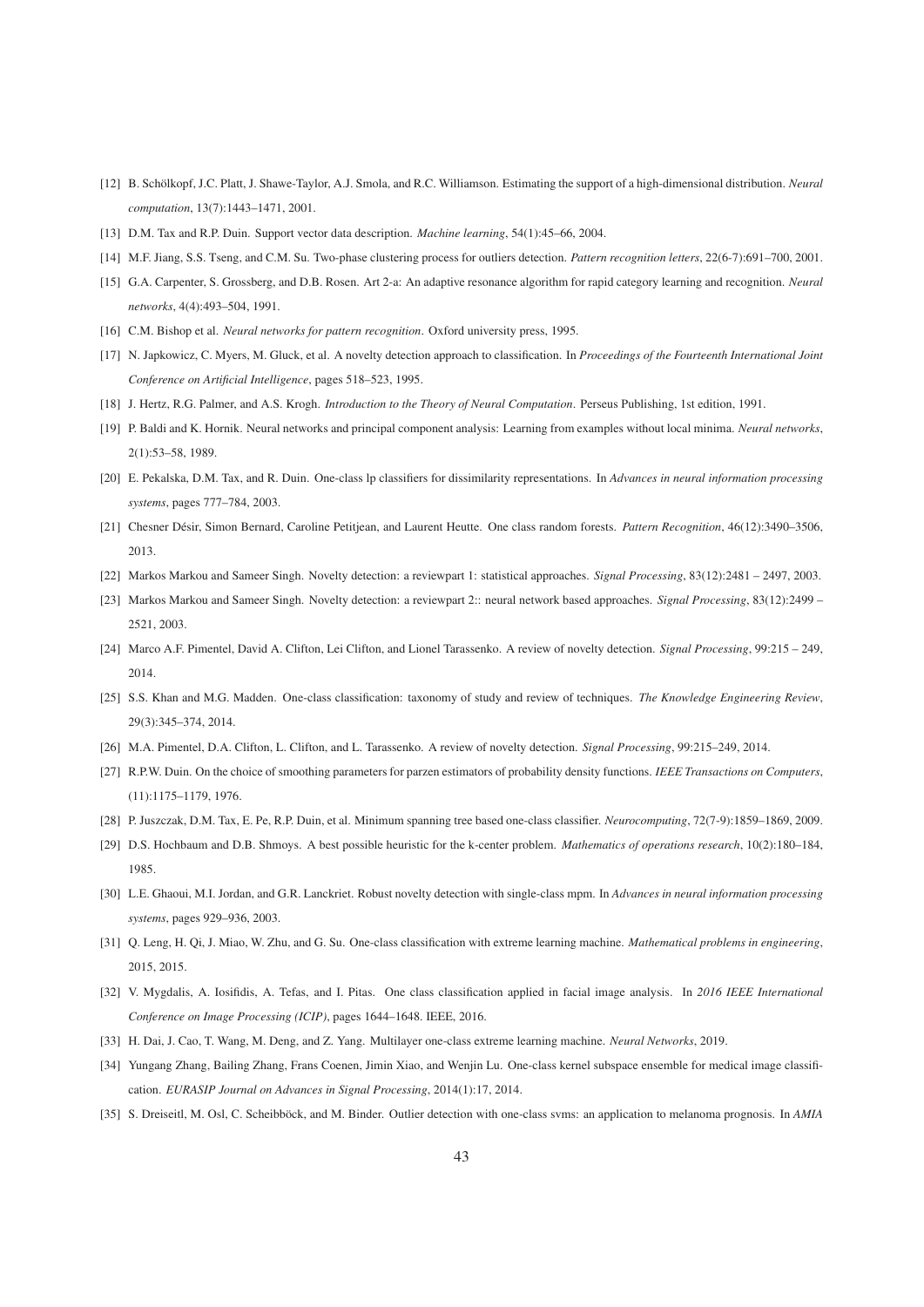*Annual Symposium Proceedings*, volume 2010, page 172. American Medical Informatics Association, 2010.

- [36] G. Iordanescu, P.N. Venkatasubramanian, and A.M. Wyrwicz. Automatic segmentation of amyloid plaques in mr images using unsupervised support vector machines. *Magnetic resonance in medicine*, 67(6):1794–1802, 2012.
- [37] Rongling Lang, Ruibo Lu, Chenqian Zhao, Honglei Qin, and Guodong Liu. Graph-based semi-supervised one class support vector machine for detecting abnormal lung sounds. *Applied Mathematics and Computation*, 364:124487, 2020.
- [38] Jianguo Zhang, Kai-Kuang Ma, Meng-Hwa Er, and Vincent Chong. Tumor Segmentation from Magnetic Resonance Imaging by Learning via one-class support vector machine. In *International Workshop on Advanced Image Technology (IWAIT '04)*, pages 207–211, Singapore, Singapore, January 2004.
- [39] J. Zhou, K. L. Chan, V. F. H. Chong, and S. M. Krishnan. Extraction of brain tumor from mr images using one-class support vector machine. In *2005 IEEE Engineering in Medicine and Biology 27th Annual Conference*, pages 6411–6414, Jan 2005.
- [40] R. KHUTLANG, S. KRISHNAN, A. WHITELAW, and T. S. DOUGLAS. Automated detection of tuberculosis in ziehl-neelsen-stained sputum smears using two one-class classifiers. *Journal of Microscopy*, 237(1):96–102, 2010.
- [41] K. Cuppens, P. Karsmakers, A. Van de Vel, B. Bonroy, M. Milosevic, S. Luca, T. Croonenborghs, B. Ceulemans, L. Lagae, S. Van Huffel, and B. Vanrumste. Accelerometry-based home monitoring for detection of nocturnal hypermotor seizures based on novelty detection. *IEEE Journal of Biomedical and Health Informatics*, 18(3):1026–1033, May 2014.
- [42] Xin Bi, He Ma, Jianhua Li, Yuliang Ma, and Deyang Chen. A positive and unlabeled learning framework based on extreme learning machine for drug-drug interactions discovery. *Journal of Ambient Intelligence and Humanized Computing*, Aug 2018.
- [43] Chandan Gautam, Aruna Tiwari, Sundaram Suresh, and Alexandros Iosifidis. Multi-layer kernel ridge regression for one-class classification. *CoRR*, abs/1805.07808, 2018.
- [44] Christina P. The state of the art of dementia research: New frontiers. *World Alzheimer's Report 2018*, 2018.
- [45] X. Bi and H. Wang. Early alzheimers disease diagnosis based on eeg spectral images using deep learning. *Neural Networks*, 2019.
- [46] G. Lee, K. Nho, B. Kang, K.A. Sohn, and D. Kim. Predicting alzheimers disease progression using multi-modal deep learning approach. *Scientific reports*, 9(1):1952, 2019.
- [47] S. Liu, S. Liu, W. Cai, S. Pujol, R. Kikinis, and D. Feng. Early diagnosis of alzheimer's disease with deep learning. In *2014 IEEE 11th international symposium on biomedical imaging (ISBI)*, pages 1015–1018. IEEE, 2014.
- [48] M. Tanveer, B. Richhariya, R.U. Khan, A.H. Rashid, P. Khanna, M. Prasad, and C.T. Lin. Machine learning techniques for the diagnosis of Alzheimer's disease: A review. *ACM Transactions on Multimedia Computing, Communications, and Applications (TOMM)*, (In press), 2019.
- [49] Bernhard Schölkopf, Robert C Williamson, Alex J Smola, John Shawe-Taylor, and John C Platt. Support vector method for novelty detection. In *NIPS*, volume 12, pages 582–588, 1999.
- [50] D.M. Tax and R.P. Duin. Data description in subspaces. In *Proceedings 15th International Conference on Pattern Recognition. ICPR-2000*, volume 2, pages 672–675. IEEE, 2000.
- [51] D.M.J. Tax. Ddtools, the data description toolbox for matlab, Jan 2018. version 2.1.3.
- [52] C.-C. Chang and C.-J. Lin. LIBSVM: A library for support vector machines. *ACM Transactions on Intelligent Systems and Technology*, 2:27:1–27:27, 2011. Software available at http://www.csie.ntu.edu.tw/~cjlin/libsvm.
- [53] M. Reuter, N.J. Schmansky, H.D. Rosas, and B. Fischl. Within-subject template estimation for unbiased longitudinal image analysis. *NeuroImage*, 61(4):1402–1418, 2012.
- [54] E. Westman, J.S. Muehlboeck, and A. Simmons. Combining MRI and CSF measures for classification of alzheimer's disease and prediction of mild cognitive impairment conversion. *NeuroImage*, 62(1):229–238, 2012.
- [55] F. A. Spanhol, L. S. Oliveira, C. Petitjean, and L. Heutte. A dataset for breast cancer histopathological image classification. *IEEE Transactions*